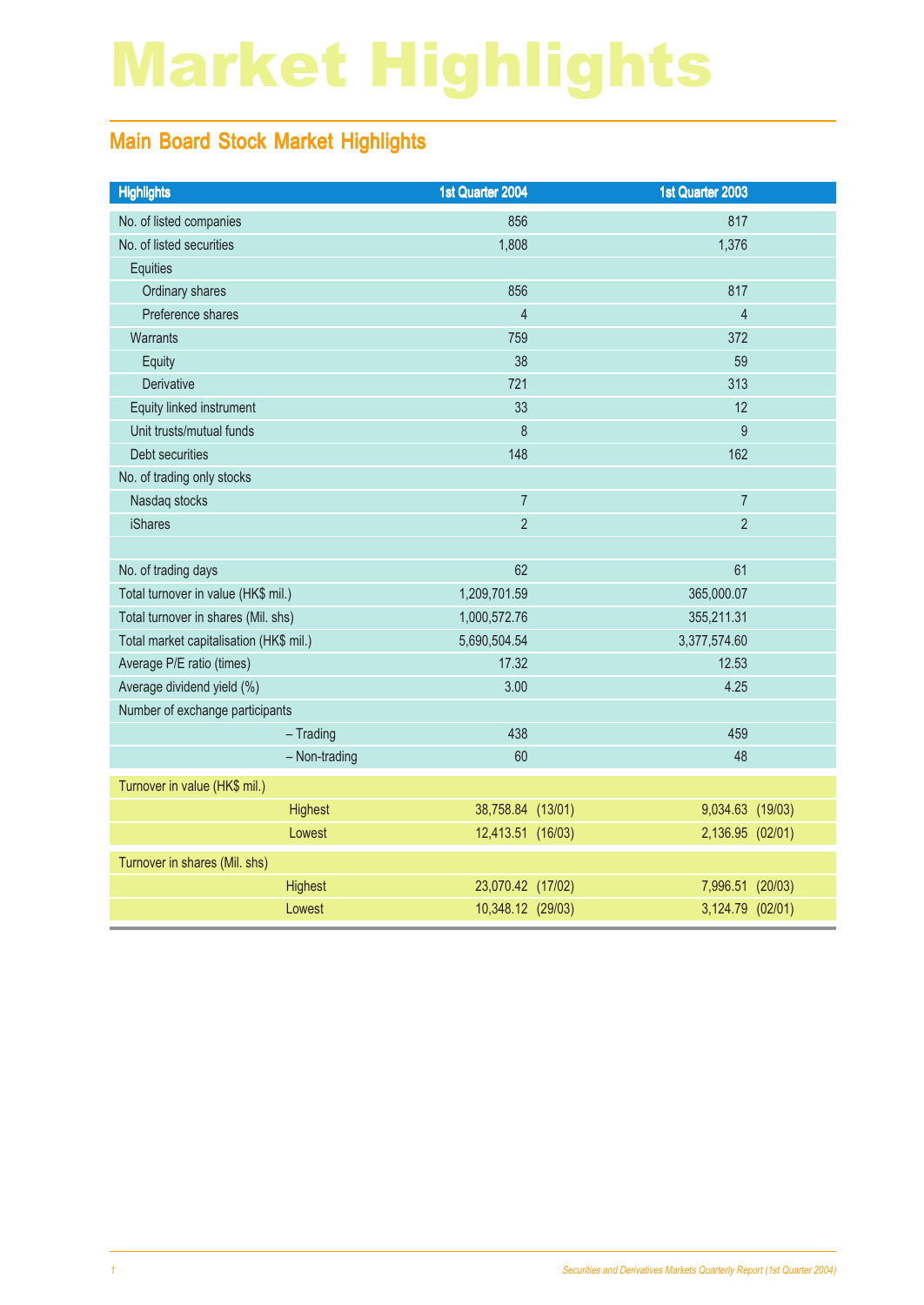# Market Highlights

### Market Highlights – Growth Enterprise Market (GEM)

| <b>Highlights</b>                       | 1st Quarter 2004 | 1st Quarter 2003 |                |
|-----------------------------------------|------------------|------------------|----------------|
| No. of listed companies                 | 192              | 168              |                |
| No. of listed securities                | 193              | 172              |                |
| Equities                                | 192              | 168              |                |
| <b>Warrants</b>                         | $\mathbf 1$      | $\overline{4}$   |                |
|                                         |                  |                  |                |
| No. of trading days                     | 62               | 61               |                |
| Total turnover in value (HK\$ mil.)     | 13,992.12        | 4,785.99         |                |
| Total turnover in shares (Mil. shs)     | 18,894.84        | 8,085.10         |                |
| Total market capitalisation (HK\$ mil.) | 78,986.43        | 51,356.92        |                |
| Average P/E ratio (times)               | 36.62            | 25.54            |                |
| Average dividend yield (%)              | 0.42             | 1.21             |                |
| Turnover in value (HK\$ mil.)           |                  |                  |                |
| <b>Highest</b>                          |                  | 783.60 (11/03)   | 299.88 (23/01) |
| Lowest                                  |                  | 107.54 (30/03)   | 32.51 (02/01)  |
| Turnover in shares (Mil. shs)           |                  |                  |                |
| <b>Highest</b>                          |                  | 641.15 (18/02)   | 270.63 (18/02) |
| Lowest                                  |                  | 154.20 (24/03)   | 60.30 (02/01)  |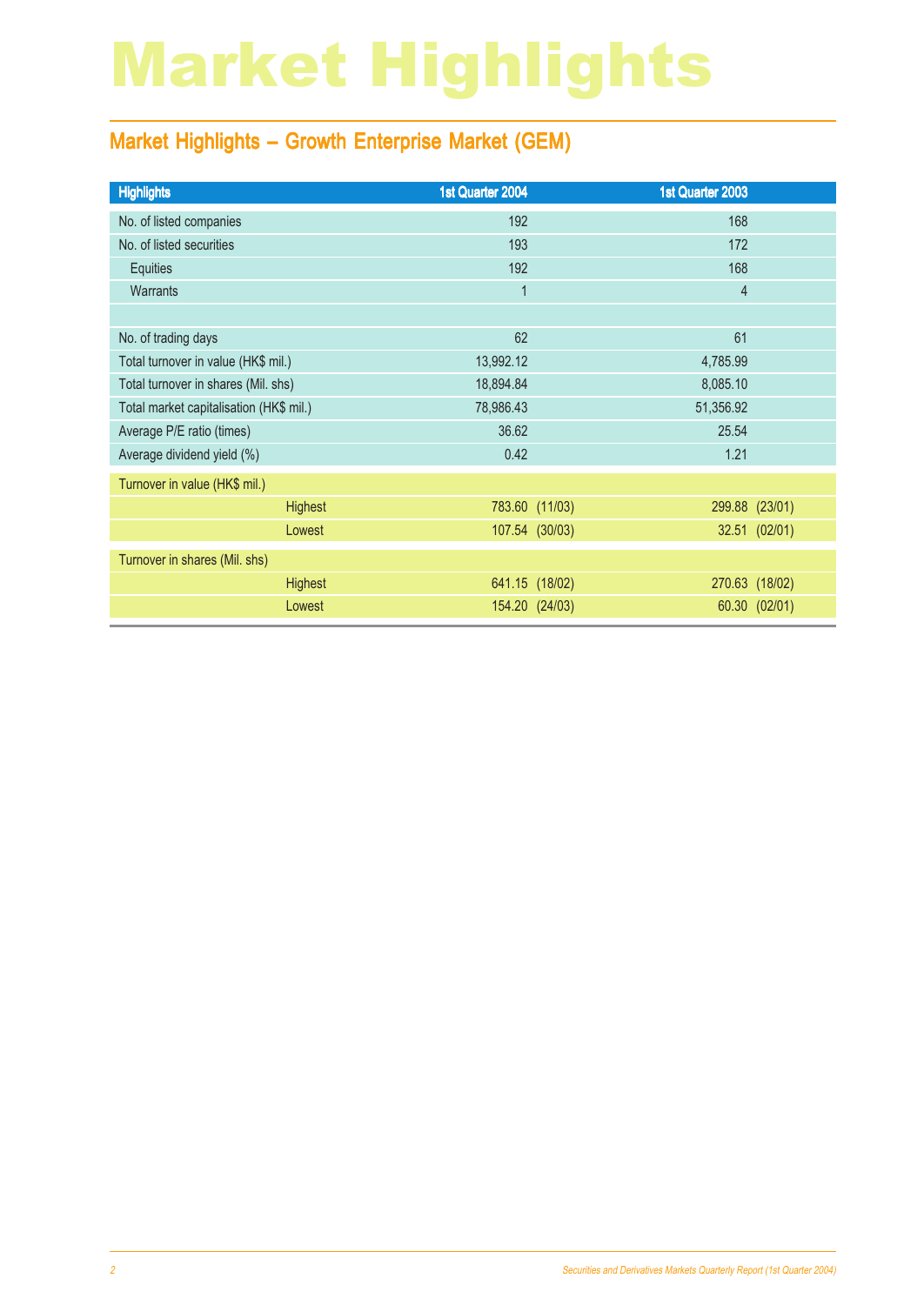# Market Highlights

### Derivatives Market Highlights

|                                                            | <b>1st Quarter</b> | <b>1st Quarter</b> |
|------------------------------------------------------------|--------------------|--------------------|
| <b>Highlights</b>                                          | 2004               | 2003               |
| All futures and options products (excluding stock options) |                    |                    |
| No. of trading days                                        | 61.5               | 61                 |
| Total contract volume                                      | 3,264,830          | 2,193,022          |
| Equity index products                                      | 3,242,086          | 2,174,459          |
| Equity products                                            | 4,992              | 4,288              |
| Interest rates products                                    | 17,752             | 14,275             |
| Average daily contract volume <sup>1</sup>                 | 53,087             | 35,951             |
| Total open interest as at the quarter end (contracts)      | 221,947            | 158,668            |
| Equity index products                                      | 215,389            | 146,159            |
| Equity products                                            | 804                | 548                |
| Interest rates products                                    | 5,754              | 11,961             |
| <b>Stock options</b>                                       |                    |                    |
| No. of newly introduced stock options classes              | -                  | $\mathbf{1}$       |
| No. of stock options as at the quarter end                 |                    |                    |
| <b>Class</b>                                               | 33                 | 34                 |
| <b>Series</b>                                              | 2,682              | 2,392              |
| Total premium (HK\$ mil.)                                  | 1,651.81           | 748.63             |
| Call                                                       | 922.42             | 302.57             |
| Put                                                        | 729.38             | 446.06             |
| Average daily premium (HK\$ mil.)                          | 26.86              | 12.27              |
| Total contract volume                                      | 1,581,952          | 966,649            |
| Call                                                       | 758,765            | 461,415            |
| Put                                                        | 823,187            | 505,234            |
| Average daily contract volume                              | 25,723             | 15,847             |
| Total open interest as at the quarter end (contracts)      | 635,115            | 374,622            |
| Call                                                       | 350,752            | 178,832            |
| Put                                                        | 284,363            | 195,790            |
| Total number of trades                                     | 39,558             | 30,553             |
| Average daily number of trades                             | 643                | 501                |
| Total contracts exercised                                  | 185,300            | 154,165            |
| Average premium per contract (HK\$)                        | 1,044              | 774                |
| Average contract per trade (contracts)                     | 40                 | 32                 |
| Put volume/call volume                                     | 1.08               | 1.09               |
| Average daily contract volume/open interest                | 4.1%               | 4.2%               |
| Options volume (shares)/underlying stock volume            | 2.4%               | 2.9%               |
| All futures and options products                           |                    |                    |
| Total contract volume                                      | 4,846,782          | 3,159,671          |
| Total open interest as at the quarter end (contracts)      | 857,062            | 533,290            |

<sup>1</sup> Average daily contract volume is calculated based on the number of trading days of the Hong Kong Market.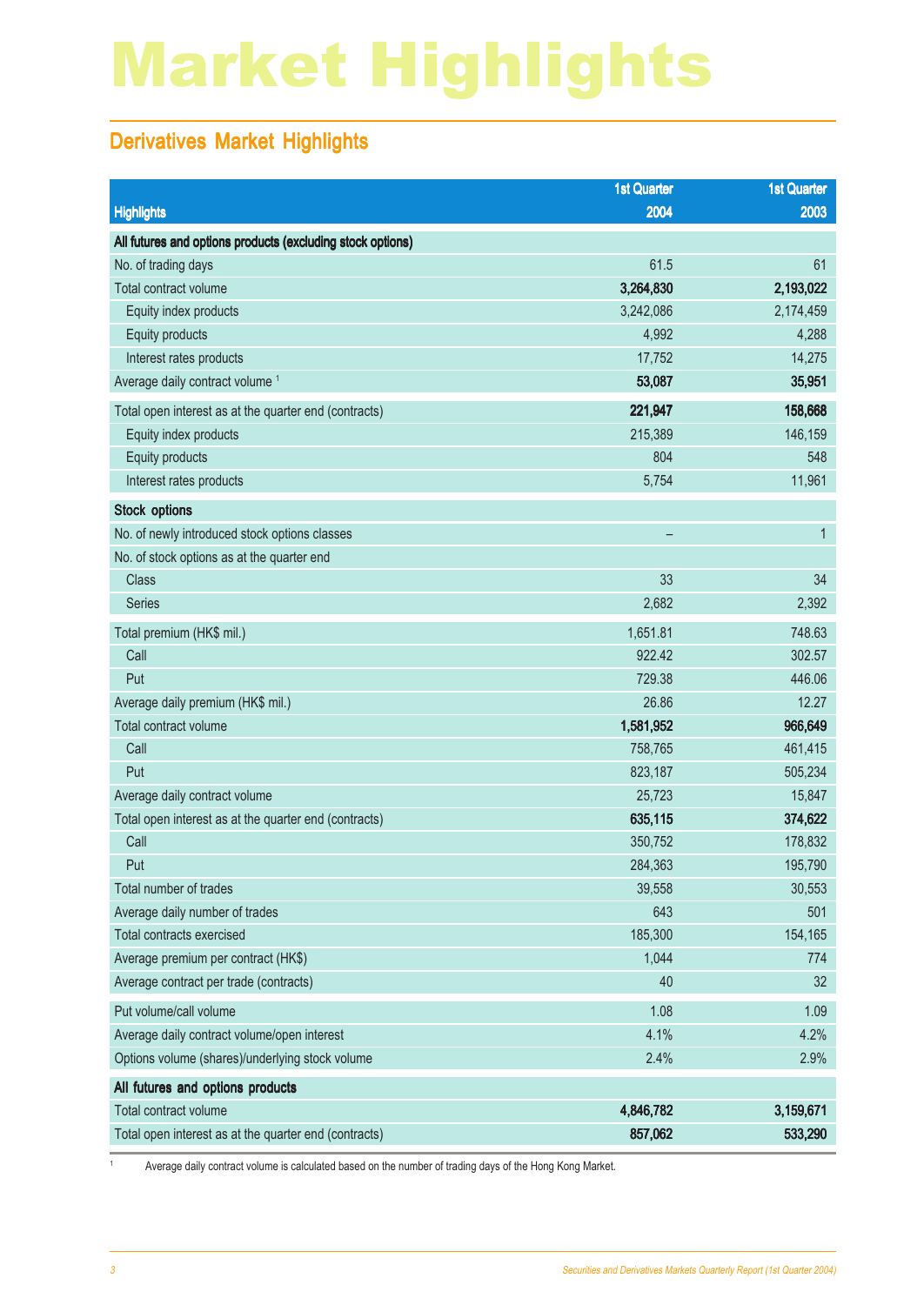### Equity Turnover

|      |                | Share (Mil. shs) | Value (HK\$ mil.) | No. of deals |
|------|----------------|------------------|-------------------|--------------|
| 2003 | Q1             | 154.624.02       | 331,796.46        | 3,301,062    |
|      | Q <sub>2</sub> | 180,379.58       | 429,666.12        | 4,242,485    |
|      | Q3             | 420,617,08       | 676.265.43        | 7,210,633    |
|      | Q4             | 330, 352.59      | 828,938.04        | 7,622,656    |
| 2004 | Q1             | 474,515.94       | 1,058,570.45      | 8,835,302    |

### Equity Trading Statistics

|      |                | No. of<br>trading days | Average daily turnover<br>(HK\$ mil.) | Average value<br>per deal |
|------|----------------|------------------------|---------------------------------------|---------------------------|
| 2003 | Q <sub>1</sub> | 61                     | 5,439.29                              | 100,512                   |
|      | Q <sub>2</sub> | 60                     | 7,161.10                              | 101,277                   |
|      | Q <sub>3</sub> | 64                     | 10,566.65                             | 93,787                    |
|      | Q4             | 63                     | 13,157.75                             | 108,747                   |
| 2004 | Q <sub>1</sub> | 62                     | 17,073.72                             | 119,811                   |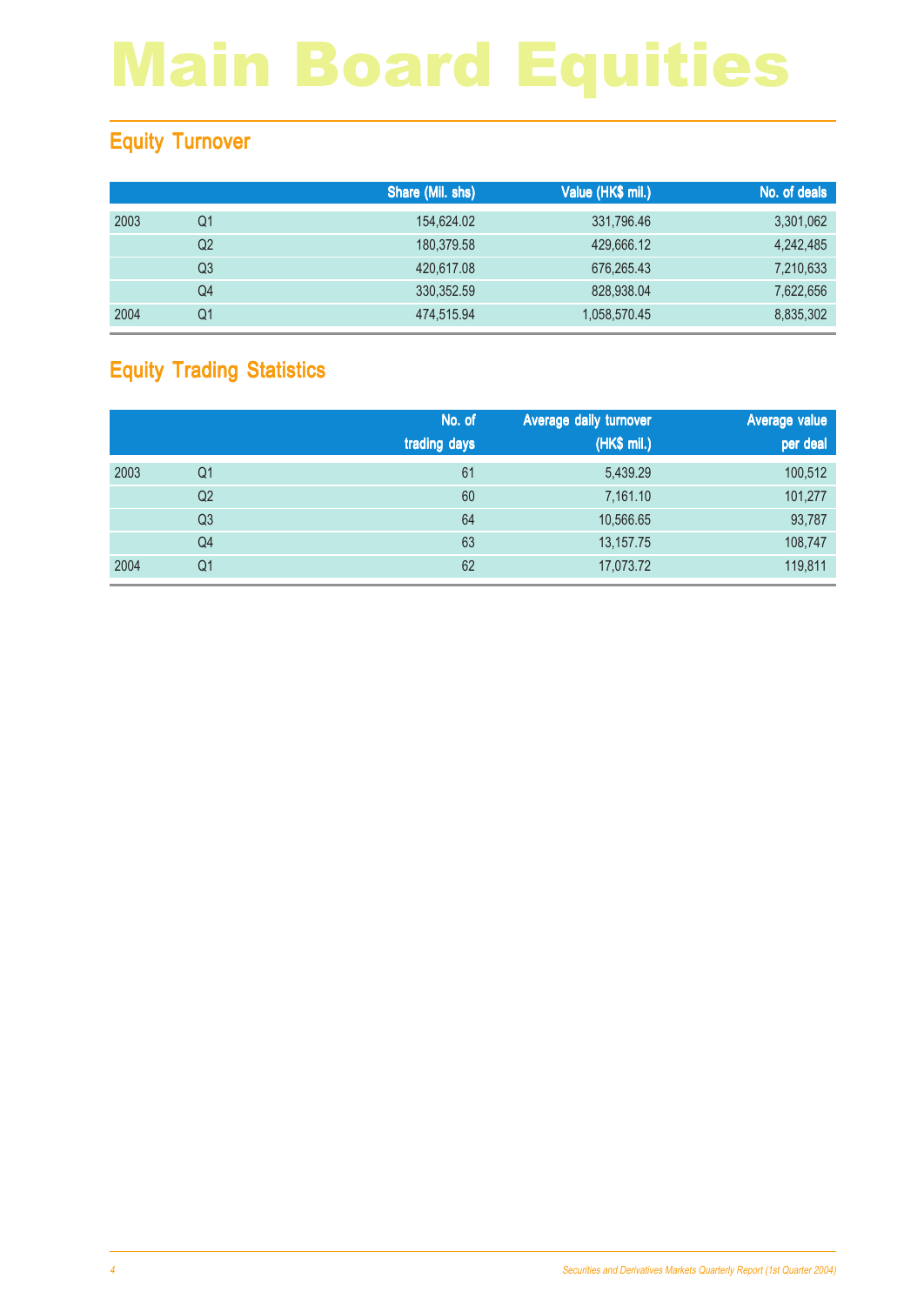#### 20 Most Advanced Stocks

for 1st quarter 2004

|                |       |                        | <b>Closing price</b> |                         |        |
|----------------|-------|------------------------|----------------------|-------------------------|--------|
| Rank           | Code  | <b>Stock</b>           | End of Mar 2004      | End of Dec 2003         | $%$ up |
| 1              | 00137 | <b>JINHUI HOLDINGS</b> | 27.500               | 3.900                   | 605.13 |
| $\overline{2}$ | 00592 | <b>BOSSINI INT'L</b>   | 1.420                | 0.325                   | 336.92 |
| 3              | 01051 | <b>DNA SECURITY</b>    | 0.076                | 0.018                   | 322.22 |
| 4              | 00336 | <b>LEAPTEK</b>         | 1.320                | 0.320<br>$\overline{A}$ | 312.50 |
| 5              | 00681 | <b>KEL HOLDINGS</b>    | 0.350                | 0.100                   | 250.00 |
| 6              | 01064 | <b>ZHONG HUA INT'L</b> | 0.132                | 0.040                   | 230.00 |
| 7              | 00235 | <b>CHINA STRATEGIC</b> | 0.540                | 0.168                   | 221.43 |
| 8              | 00706 | <b>START TECH</b>      | 0.455                | 0.152                   | 199.34 |
| 9              | 00724 | <b>MILLENNIUMSENSE</b> | 1.010                | 0.350                   | 188.57 |
| 10             | 00343 | <b>CULTURECOM HOLD</b> | 0.690                | 0.260                   | 165.38 |
| 11             | 00199 | <b>CHEUNG TAI HONG</b> | 0.530                | 0.207                   | 156.04 |
| 12             | 00479 | <b>CIL HOLDINGS</b>    | 0.025                | 0.010                   | 150.00 |
| 13             | 01188 | <b>COMPASS PACIFIC</b> | 0.380                | 0.160                   | 137.50 |
| 14             | 00269 | <b>SEAPOWER RESI</b>   | 0.073                | 0.031                   | 135.48 |
| 15             | 00493 | <b>CHINA EAGLE</b>     | 0.390                | 0.171                   | 128.07 |
| 16             | 00617 | PALIBURG HOLD          | 0.246                | 0.109                   | 125.69 |
| 17             | 00996 | PRICERITE GROUP        | 0.920                | $\overline{A}$<br>0.410 | 124.39 |
| 18             | 00472 | APPLIED (CHINA)        | 0.330                | 0.151                   | 118.54 |
| 19             | 00495 | <b>PALADIN</b>         | 0.231                | 0.107                   | 115.89 |
| 20             | 00226 | <b>LIPPO</b>           | 2.500                | 1.160                   | 115.52 |
|                |       |                        |                      |                         |        |

A Adjusted

#### 20 Most Declined Stocks

for 1st quarter 2004

|                |       |                        | <b>Closing price</b> |                         |          |  |
|----------------|-------|------------------------|----------------------|-------------------------|----------|--|
| Rank           | Code  | <b>Stock</b>           | End of Mar 2004      | End of Dec 2003         | % down   |  |
| 1              | 00286 | G-PROP (HOLD)          | 0.285                | 1.000                   | $-71.50$ |  |
| $\overline{2}$ | 00959 | A-MAX                  | 0.232                | 0.710                   | $-67.32$ |  |
| 3              | 00885 | <b>FOREFRONT INT'L</b> | 0.800                | 2.325                   | $-65.59$ |  |
| $\overline{4}$ | 00202 | <b>INTERCHINA HOLD</b> | 0.196                | 0.520                   | $-62.31$ |  |
| 5              | 00412 | <b>HERITAGE INT'L</b>  | 0.051                | 0.131                   | $-61.07$ |  |
| 6              | 00476 | <b>CHINA ELEGANCE</b>  | 0.082                | 0.209<br>$\overline{A}$ | $-60.77$ |  |
| 7              | 00504 | <b>HSBC CHINA FUND</b> | 1.280                | 3.050                   | $-58.03$ |  |
| 8              | 00616 | <b>ASIA ALLIANCE</b>   | 0.212                | 0.460<br>$\overline{A}$ | $-53.91$ |  |
| 9              | 00353 | <b>JACKLEY HOLDING</b> | 0.066                | 0.128                   | $-48.44$ |  |
| 10             | 00381 | <b>KIU HUNG INT'L</b>  | 0.245                | 0.470                   | $-47.87$ |  |
| 11             | 00508 | <b>CHEVALIER ITECH</b> | 1.200                | 2.300                   | $-47.83$ |  |
| 12             | 00555 | <b>REX FINANCIAL H</b> | 0.085                | 0.160                   | $-46.88$ |  |
| 13             | 00901 | <b>RADFORD CAPITAL</b> | 0.030                | 0.055                   | $-45.45$ |  |
| 14             | 00757 | <b>VANDA SYSTEMS</b>   | 0.500                | 0.880                   | $-43.18$ |  |
| 15             | 00897 | <b>WAI YUEN TONG</b>   | 0.405                | 0.710                   | $-42.96$ |  |
| 16             | 00079 | <b>CENTURY LEGEND</b>  | 0.090                | 0.152                   | $-40.79$ |  |
| 17             | 00290 | <b>CH CONSERVATION</b> | 0.700                | 1.150                   | $-39.13$ |  |
| 18             | 01046 | UNIVERSE INT'L         | 0.105                | 0.172                   | $-38.95$ |  |
| 19             | 02336 | <b>SUNLINK INT'L</b>   | 0.110                | 0.180                   | $-38.89$ |  |
| 20             | 00159 | <b>WAH NAM INT'L</b>   | 0.160                | 0.260                   | $-38.46$ |  |
|                |       |                        |                      |                         |          |  |

A Adjusted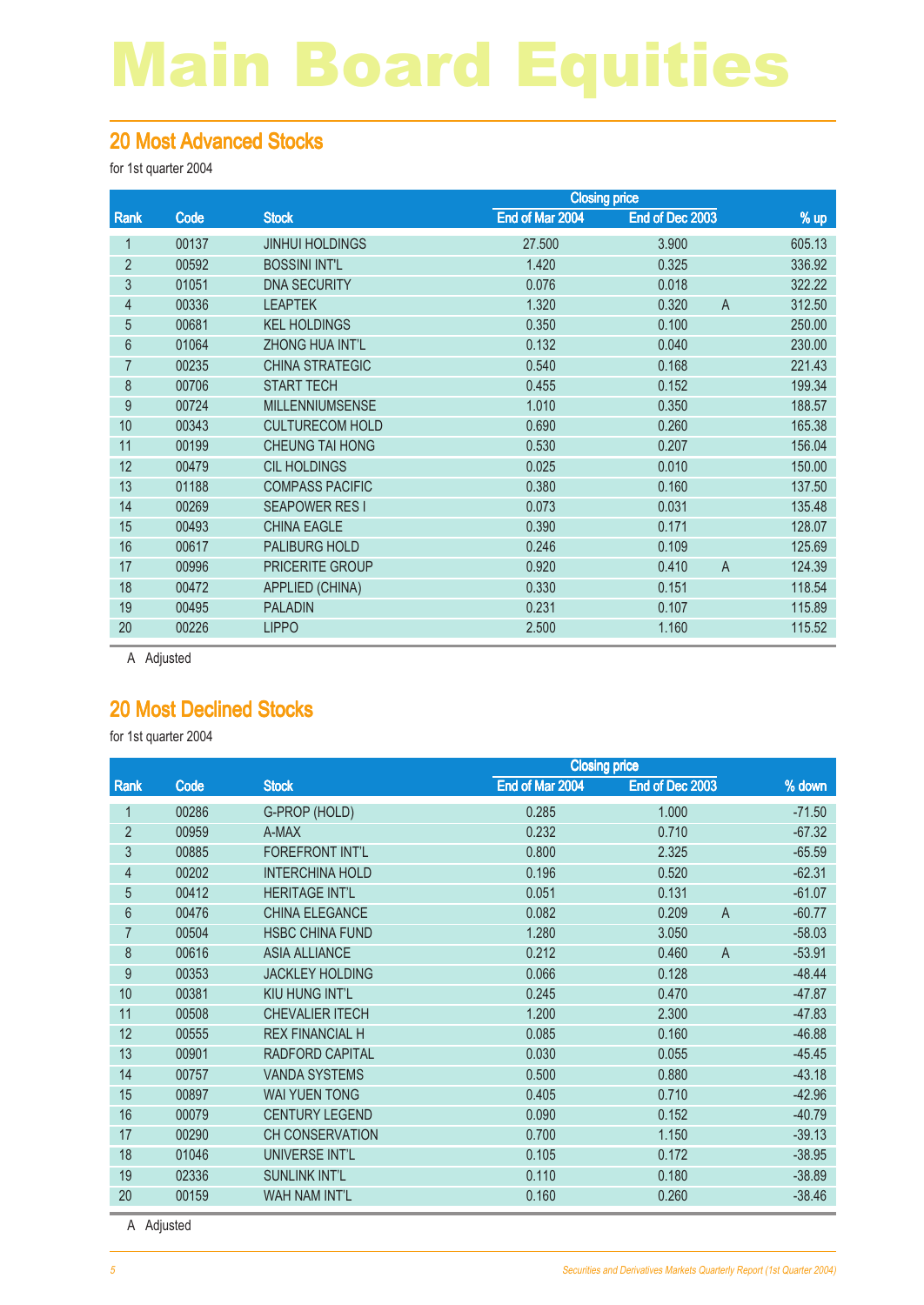### 20 Most Active Stocks by Value

#### for 1st quarter 2004

| Rank           | Code  | <b>Stock</b>                    | Turnover (HK\$ mil.) | % of total |
|----------------|-------|---------------------------------|----------------------|------------|
| 1              | 00005 | <b>HSBC HOLDINGS</b>            | 89,532.93            | 8.46       |
| $\overline{2}$ | 00857 | PETROCHINA - H SHARES           | 68,042.12            | 6.43       |
| 3              | 02628 | CHINA LIFE - H SHARES           | 46,790.35            | 4.42       |
| $\overline{4}$ | 00013 | <b>HUTCHISON</b>                | 45,288.22            | 4.28       |
| 5              | 00941 | <b>CHINA MOBILE</b>             | 38,210.57            | 3.61       |
| 6              | 00386 | SINOPEC CORP - H SHARES         | 37,775.54            | 3.57       |
| $\overline{7}$ | 02388 | <b>BOC HONG KONG</b>            | 33,818.75            | 3.19       |
| 8              | 00016 | <b>SHK PPT</b>                  | 28,795.18            | 2.72       |
| 9              | 00001 | <b>CHEUNG KONG</b>              | 28,395.16            | 2.68       |
| 10             | 00728 | <b>CHINA TELECOM - H SHARES</b> | 17,837.34            | 1.69       |
| 11             | 00011 | <b>HANG SENG BANK</b>           | 17,278.71            | 1.63       |
| 12             | 00008 | <b>PCCW</b>                     | 16,713.26            | 1.58       |
| 13             | 02600 | <b>CHALCO - H SHARES</b>        | 16,288.11            | 1.54       |
| 14             | 00883 | <b>CNOOC</b>                    | 15,665.64            | 1.48       |
| 15             | 00762 | <b>CHINA UNICOM</b>             | 14,285.38            | 1.35       |
| 16             | 00019 | <b>SWIRE PACIFIC 'A'</b>        | 13,533.72            | 1.28       |
| 17             | 00012 | <b>HENDERSON LAND</b>           | 12,731.94            | 1.20       |
| 18             | 00017 | <b>NEW WORLD DEV</b>            | 11,908.53            | 1.12       |
| 19             | 02328 | PICC P&C - H SHS                | 9,794.50             | 0.93       |
| 20             | 00002 | <b>CLP HOLDINGS</b>             | 9,743.85             | 0.92       |
| Total          |       |                                 | 572,429.82           | 54.08      |

### 20 Most Active Stock by Shares

| Rank           | Code  | <b>Stock</b>                    | <b>Turnover (Mil. shs)</b> | % of total |
|----------------|-------|---------------------------------|----------------------------|------------|
| $\mathbf{1}$   | 00448 | <b>HANG TEN GROUP</b>           | 22,795.19                  | 4.80       |
| $\overline{2}$ | 01051 | <b>DNA SECURITY</b>             | 19,048.79                  | 4.01       |
| 3              | 00857 | PETROCHINA - H SHARES           | 17,046.77                  | 3.59       |
| 4              | 00648 | <b>SOFTBANK INV</b>             | 15,643.41                  | 3.30       |
| 5              | 00386 | SINOPEC CORP - H SHARES         | 11,863.48                  | 2.50       |
| 6              | 00078 | <b>REGAL INT'L</b>              | 11,159.48                  | 2.35       |
| 7              | 00355 | CENTURY C INT'L                 | 10,385.17                  | 2.19       |
| 8              | 00603 | <b>CHINA CITY GAS</b>           | 9,160.02                   | 1.93       |
| 9              | 00985 | <b>CHINA SCI-TECH</b>           | 8,475.49                   | 1.79       |
| 10             | 02628 | <b>CHINA LIFE - H SHARES</b>    | 8,212.05                   | 1.73       |
| 11             | 00729 | <b>GORIENT</b>                  | 8,196.40                   | 1.73       |
| 12             | 00343 | <b>CULTURECOM HOLD</b>          | 6,282.70                   | 1.32       |
| 13             | 00530 | <b>FORTUNA INT'L</b>            | 6,083.31                   | 1.28       |
| 14             | 00728 | <b>CHINA TELECOM - H SHARES</b> | 6,017.24                   | 1.27       |
| 15             | 00261 | <b>CCT TECH INT'L</b>           | 5,850.50                   | 1.23       |
| 16             | 00152 | SHENZHEN INT'L                  | 5,826.29                   | 1.23       |
| 17             | 00070 | <b>MASSIVE RES</b>              | 5,176.15                   | 1.09       |
| 18             | 00106 | SHENZHEN HI-TEC                 | 5,118.17                   | 1.08       |
| 19             | 00059 | <b>RENREN HOLDINGS</b>          | 4,771.02                   | 1.01       |
| 20             | 00269 | <b>SEAPOWER RESI</b>            | 4,502.18                   | 0.95       |
| <b>Total</b>   |       |                                 | 191,613.81                 | 40.38      |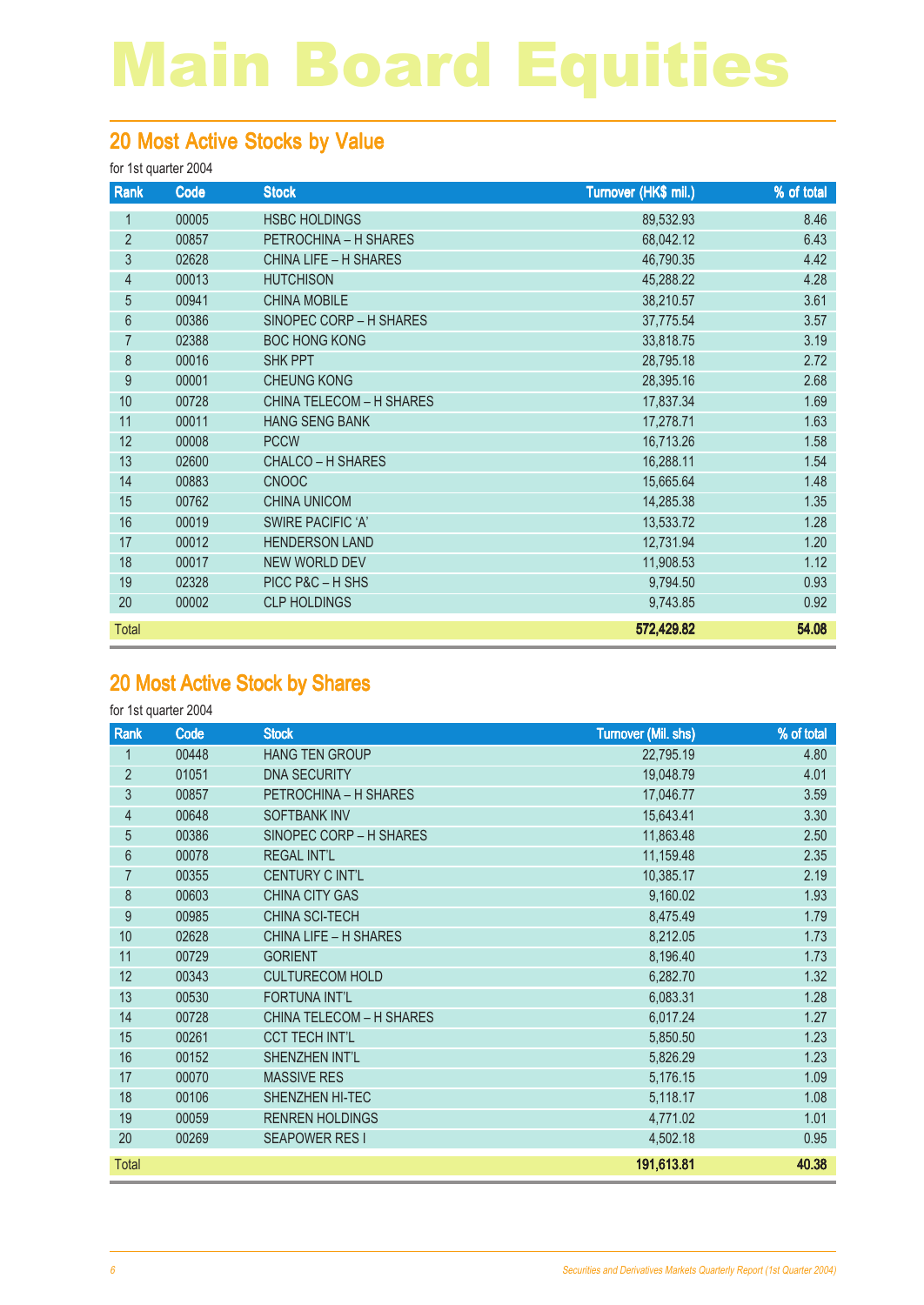#### Market Capitalisation of Domestic Companies

|      |                | HK\$ mil.    |
|------|----------------|--------------|
| 2003 | Q1             | 3,377,574.60 |
|      | Q2             | 3,907,286.66 |
|      | Q <sub>3</sub> | 4,708,474.92 |
|      | Q4             | 5,477,670.33 |
| 2004 | Q1             | 5,690,504.54 |

#### Market Capitalisation by Classifications

As at the 1st quarter end 2004

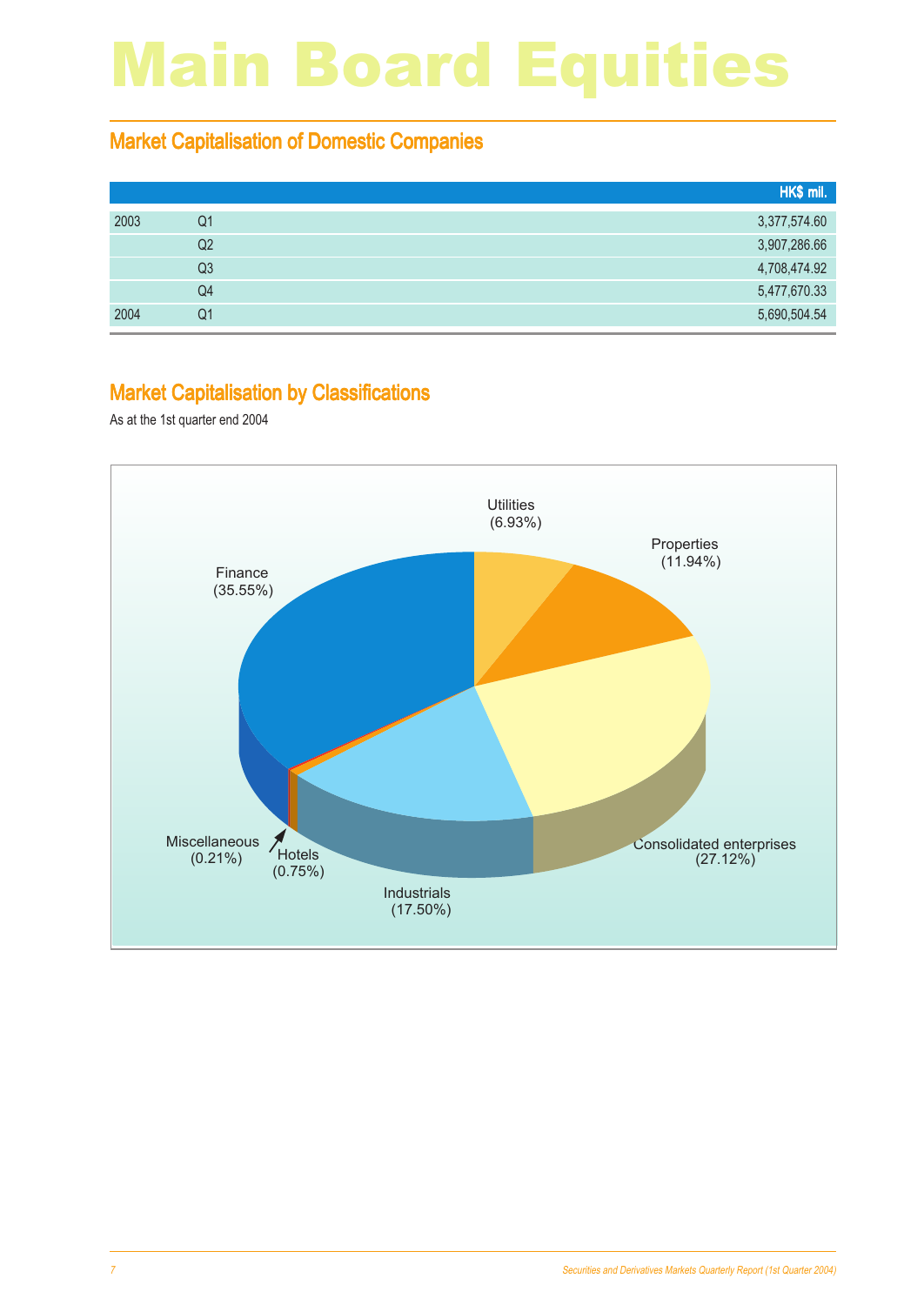#### 50 Leading Companies in Market Capitalisation

as at the 1st quarter end 2004

| Rank                | <b>Company</b>                                        | Market capitalisation (HK\$ mil.) | % of market total |
|---------------------|-------------------------------------------------------|-----------------------------------|-------------------|
| $\mathbf{1}$        | <b>HSBC Holdings plc</b>                              | 1,292,273.45                      | 22.71             |
| $\overline{2}$      | China Mobile (Hong Kong) Ltd.                         | 454,421.33                        | 7.99              |
| $\sqrt{3}$          | Hutchison Whampoa Ltd.                                | 238,748.76                        | 4.20              |
| $\overline{4}$      | Hang Seng Bank Ltd.                                   | 190,228.35                        | 3.34              |
| 5                   | Sun Hung Kai Properties Ltd.                          | 171,066.36                        | 3.01              |
| 6                   | BOC Hong Kong (Holdings) Ltd.                         | 157,005.79                        | 2.76              |
| 7                   | <b>Standard Chartered PLC</b>                         | 155,511.58                        | 2.73              |
| $\bf 8$             | Cheung Kong (Holdings) Ltd.                           | 151,708.76                        | 2.67              |
| 9                   | CNOOC Ltd.                                            | 136,560.50                        | 2.40              |
| 10                  | CLP Holdings Ltd.                                     | 104,277.05                        | 1.83              |
| 11                  | China Unicom Ltd.                                     | 88,553.85                         | 1.56              |
| 12                  | Hong Kong and China Gas Co. Ltd., The                 | 75,907.12                         | 1.33              |
| 13                  | Swire Pacific Ltd.                                    | 75,808.33                         | 1.33              |
| 14                  | Hongkong Electric Holdings Ltd.                       | 73,205.17                         | 1.29              |
| 15                  | PetroChina Co. Ltd. - H Shares                        | 69,010.99                         | 1.21              |
| 16                  | Henderson Land Development Co. Ltd.                   | 67,683.83                         | 1.19              |
| 17                  | MTR Corporation Ltd.                                  | 63,505.07                         | 1.12              |
| 18                  | Wharf (Holdings) Ltd., The                            | 57,270.95                         | 1.01              |
| 19                  | Cathay Pacific Airways Ltd.                           | 53,192.73                         | 0.93              |
| 20                  | China Petroleum & Chemical Corporation - H Shares     | 50,341.46                         | 0.88              |
| 21                  | CITIC Pacific Ltd.                                    | 48,182.42                         | 0.85              |
| 22                  | Semiconductor Manufacturing International Corporation | 42,827.23                         | 0.75              |
| 23                  | Cheung Kong Infrastructure Holdings Ltd.              | 42,491.86                         | 0.75              |
| 24                  | Esprit Holdings Ltd.                                  | 38,994.83                         | 0.69              |
| 25                  | China Life Insurance Co. Ltd. - H Shares              | 36,461.76                         | 0.64              |
| 26                  | Bank of East Asia, Ltd., The                          | 34,582.83                         | 0.61              |
| 27                  | Yue Yuen Industrial (Holdings) Ltd.                   | 34,581.64                         | 0.61              |
| 28                  | Li & Fung Ltd.                                        | 34,563.44                         | 0.61              |
| 29                  | Hang Lung Properties Ltd.                             | 33,945.38                         | 0.60              |
| 30                  | Denway Motors Ltd.                                    | 31,576.81                         | 0.55              |
| 31                  | Johnson Electric Holdings Ltd.                        | 31,043.52                         | 0.55              |
| 32                  | PCCW Ltd.                                             | 28,185.96                         | 0.50              |
| 33                  | Henderson Investment Ltd.                             | 27,750.67                         | 0.49              |
| 34                  | COSCO Pacific Ltd.                                    | 25,806.68                         | 0.45              |
| 35                  | New World Development Co. Ltd.                        | 24,720.14                         | 0.43              |
| 36                  | Huaneng Power International, Inc. - H Shares          | 23,526.14                         | 0.41              |
| 37                  | China Merchants Holdings (International) Co. Ltd      | 23,438.40                         | 0.41              |
| 38                  | China Telecom Corporation Ltd. - H Shares             | 22,075.38                         | 0.39              |
| 39                  | China Resources Enterprise, Ltd.                      | 21,198.49                         | 0.37              |
| 40                  | Legend Group Ltd.                                     | 21,124.68                         | 0.37              |
| 41                  | Aluminum Corporation of China Ltd. - H Shares         | 20,954.15                         | 0.37              |
| 42                  | Guoco Group Ltd.                                      | 20,318.92                         | 0.36              |
| 43                  | Wheelock and Co. Ltd.                                 | 19,810.53                         | 0.35              |
| 44                  | Sino Land Co. Ltd.                                    | 19,452.90                         | 0.34              |
| 45                  | NWS Holdings Ltd.                                     | 18,399.73                         | 0.32              |
| 46                  | Shangri-La Asia Ltd.                                  | 18,330.00                         | 0.32              |
| 47                  | Hong Kong Exchanges and Clearing Ltd.                 | 17,525.90                         | 0.31              |
| 48                  | China Resources Power Holdings Co. Ltd.               | 17,231.20                         | 0.30              |
| 49                  | Techtronic Industries Co. Ltd.                        | 16,782.42                         | 0.29              |
| 50                  | Shanghai Industrial Holdings Ltd.                     | 16,450.45                         | 0.29              |
| <b>Total</b>        |                                                       | 4,538,615.91                      | 79.76             |
| <b>Market total</b> |                                                       | 5,690,504.54                      | 100.00            |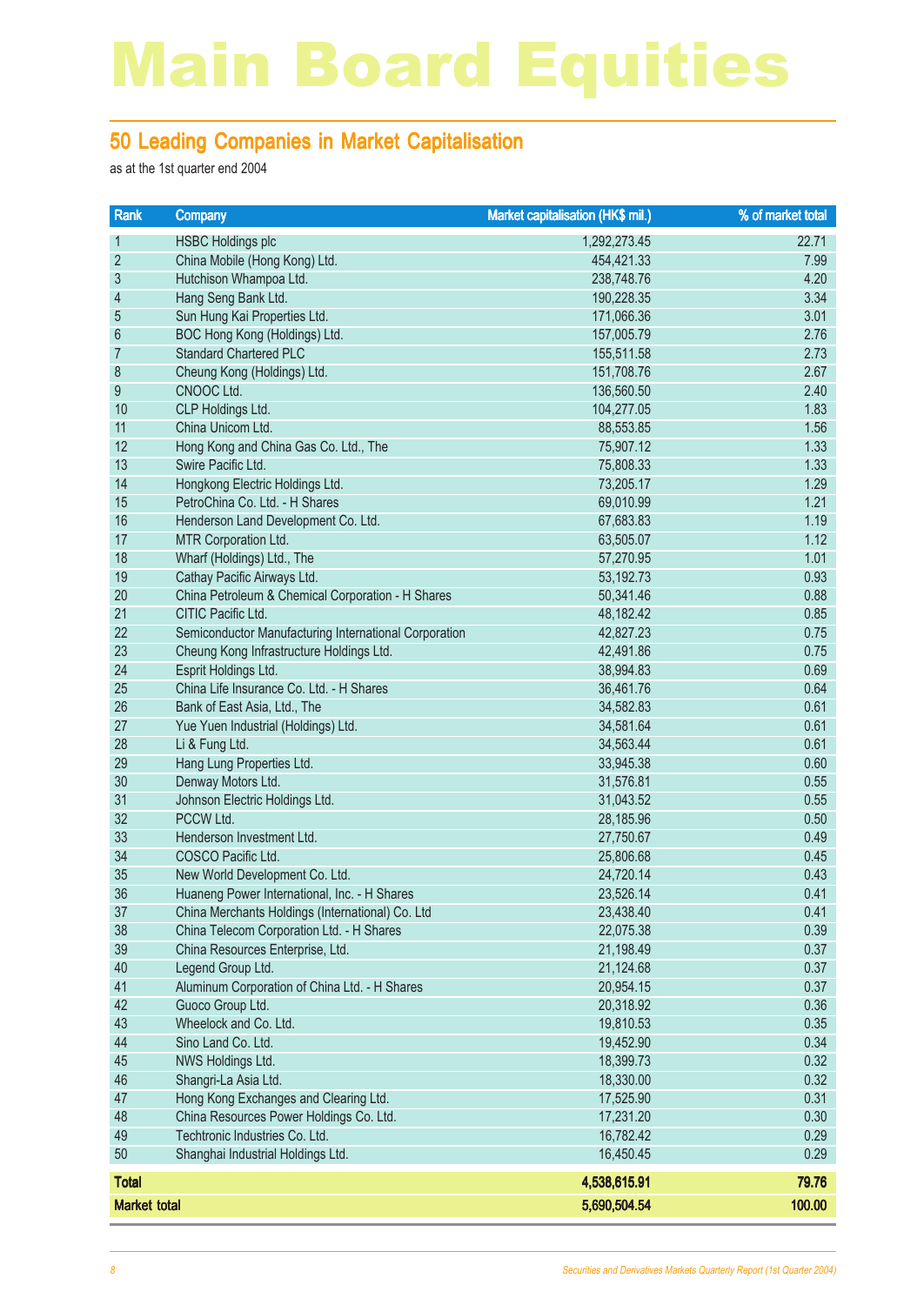### **Short Selling (value)**

|      |                | Short selling turnover (HK\$ mil.) | Equity turnover (HK\$ mil.) | % of equity total |
|------|----------------|------------------------------------|-----------------------------|-------------------|
| 2003 | Q1             | 19,763.66                          | 331,796.46                  | 5.96              |
|      | Q <sub>2</sub> | 19,155.16                          | 429,666.12                  | 4.46              |
|      | Q3             | 19.852.71                          | 676,265.43                  | 2.94              |
|      | Q4             | 26,378.30                          | 828,938.04                  | 3.18              |
| 2004 | Q1             | 42,541.13                          | 1,058,570.45                | 4.02              |

### Short Selling (share)

|      |    | <b>Short selling turnover (Mil. shs)</b> | <b>Equity turnover (Mil. shs)</b> | <b>% of equity total</b> |
|------|----|------------------------------------------|-----------------------------------|--------------------------|
| 2003 | Q1 | 2,143.39                                 | 154,624.02                        | 1.39                     |
|      | Q2 | 2,683.22                                 | 180.379.58                        | 1.49                     |
|      | Q3 | 2,405.95                                 | 420,617.08                        | 0.57                     |
|      | Q4 | 3.342.78                                 | 330, 352.59                       | 1.01                     |
| 2004 | Q1 | 4,533.42                                 | 474,515.94                        | 0.96                     |

### New Listing Companies Statistics

|      |                | No. of newly listed companies | Funds raised (HK\$ mil.) |
|------|----------------|-------------------------------|--------------------------|
| 2003 | Q1             |                               | 4,163.97                 |
|      | Q <sub>2</sub> |                               | 2,464.15                 |
|      | Q3             | 15                            | 7,936.33                 |
|      | Q4             | 15                            | 42,501.70                |
| 2004 | Q1             |                               | 19,689.66                |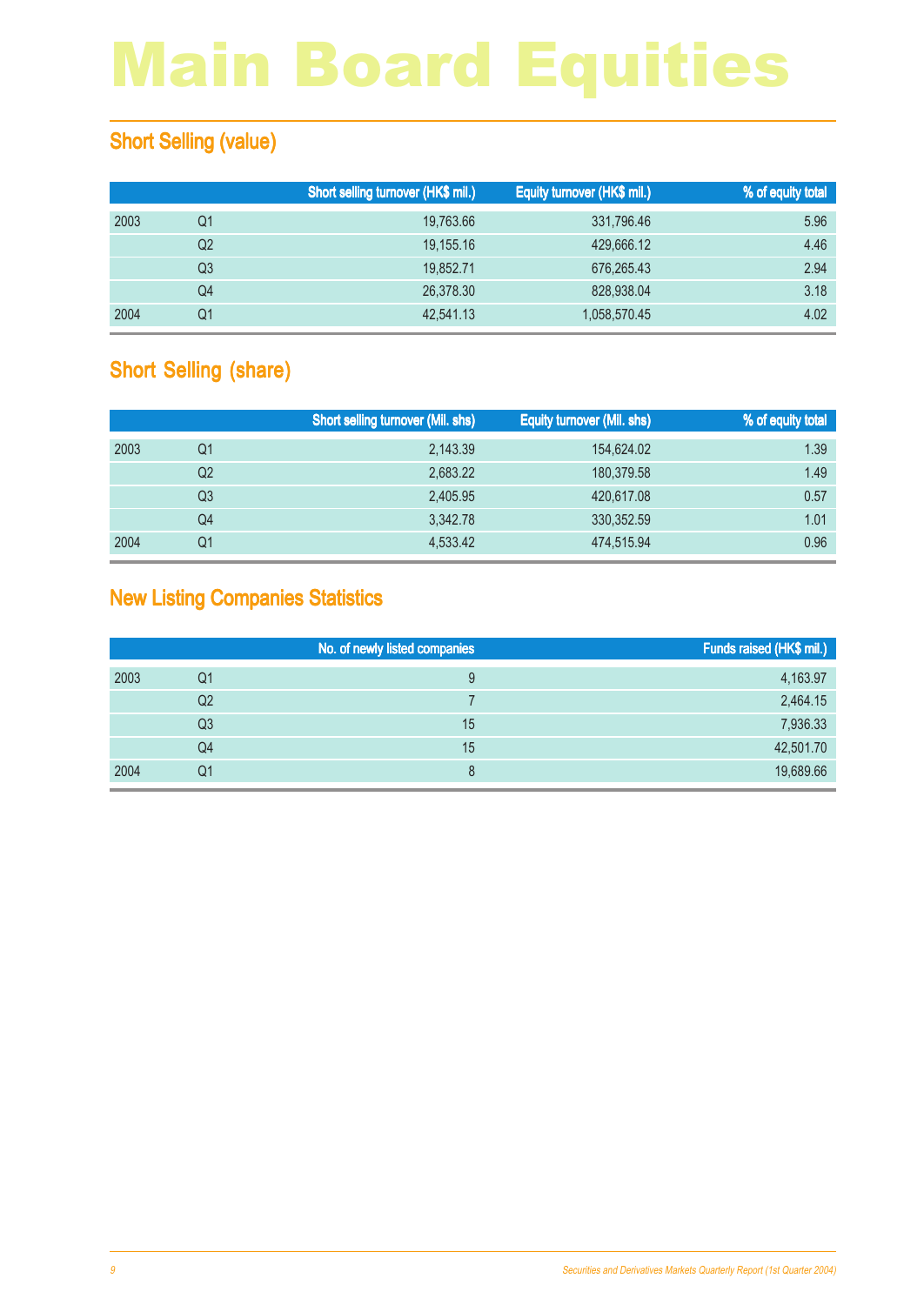#### Newly Listed Companies

for 1st quarter 2004

| Code         | Company name                                          | <b>Listing date</b> | No. of issued shares | Funds raised (HK\$ mil.) |
|--------------|-------------------------------------------------------|---------------------|----------------------|--------------------------|
| 00904        | China Green (Holdings) Ltd                            | 2004/01/13          | 622,500,000          | 220.80                   |
| 00110        | Fortune Telecom Holdings Ltd *                        | 2004/01/26          | 302,100,000          |                          |
| 02337        | Shanghai Forte Land Co Ltd - H Shares                 | 2004/02/06          | 733,013,435          | 1,722.58                 |
| 00581        | China Oriental Group Co Ltd                           | 2004/03/02          | 2,905,000,000        | 2,213.75                 |
| 02341        | EcoGreen Fine Chemicals Group Ltd                     | 2004/03/09          | 415,000,000          | 158.70                   |
| 02338        | Weichai Power Co Ltd - H Shares                       | 2004/03/11          | 126,500,000          | 1,328.25                 |
| 00981        | Semiconductor Manufacturing International Corporation | 2004/03/18          | 18,224,352,150       | 13,857.58                |
| 02300        | Vision Grande Group Holdings Ltd                      | 2004/03/26          | 400,000,000          | 188.00                   |
| <b>Total</b> |                                                       |                     |                      | 19,689.66                |

\* Withdrawal of listing from GEM and transfer to Main Board as newly listed company by way of introduction.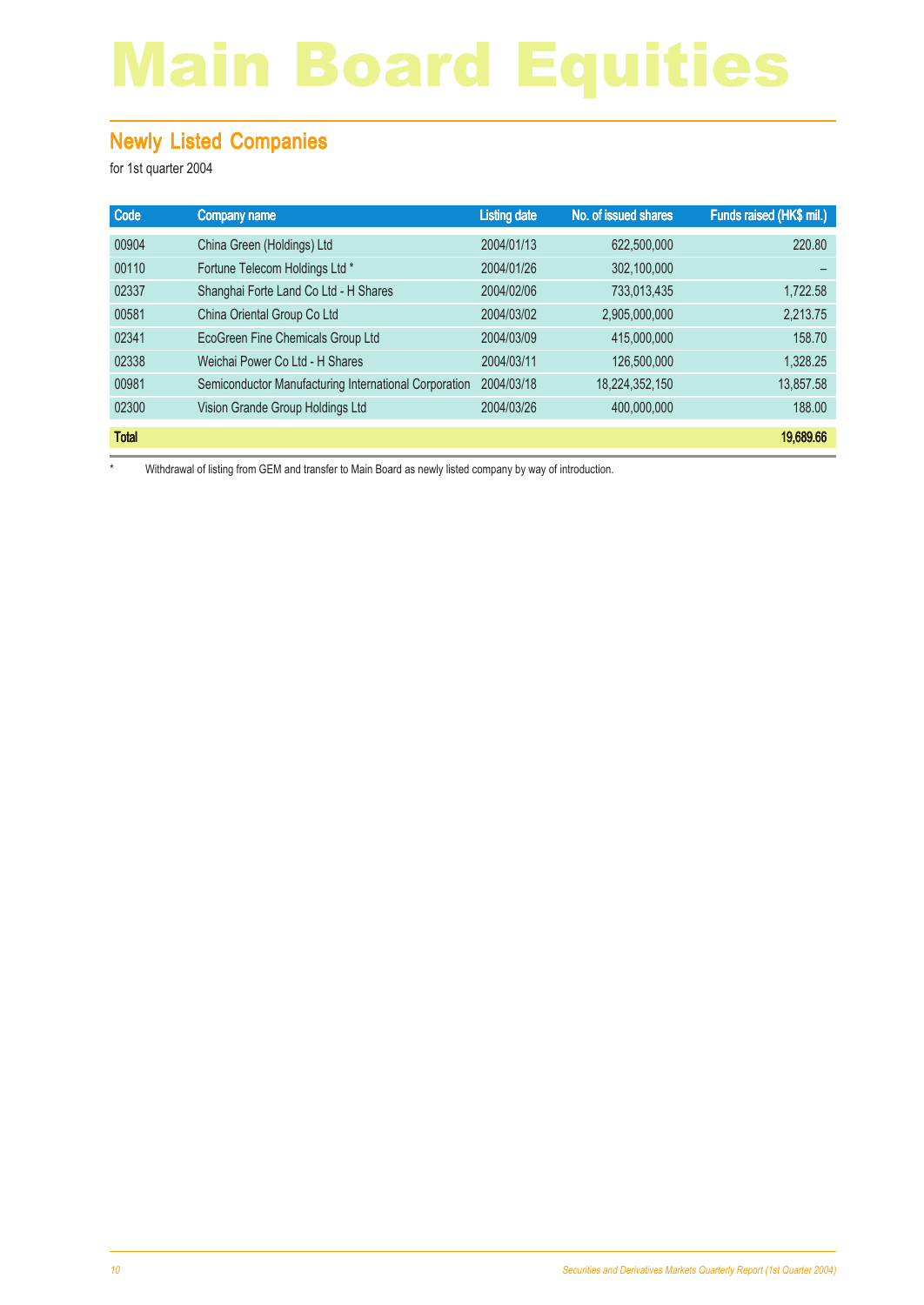### Company Name Changes

for 1st quarter 2004

| Code  | Old name                                   | New name                                                         | <b>Effective date</b> | <b>Adoption date</b> |
|-------|--------------------------------------------|------------------------------------------------------------------|-----------------------|----------------------|
| 00476 | China Elegance International Fashion Ltd * | China Elegance (Holdings) Ltd                                    | 2004/01/12            | 2004/01/12           |
| 00758 | Hudson Holdings Ltd                        | Junefield Department Store Group Ltd                             | 2003/12/30            | 2004/01/15           |
| 00181 | Fujian Group Ltd                           | Fujian Holdings Ltd                                              | 2004/01/14            | 2004/02/06           |
| 00149 | Rosedale Hotel Group Ltd                   | China Velocity Group Ltd                                         | 2004/01/26            | 2004/02/10           |
| 00109 | Wonderland World Holdings Ltd #            | Wonderful World Holdings Ltd                                     | 2004/02/18            | 2004/02/18           |
| 00175 | Guorun Holdings Ltd                        | Geely Automobile Holdings Ltd                                    | 2004/03/01            | 2004/03/15           |
| 00208 | Kin Don Holdings Ltd                       | Polytec Asset Holdings Ltd                                       | 2004/01/09            | 2004/03/22           |
| 00241 | 21CN CyberNet Corporation Ltd              | CITIC 21CN Co Ltd                                                | 2004/03/02            | 2004/03/22           |
| 00409 | Stone Electronic Technology Ltd            | Stone Group Holdings Ltd                                         | 2004/03/10            | 2004/03/23           |
| 00357 | Hainan Meilan Airport Co Ltd - H Shares    | Hainan Meilan International Airport Co Ltd - H Shares 2004/03/15 |                       | 2004/03/25           |
| 00290 | Hong Tong Holdings Ltd                     | China Conservational Power Holdings Ltd                          | 2004/02/27            | 2004/03/30           |

\* Change of English name only

# Change of Chinese name only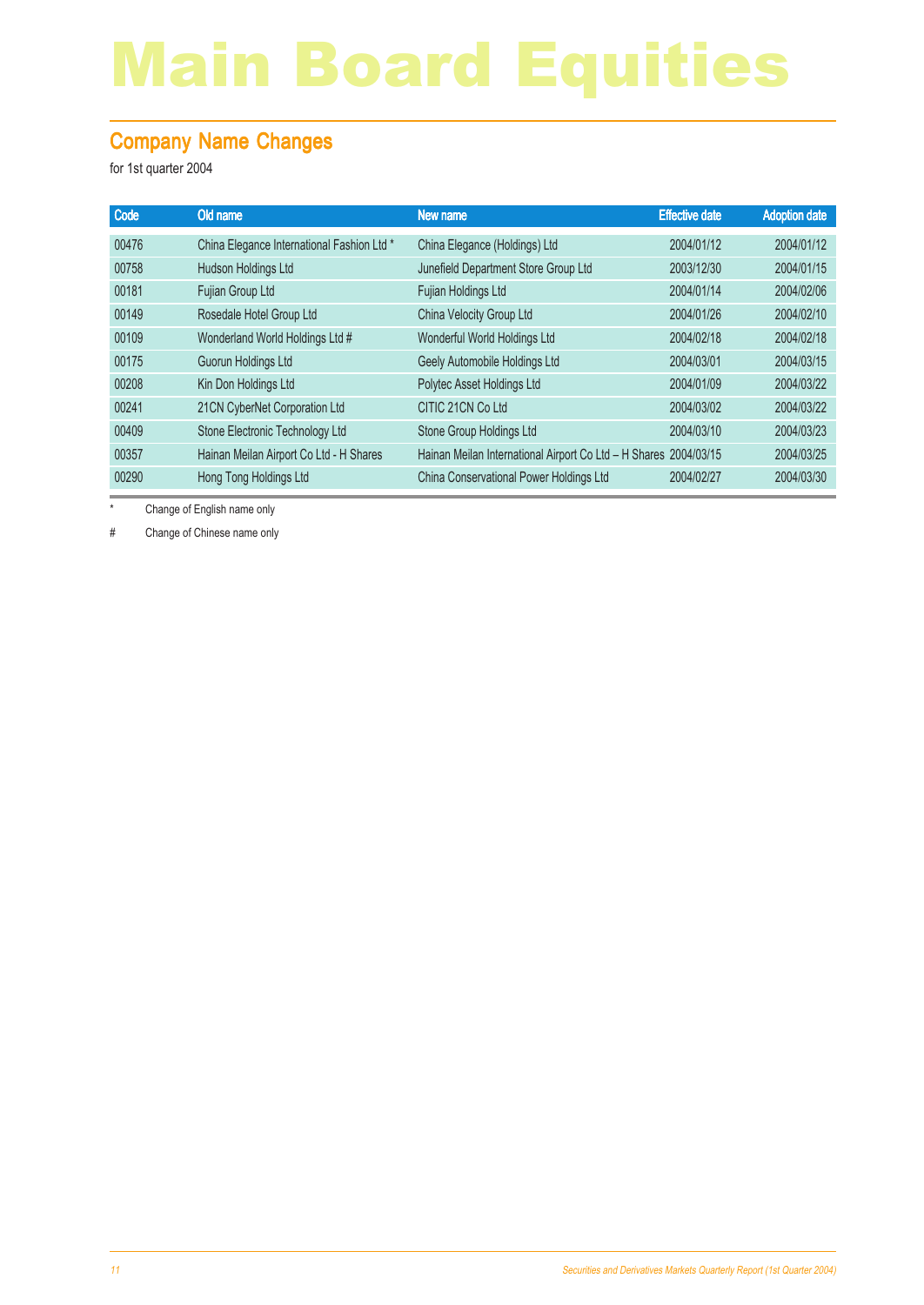#### Bonus Issues/Bonus Warrants

for 1st quarter 2004

| <b>Code</b> | <b>Company</b>                       | <b>Particulars</b>    | Ex-date    |
|-------------|--------------------------------------|-----------------------|------------|
| 01142       | Rontex International Holdings Ltd.   | Bonus 3 for 1         | 2004/01/15 |
| 00092       | Champion Technology Holdings Ltd.    | Bonus 1 2005 wt for 5 | 2004/01/20 |
| 02309       | Grandtop International Holdings Ltd. | Bonus 1 for 3         | 2004/03/11 |

### Share Split/Consolidation

| <b>Company</b>                      | <b>Particulars</b>       | <b>Effective date</b> |
|-------------------------------------|--------------------------|-----------------------|
| China Elegance (Holdings) Ltd.      | Consolidation 200 into 1 | 2004/01/06            |
| Oriental Metals (Holdings) Co. Ltd. | Consolidation 10 into 1  | 2004/01/07            |
| Central China Enterprises Ltd.      | Consolidation 100 into 1 | 2004/02/11            |
| Pricerite Group Ltd.                | Split 1 into 5           | 2004/03/02            |
| Tian An China Investments Co. Ltd.  | Consolidation 10 into 1  | 2004/03/10            |
| CNOOC Ltd.                          | Split 1 into 5           | 2004/03/17            |
| Leaptek Ltd.                        | Consolidation 10 into 1  | 2004/03/22            |
| Gorient (Holdings) Ltd.             | Consolidation 10 into 1  | 2004/03/31            |
|                                     |                          |                       |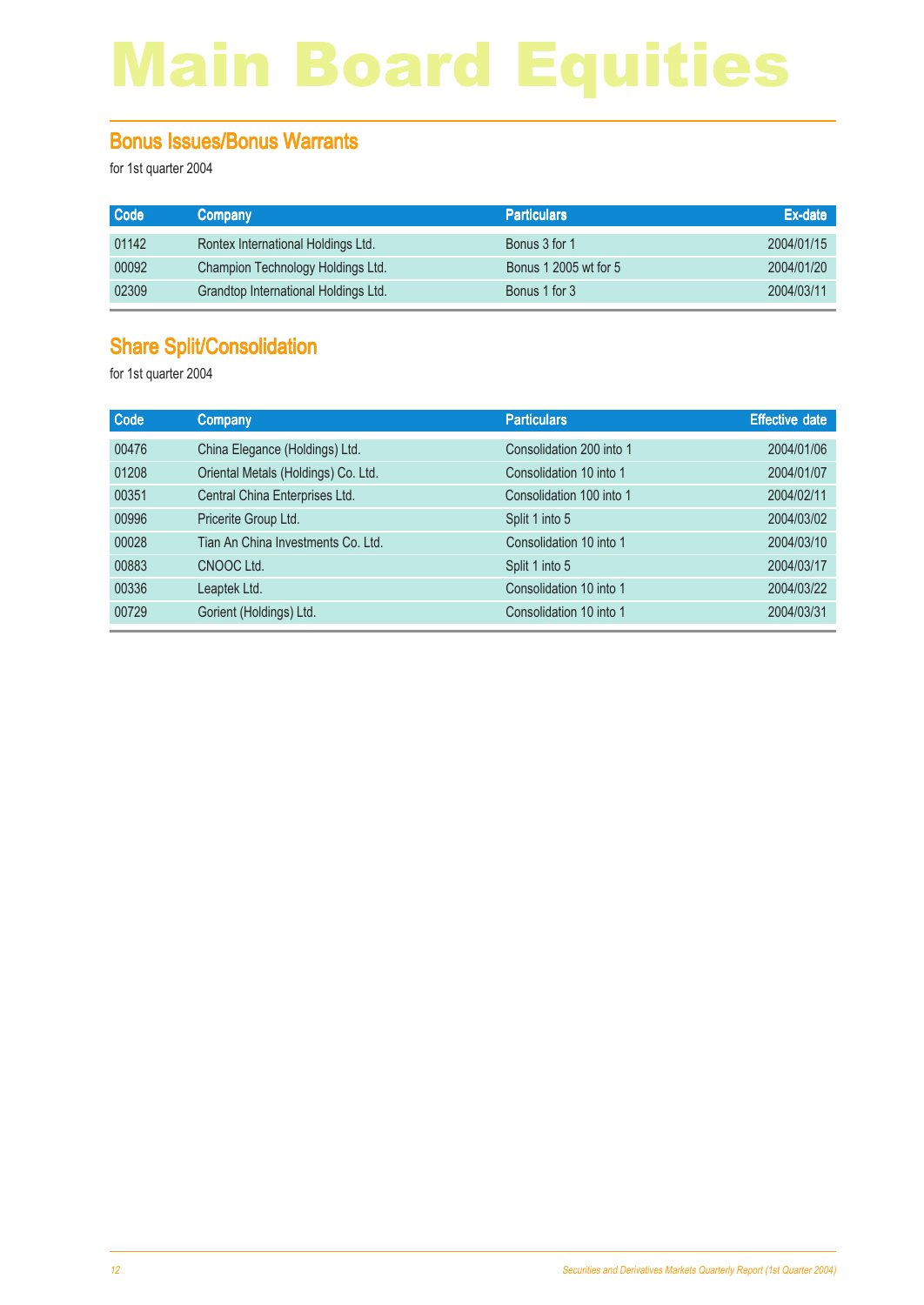### Rights Issues & Open Offers

| <b>Month</b> | Code  | <b>Company</b>                      | <b>Ratio</b>               | Funds raised (HK\$ mil.) |
|--------------|-------|-------------------------------------|----------------------------|--------------------------|
| Jan          | 00970 | Jade Dynasty Food Culture Group Ltd | Rts 1 for 3 @\$0.33        | 46.05                    |
|              | 00476 | China Elegance (Holdings) Ltd       | Open offer 9 for 1 @\$0.01 | 7.95                     |
| Feb          | 00260 | Millennium Group Ltd                | Rts 1 for 2 @\$0.02        | 18.53                    |
|              | 00059 | renren Holdings Ltd                 | Rts 4 for 1 @\$0.01        | 54.24                    |
| Mar          | 00109 | Wonderful World Holdings Ltd        | Open offer 2 for 1 @\$0.12 | 33.98                    |
|              | 00451 | Same Time Holdings Ltd              | Open offer 1 for 2 @\$0.80 | 12.65                    |
|              | 00616 | Asia Alliance Holdings Ltd          | Rts 5 for 1 @\$0.25        | 74.38                    |
|              | 01003 | Capital Prosper Ltd                 | Rts 1 for 2 @\$0.05        | 21.31                    |
| <b>Total</b> |       |                                     |                            | 269.08                   |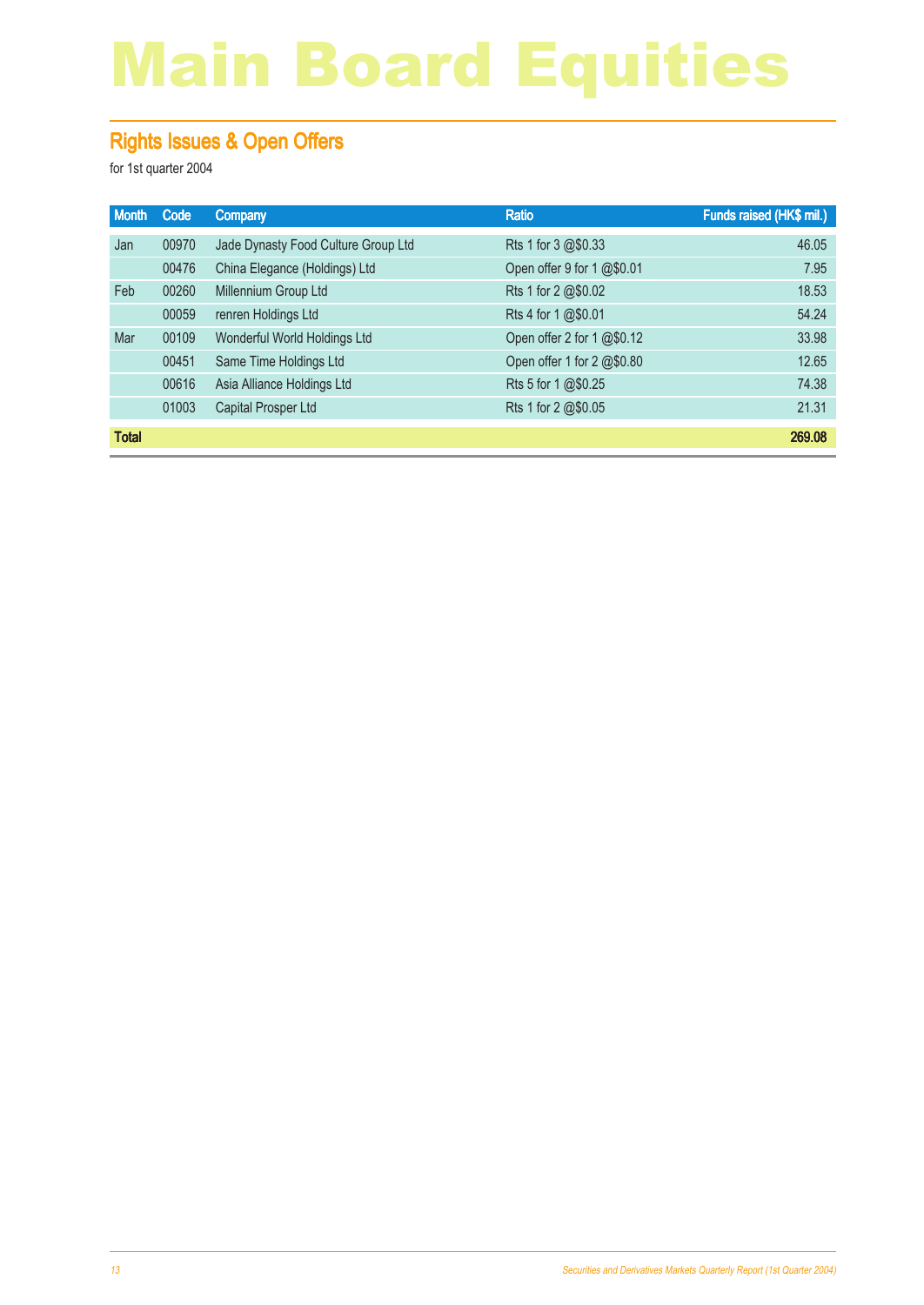### Placing\*

|              |       |                          | No. of            | <b>Placing price</b> | <b>Funds raised</b> |
|--------------|-------|--------------------------|-------------------|----------------------|---------------------|
| <b>Month</b> | Code  | <b>Company</b>           | new shares placed | (HKS)                | (HK\$ mil.)         |
| 2003         |       |                          |                   |                      |                     |
| Dec**        | 00616 | <b>ASIA ALLIANCE</b>     | 9,916,856         | 0.865                | 8.58                |
|              | 00595 | AV CONCEPT HOLD          | 17,000,000        | 0.800                | 13.60               |
|              | 00092 | <b>CHAMPION TECH</b>     | 112,300,000       | 1.610                | 180.80              |
|              | 01073 | <b>CHINA AGROTECH</b>    | 70,000,000        | 0.500                | 35.00               |
|              | 00384 | <b>CHINA GAS HOLD</b>    | 160,000,000       | 0.840                | 134.40              |
|              | 00673 | <b>CHINA HEALTH</b>      | 17,000,000        | 0.850                | 14.45               |
|              | 00729 | <b>GORIENT</b>           | 1,200,000,000     | 0.020                | 24.00               |
|              | 00630 | <b>JACKIN INT'L</b>      | 32,000,000        | 0.290                | 9.28                |
|              | 00389 | <b>MOULIN INT'L</b>      | 54,000,000        | 5.600                | 302.40              |
|              | 00342 | NEWOCEAN ENERGY          | 416,280,000       | 0.120                | 49.95               |
|              | 00094 | <b>OMNICORP</b>          | 11,000,000        | 1.380                | 15.18               |
|              | 00635 | <b>PLAYMATES</b>         | 130,000,000       | 1.600                | 208.00              |
|              | 00269 | <b>SEAPOWER RESI</b>     | 4,600,000,000     | 0.010                | 46.00               |
|              | 00106 | SHENZHEN HI-TEC          | 1,985,200,000     | 0.056                | 111.17              |
|              | 01166 | <b>SOLARTECH INT'L</b>   | 45,490,000        | 0.550                | 25.02               |
|              | 00198 | <b>STAR EAST HOLD</b>    | 1,575,000,000     | 0.040                | 63.00               |
|              | 01046 | UNIVERSE INT'L           | 190,000,000       | 0.200                | 38.00               |
|              | 01139 | <b>VICTORY GROUP</b>     | 63,300,000        | 0.016                | 1.01                |
|              | 00607 | <b>WARDERLY</b>          | 47,000,000        | 1.110                | 52.17               |
| 2004         |       |                          |                   |                      |                     |
| Jan          | 00930 | <b>ASIA ALUMINUM</b>     | 332,000,000       | 1.560                | 517.92              |
|              | 01003 | <b>CAPITAL PROSPER</b>   | 140,000,000       | 0.050                | 7.00                |
|              | 02600 | <b>CHALCO - H SHARES</b> | 549,976,000       | 5.658                | 3,111.76            |
|              | 00682 | <b>CHAODA MODERN</b>     | 280,000,000       | 2.500                | 700.00              |
|              | 01196 | <b>CHEONG MING INV</b>   | 50,000,000        | 0.370                | 18.50               |
|              | 00603 | <b>CHINA CITY GAS</b>    | 500,000,000       | 0.039                | 19.50               |
|              | 00493 | <b>CHINA EAGLE</b>       | 473,000,000       | 0.120                | 56.76               |
|              | 00985 | CHINA SCI-TECH           | 1,391,354,000     | 0.015                | 20.87               |
|              | 00367 | <b>CHUANG'S INT'L</b>    | 100,000,000       | 0.330                | 33.00               |
|              | 00875 | FIRST DRAGONCOM          | 325,400,000       | 0.070                | 22.78               |
|              | 00431 | <b>G CHINA HOLD</b>      | 33,100,000        | 0.231                | 7.65                |
|              | 00279 | <b>HANSOM EASTERN</b>    | 215,000,000       | 0.053                | 11.40               |
|              | 00034 | <b>KOWLOON DEV</b>       | 83,000,000        | 6.850                | 568.55              |
|              | 00724 | <b>MILLENNIUMSENSE</b>   | 30,000,000        | 0.630                | 18.90               |
|              | 01208 | <b>ORIENTAL METALS</b>   | 475,376,917       | 0.880                | 418.33              |
|              | 00617 | PALIBURG HOLD            | 180,000,000       | 0.128                | 23.04               |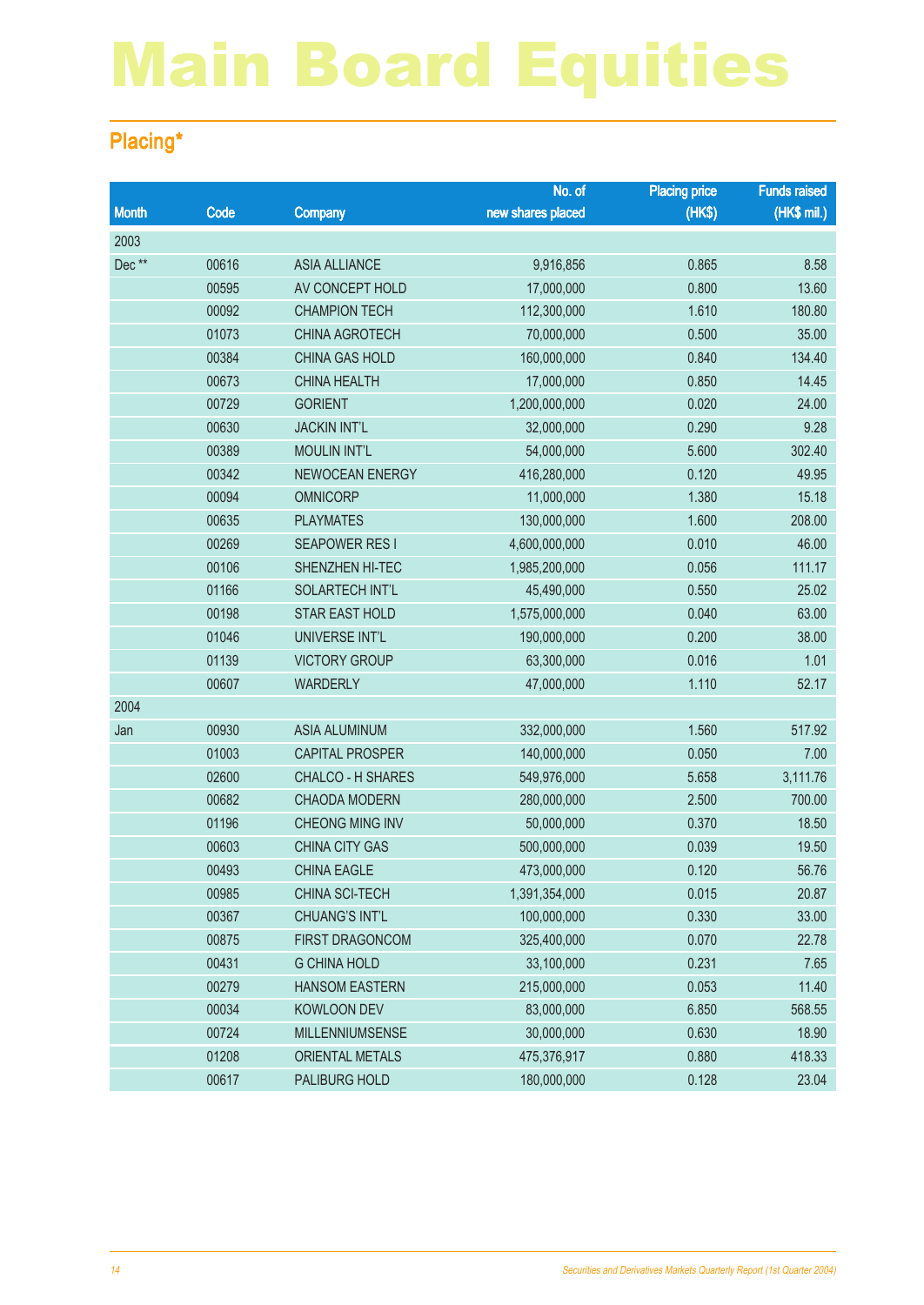|              |       |                        | No. of            | <b>Placing price</b> | <b>Funds raised</b> |
|--------------|-------|------------------------|-------------------|----------------------|---------------------|
| <b>Month</b> | Code  | <b>Company</b>         | new shares placed | (HK\$)               | $(HK$$ mil.)        |
| 2004         |       |                        |                   |                      |                     |
| Jan          | 00765 | PERFECTECH INTL        | 21,000,000        | 0.680                | 14.28               |
|              | 00233 | <b>SH MING YUAN</b>    | 100,000,000       | 0.550                | 55.00               |
|              | 00171 | <b>SILVER GRANT</b>    | 165,000,000       | 2.000                | 330.00              |
|              | 01195 | <b>SINOTRONICS</b>     | 57,000,000        | 1.400                | 79.80               |
|              | 01192 | <b>TITAN HOLDINGS</b>  | 450,000,000       | 0.920                | 414.00              |
|              | 00698 | <b>TONGDA GROUP</b>    | 227,500,000       | 0.200                | 45.50               |
|              | 00913 | <b>UNITY INV HOLD</b>  | 40,000,000        | 0.148                | 5.92                |
|              | 00897 | <b>WAI YUEN TONG</b>   | 72,400,000        | 0.600                | 43.44               |
| Feb          | 00395 | <b>ASIA ZIRCONIUM</b>  | 47,000,000        | 1.170                | 54.99               |
|              | 00193 | CAPITAL ESTATE         | 400,000,000       | 0.020                | 8.00                |
|              | 00351 | <b>CENTRAL CHINA</b>   | 29,500,000        | 0.610                | 18.00               |
|              | 00673 | <b>CHINA HEALTH</b>    | 17,586,000        | 3.000                | 52.76               |
|              | 00688 | <b>CHINA OVERSEAS</b>  | 850,000,000       | 1.800                | 1,530.00            |
|              | 01205 | <b>CITIC RESOURCES</b> | 270,000,000       | 1.450                | 391.50              |
|              | 00119 | <b>CONTINENTAL MAR</b> | 100,000,000       | 1.660                | 166.00              |
|              | 00204 | <b>EVEREST INT'L</b>   | 59,176,000        | 0.060                | 3.55                |
|              | 00729 | <b>GORIENT</b>         | 2,080,000,000     | 0.017                | 34.94               |
|              | 00124 | <b>GUANGDONG BREW</b>  | 133,768,000       | 1.850                | 247.47              |
|              | 00275 | <b>HANNY HOLDINGS</b>  | 21,500,000        | 4.000                | 86.00               |
|              | 00279 | <b>HANSOM EASTERN</b>  | 150,000,000       | 0.055                | 8.25                |
|              | 00382 | <b>HUALING</b>         | 200,000,000       | 0.400                | 80.00               |
|              | 00349 | ICBC (ASIA)            | 124,874,000       | 11.250               | 1,404.83            |
|              | 00986 | <b>NAM HING</b>        | 30,000,000        | 0.255                | 7.65                |
|              | 00316 | <b>OOIL</b>            | 47,000,000        | 25.750               | 1,210.25            |
|              | 01174 | PACIFIC ANDES          | 145,000,000       | 1.730                | 250.85              |
|              | 00379 | <b>PME</b>             | 160,000,000       | 0.450                | 72.00               |
|              | 00069 | SHANGRI-LA ASIA        | 183,832,000       | 7.400                | 1,360.36            |
|              | 00878 | SOUNDWILL HOLD         | 13,939,688        | 2.200                | 30.67               |
|              | 00015 | <b>VANTAGE INT'L</b>   | 95,958,000        | 0.500                | 47.98               |
|              | 01164 | <b>VITAL BIOTECH</b>   | 170,000,000       | 0.720                | 122.40              |
|              | 01222 | <b>WANG ON GROUP</b>   | 23,600,000        | 1.100                | 25.96               |
|              | 02389 | <b>WANG SING INT'L</b> | 58,000,000        | 1.370                | 79.46               |
|              | 01161 | <b>WATER OASIS GP</b>  | 15,000,000        | 0.500                | 7.50                |
|              | 02688 | <b>XINAO GAS</b>       | 122,000,000       | 3.840                | 468.48              |
| <b>Total</b> |       |                        |                   |                      | 15,645.76           |

\* Due to the reporting time-lag, placing figures for the quarter are provisional.

\*\* Supplementary information update for previous quarters.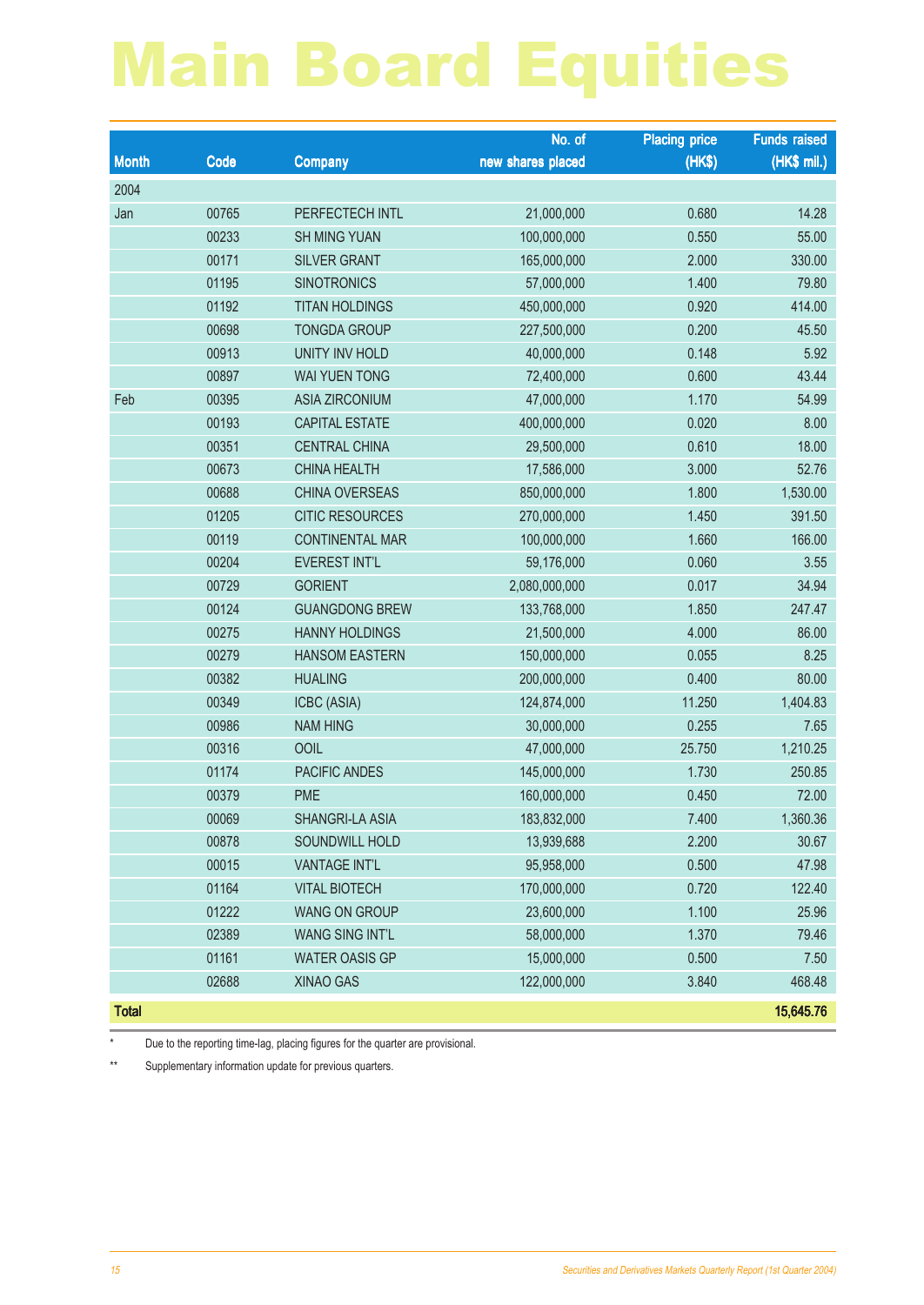### Warrant Trading Statistics

|      |                | <b>Equity wts</b> | <b>Derivative wts</b> | <b>Total</b> |
|------|----------------|-------------------|-----------------------|--------------|
|      |                | (HK\$ mil.)       | (HK\$ mil.)           | (HK\$ mil.)  |
| 2003 | Q <sub>1</sub> | 125.01            | 30,844.48             | 30,969.49    |
|      | Q <sub>2</sub> | 71.99             | 44,140.54             | 44,212.54    |
|      | Q <sub>3</sub> | 572.61            | 71,869.98             | 72,442.59    |
|      | Q <sub>4</sub> | 387.38            | 117,157.20            | 117,544.58   |
| 2004 | Q <sub>1</sub> | 954.64            | 142,192.65            | 143, 147. 28 |

#### Warrant Market Value

|      |                | <b>Number</b> | <b>Equity wts</b><br>(HK\$ mil.) | <b>Number</b> | <b>Derivative wts</b><br>(HK\$ mil.) | Total no. | <b>Total</b><br>(HK\$ mil.) |
|------|----------------|---------------|----------------------------------|---------------|--------------------------------------|-----------|-----------------------------|
| 2003 | Q1             | 59            | 1.051.61                         | 313           | 15.224.84                            | 372       | 16,276.44                   |
|      | Q <sub>2</sub> | 52            | 968.19                           | 296           | 19.077.09                            | 348       | 20,045.28                   |
|      | Q <sub>3</sub> | 46            | 1.511.71                         | 369           | 48.167.28                            | 415       | 49,678.98                   |
|      | Q4             | 45            | 1.316.40                         | 530           | 78.691.90                            | 575       | 80,008.30                   |
| 2004 | Q1             | 38            | 1,288.41                         | 721           | 69,410.66                            | 759       | 70,699.08                   |

### New Listing Statistics – Warrants

|      |                | No. of newly listed<br>equity wts | No. of newly listed<br>derivative wts | <b>Amount raised</b><br>(HK\$ mil.) |
|------|----------------|-----------------------------------|---------------------------------------|-------------------------------------|
| 2003 | Q1             |                                   | 111                                   | 8,949.49                            |
|      | Q <sub>2</sub> |                                   | 105                                   | 10,142.28                           |
|      | Q <sub>3</sub> | 4                                 | 186                                   | 16,656.60                           |
|      | Q4             | 5                                 | 276                                   | 28,203.43                           |
| 2004 | Q1             | 3                                 | 311                                   | 37,795.35                           |

### Newly Listed Equity Warrants

|              |                                                | <b>Initial issued</b> |                     |               | <b>Amount raised</b> |
|--------------|------------------------------------------------|-----------------------|---------------------|---------------|----------------------|
| <b>Code</b>  | <b>Equity warrants</b>                         | amount (HK\$)         | <b>Listing date</b> | <b>Expiry</b> | (HK\$ mil.)          |
| 00151        | Quality Healthcare Aisa Ltd Warrants 2007      | 108,273,940           | 2004/01/14          | 2007/01/13    | —                    |
| 02315        | Champion Technology Holdings Ltd Warrants 2005 | 340.842.521           | 2004/02/06          | 2005/02/07    | —                    |
| 01074        | LifeTec Group Ltd Warrants 2005                | 34,680,000            | 2004/02/27          | 2005/02/26    | 26.52                |
| <b>Total</b> |                                                |                       |                     |               | 26.52                |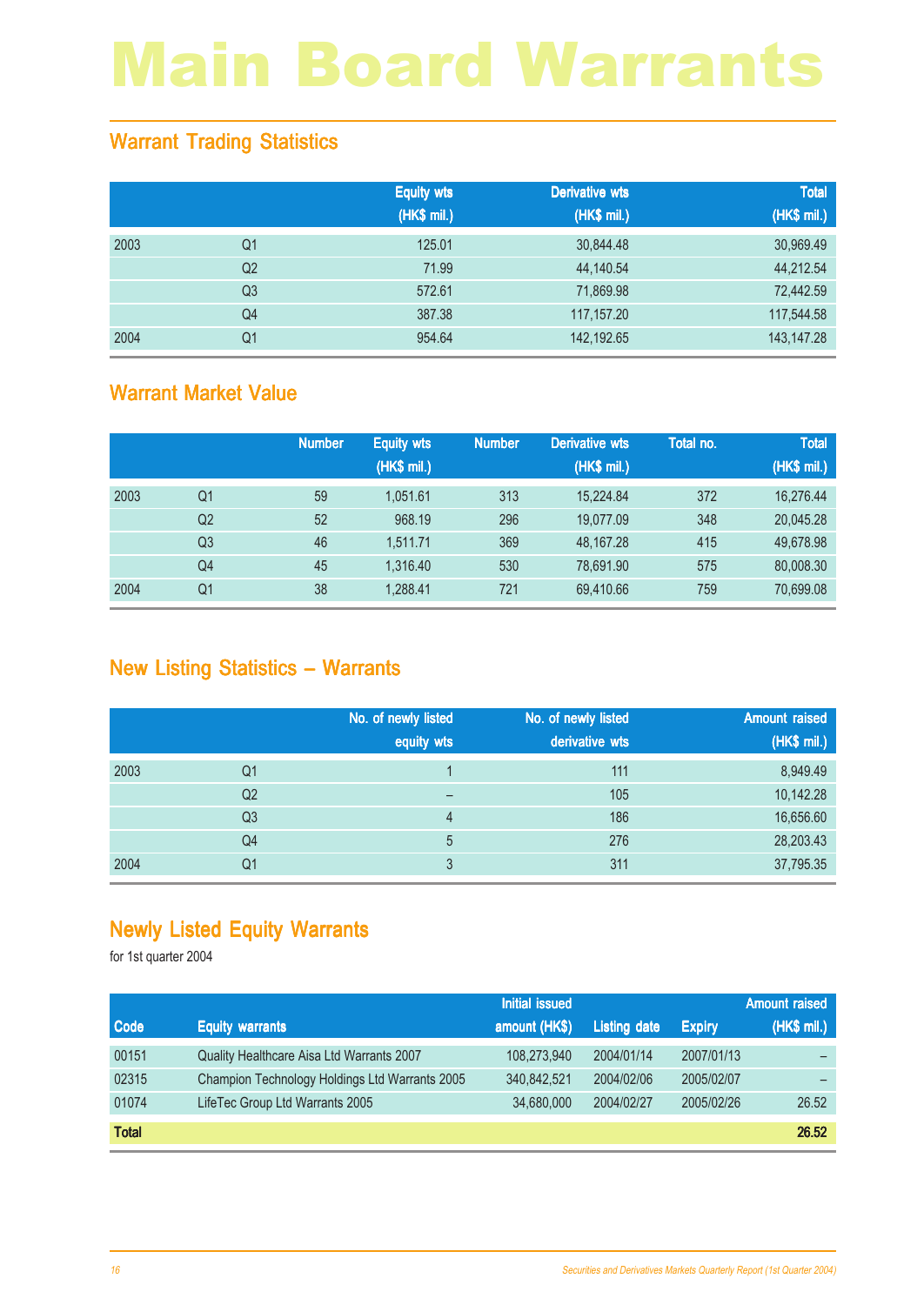#### Newly Listed Derivative Warrants

|        |                                                                                        |               |                     |               | <b>Amount</b> |
|--------|----------------------------------------------------------------------------------------|---------------|---------------------|---------------|---------------|
|        |                                                                                        | No. of        |                     |               | raised        |
| Code   | <b>Derivative warrants</b>                                                             | issue (units) | <b>Listing date</b> | <b>Expiry</b> | (HK\$ mil.)   |
| 09441  | Macquarie Bank Ltd - PetroChina European (Window Barrier) Warrants Oct 2004 B          | 488,000,000   | 2004/01/02          | 2004/10/11    | 126.39        |
| 09442  | Macquarie Bank Ltd - HSCEI European (Window Barrier) Warrants Jul 2004                 | 488,000,000   | 2004/01/02          | 2004/07/29    | 124.44        |
| 09058# | KBC Fin Products Int'l Ltd - HWL European Warrants Jul 2004                            | 142,000,000   | 2004/01/02          | 2004/07/02    | 82.36         |
| 09448  | Credit Suisse First Boston - HSCEI European Warrants Dec 2004 B                        | 460,000,000   | 2004/01/06          | 2004/12/28    | 117.30        |
| 09447  | Credit Suisse First Boston - HSCEI European Warrants Dec 2004 A                        | 450,000,000   | 2004/01/06          | 2004/12/28    | 149.40        |
| 09449  | Credit Suisse First Boston - HSCEI European Put Warrants Dec 2004                      | 480,000,000   | 2004/01/06          | 2004/12/28    | 135.84        |
| 09443  | KBC Fin Products Int'l Ltd - HSI European Warrants Jul 2004                            | 400,000,000   | 2004/01/06          | 2004/07/06    | 100.00        |
| 09445  | KBC Fin Products Int'l Ltd - PetroChina European Warrants Jul 2004                     | 168,000,000   | 2004/01/06          | 2004/07/06    | 74.76         |
| 09446  | KBC Fin Products Int'l Ltd - HSI European Put Warrants Jul 2004                        | 400,000,000   | 2004/01/06          | 2004/07/29    | 100.00        |
| 09444  | KBC Fin Products Int'l Ltd - HSCEI European Warrants Jul 2004 A                        | 400,000,000   | 2004/01/06          | 2004/07/29    | 100.00        |
| 09450  | KBC Fin Products Int'l Ltd - HSCEI European Warrants Jul 2004 B                        | 400,000,000   | 2004/01/06          | 2004/07/29    | 100.00        |
| 09454  | KBC Fin Products Int'l Ltd - HSCEI European Warrants Jul 2004 C                        | 400,000,000   | 2004/01/06          | 2004/07/29    | 100.00        |
| 09457  | Credit Suisse First Boston - PetroChina European (Average Return) Warrants Dec 2005    | 200,000,000   | 2004/01/07          | 2005/12/28    | 77.40         |
| 09453  | Credit Suisse First Boston - China Telecom European (Average Return) Warrants Dec 2005 | 300,000,000   | 2004/01/07          | 2005/12/28    | 103.50        |
| 09456  | Credit Suisse First Boston - Huaneng Power European (Average Return) Warrants Dec 2005 | 600,000,000   | 2004/01/07          | 2005/12/28    | 163.80        |
| 09451  | Macquarie Bank Ltd - HSCEI European Put Warrants Jul 2004                              | 388,000,000   | 2004/01/07          | 2004/07/29    | 110.19        |
| 09452  | Macquarie Bank Ltd - HSBC European Warrants Aug 2004                                   | 388,000,000   | 2004/01/07          | 2004/08/30    | 160.63        |
| 09369# | Macquarie Bank Ltd - HSCEI European Put Warrants Jun 2004                              | 488,000,000   | 2004/01/07          | 2004/06/29    | 67.83         |
| 09458  | Macquarie Bank Ltd - HWL European Warrants Jul 2004                                    | 388,000,000   | 2004/01/08          | 2004/07/29    | 248.71        |
| 09762# | KBC Fin Products Int'l Ltd - PCCW European (Locked-in Return) Wts Oct 2004             | 200,000,000   | 2004/01/08          | 2004/10/04    | 68.00         |
| 09459  | SGA Societe Generale Acceptance N.V. - HSCEI European Warrants Jul 2004 A              | 200,000,000   | 2004/01/09          | 2004/07/29    | 50.00         |
| 09460  | SGA Societe Generale Acceptance N.V. - HSCEI European Warrants Jul 2004 B              | 200,000,000   | 2004/01/09          | 2004/07/29    | 50.00         |
| 09461  | SGA Societe Generale Acceptance N.V. - HSCEI European Warrants Jul 2004 C              | 200,000,000   | 2004/01/09          | 2004/07/29    | 50.00         |
| 09471  | Credit Lyonnais F P (G) Ltd - HSBC European Warrants Aug 2004                          | 300,000,000   | 2004/01/12          | 2004/08/04    | 306.00        |
| 09462  | Credit Suisse First Boston - CHALCO European Warrants Jun 2006                         | 1,230,000,000 | 2004/01/12          | 2006/06/27    | 308.73        |
| 09463  | Credit Suisse First Boston - Sinopec European (Average Return) Warrants Dec 2005       | 200,000,000   | 2004/01/12          | 2005/12/28    | 79.80         |
| 09470  | SGA Societe Generale Acceptance N.V. - HSI European Warrants Jul 2004 B                | 400,000,000   | 2004/01/12          | 2004/07/29    | 100.00        |
| 09469  | SGA Societe Generale Acceptance N.V. - HSI European Warrants Jul 2004 A                | 400,000,000   | 2004/01/12          | 2004/07/29    | 100.00        |
| 09464  | SGA Societe Generale Acceptance N.V. - China Mobile European Warrants Jul 2004         | 345,000,000   | 2004/01/12          | 2004/07/12    | 100.05        |
| 09465  | SGA Societe Generale Acceptance N.V. - Sinopec European Warrants Sep 2004              | 48,000,000    | 2004/01/12          | 2004/09/28    | 50.88         |
| 09466  | SGA Societe Generale Acceptance N.V. - China Telecom European Warrants Jul 2004        | 72,000,000    | 2004/01/12          | 2004/07/26    | 50.40         |
| 09467  | SGA Societe Generale Acceptance N.V. - PetroChina European Warrants Aug 2004           | 43,000,000    | 2004/01/12          | 2004/08/31    | 50.74         |
| 09468  | SGA Societe Generale Acceptance N.V. - China Mobile European Put Warrants Jul 2004     | 357,000,000   | 2004/01/12          | 2004/07/21    | 99.96         |
| 09473  | KBC Fin Products Int'l Ltd - HSCEI European Warrants Jul 2004 C                        | 400,000,000   | 2004/01/12          | 2004/07/29    | 100.00        |
| 09472  | KBC Fin Products Int'l Ltd - China Mobile European Warrants Jul 2004                   | 308,000,000   | 2004/01/12          | 2004/07/12    | 79.16         |
| 09474  | KBC Fin Products Int'l Ltd - HSBC European Warrants Jul 2004 C                         | 208,000,000   | 2004/01/12          | 2004/07/12    | 76.75         |
| 09066# | SGA Societe Generale Acceptance N.V. - HWL European Warrants Apr 2004                  | 100,000,000   | 2004/01/12          | 2004/04/06    | 43.00         |
| 09512  | Credit Lyonnais F P (G) Ltd - HSBC European Put Warrants Jul 2004                      | 300,000,000   | 2004/01/13          | 2004/07/20    | 291.00        |
| 09476  | Macquarie Bank Ltd - China Merchants European Warrants Dec 2004                        | 388,000,000   | 2004/01/13          | 2004/12/20    | 97.78         |
| 09475  | Macquarie Bank Ltd - BOCHK European Warrants Dec 2004 B                                | 388,000,000   | 2004/01/13          | 2004/12/30    | 102.04        |
| 09477  | Macquarie Bank Ltd - China Shipping European Warrants Jun 2005                         | 388,000,000   | 2004/01/13          | 2005/06/06    | 100.10        |
| 09478  | Macquarie Bank Ltd - HSCEI European Warrants Jul 2004 B                                | 388,000,000   | 2004/01/13          | 2004/07/29    | 99.72         |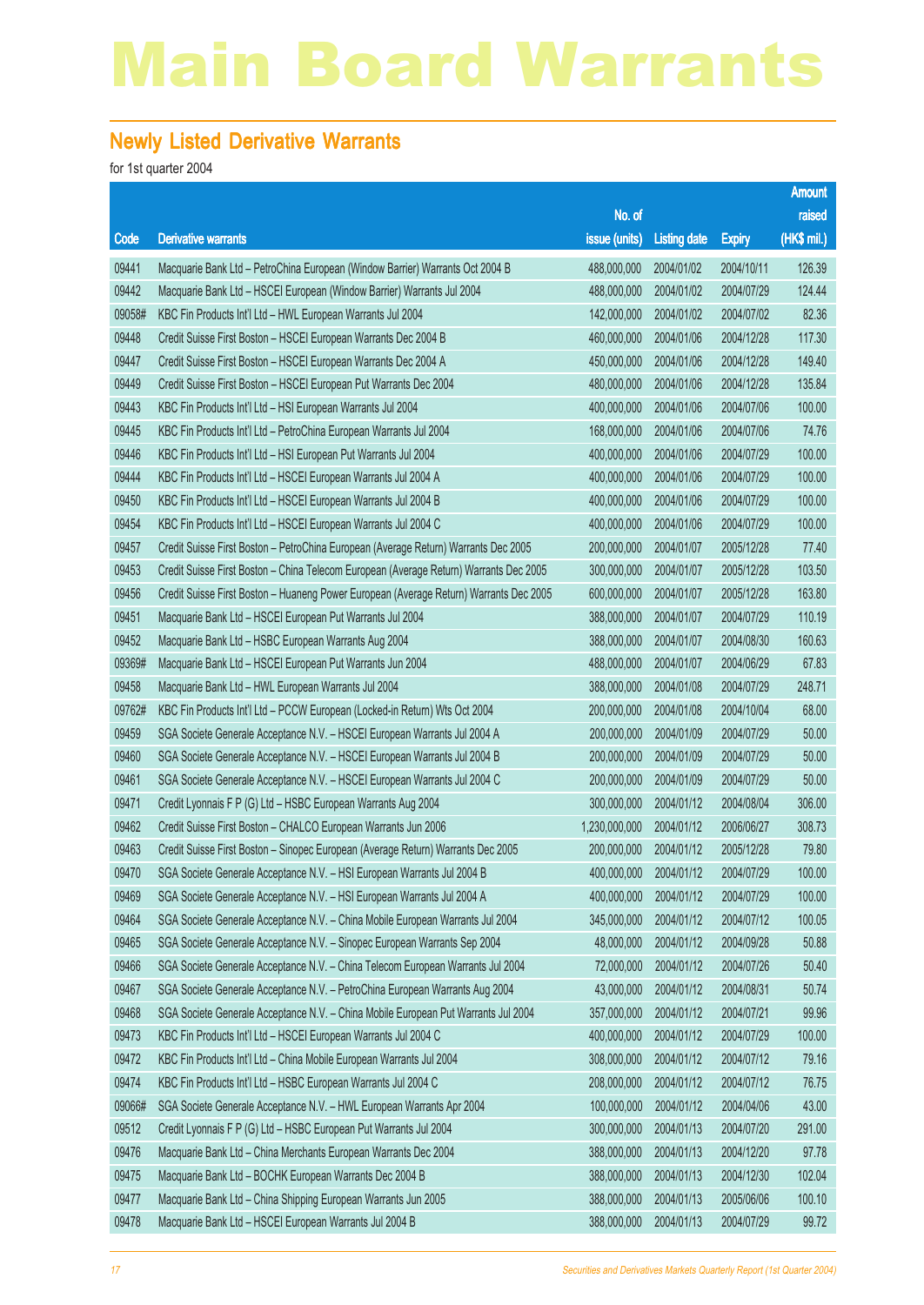|        |                                                                                                 |                        |                     |               | <b>Amount</b> |
|--------|-------------------------------------------------------------------------------------------------|------------------------|---------------------|---------------|---------------|
|        |                                                                                                 | No. of                 |                     |               | raised        |
| Code   | <b>Derivative warrants</b>                                                                      | issue (units)          | <b>Listing date</b> | <b>Expiry</b> | (HK\$ mil.)   |
| 09479  | SGA Societe Generale Acceptance N.V. - CK(H) European Warrants Jul 2004                         | 192,000,000            | 2004/01/13          | 2004/07/16    | 99.84         |
| 09480  | SGA Societe Generale Acceptance N.V. - Henderson Land European Warrants Jul 2004                | 196,000,000            | 2004/01/13          | 2004/07/19    | 99.96         |
| 09511  | SGA Societe Generale Acceptance N.V. - SHK Ppt European Warrants Jul 2004                       | 125,000,000            | 2004/01/13          | 2004/07/16    | 100.00        |
| 09514  | KBC Fin Products Int'l Ltd - PCCW Euro (LR) Wts Jul 2005                                        | 100,000,000            | 2004/01/13          | 2005/07/04    | 89.00         |
| 09513  | KBC Fin Products Int'l Ltd - HSI European Wts Jul 2004 B                                        | 400,000,000            | 2004/01/13          | 2004/07/29    | 100.00        |
| 09515  | Macquarie Bank Ltd - China Mobile European Warrants Jul 2004                                    | 388,000,000            | 2004/01/14          | 2004/07/21    | 101.27        |
| 09519  | Macquarie Bank Ltd - China Mobile European Put Warrants Jul 2004                                | 388,000,000            | 2004/01/14          | 2004/07/21    | 180.81        |
| 09516  | Macquarie Bank Ltd - Wharf European Warrants Mar 2005                                           | 288,000,000            | 2004/01/14          | 2005/03/10    | 96.19         |
| 09520  | BNP Paribas Arbit Issu B.V. - Hutchison European Warrants Sep 2004                              | 200,000,000            | 2004/01/15          | 2004/09/15    | 80.00         |
| 09517  | BNP Paribas Arbit Issu B.V. - China Mobile European Warrants Sep 2004                           | 200,000,000            | 2004/01/15          | 2004/09/15    | 60.00         |
| 09518  | BNP Paribas Arbit Issu B.V. - China Mobile European Put Warrants Sep 2004                       | 200,000,000            | 2004/01/15          | 2004/08/13    | 64.00         |
| 09527  | Credit Lyonnais F P (G) Ltd - China Mobile European Warrants Jul 2004                           | 300,000,000            | 2004/01/15          | 2004/07/15    | 111.00        |
| 09316# | KBC Fin Products Int'l Ltd - BOCHK European Warrants Oct 2004                                   | 600,000,000            | 2004/01/15          | 2004/10/11    | 111.00        |
| 09521  | SGA Societe Generale Acceptance N.V. - Aluco European Warrants Aug 2004                         | 32,000,000             | 2004/01/15          | 2004/08/30    | 50.88         |
| 09524  | SGA Societe Generale Acceptance N.V. - HSCEI European Put Warrants Jul 2004 D                   | 200,000,000            | 2004/01/15          | 2004/07/29    | 50.00         |
| 09525  | SGA Societe Generale Acceptance N.V. - HSCEI European Put Warrants Jul 2004 E                   | 200,000,000            | 2004/01/15          | 2004/07/29    | 50.00         |
| 09526  | SGA Societe Generale Acceptance N.V. - ZJ Expressway European Warrants Aug 2004                 | 56,000,000             | 2004/01/15          | 2004/08/02    | 50.40         |
| 09530  | KBC Fin Products Int'l Ltd - HSI European Wts Jul 2004 C                                        | 400,000,000            | 2004/01/16          | 2004/07/29    | 100.00        |
| 09529  | KBC Fin Products Int'l Ltd - China Mobile European Wts Jul 2004 B                               | 288,000,000            | 2004/01/16          | 2004/07/16    | 72.86         |
| 09531  | KBC Fin Products Int'l Ltd - HWL European Wts Jul 2004 B                                        | 188,000,000            | 2004/01/16          | 2004/07/16    | 75.95         |
| 09532  | KBC Fin Products Int'l Ltd - SHK Ppt European Wts Jul 2004                                      | 168,000,000            | 2004/01/16          | 2004/07/16    | 93.58         |
| 09528  | KBC Fin Products Int'l Ltd - Cheung Kong European Wts Jul 2004                                  | 208,000,000            | 2004/01/16          | 2004/07/16    | 80.91         |
| 09410# | Credit Suisse First Boston - PetroChina European (Avg Return) Warrants Dec 2004                 | 500,000,000            | 2004/01/16          | 2004/12/29    | 320.00        |
| 09384# | SGA Societe Generale Acceptance N.V. - Ch Resources European (Window Barrier) Warrants Jul 2004 | 200,000,000            | 2004/01/16          | 2004/07/27    | 27.80         |
| 09534  | SGA Societe Generale Acceptance N.V. - HSI European Put Warrants Jul 2004 A                     | 400,000,000            | 2004/01/19          | 2004/07/29    | 100.00        |
| 09536  | SGA Societe Generale Acceptance N.V. - HSI European Put Warrants Jul 2004 B                     | 400,000,000            | 2004/01/19          | 2004/07/29    | 100.00        |
| 09538  | KBC Fin Products Int'l Ltd - HWL European Wts Jul 2004 C                                        | 248,000,000 2004/01/19 |                     | 2004/07/19    | 81.10         |
| 09537  | KBC Fin Products Int'l Ltd - Cheung Kong European Wts Jul 2004 B                                | 208,000,000            | 2004/01/19          | 2004/07/26    | 77.17         |
| 09218# | KBC Fin Products Int'l Ltd - BOCHK European Warrants Sep 2004                                   | 400,000,000            | 2004/01/19          | 2004/09/28    | 83.20         |
| 09549  | Credit Lyonnais F P (G) Ltd - PetroChina European Warrants Jan 2005                             | 300,000,000            | 2004/01/20          | 2005/01/13    | 222.00        |
| 09539  | Credit Suisse First Boston - PetroChina European (Average Return) Warrants Aug 2005 A           | 300,000,000            | 2004/01/20          | 2005/08/18    | 142.80        |
| 09542  | Credit Suisse First Boston - PetroChina European (Average Return) Warrants Aug 2005 B           | 300,000,000            | 2004/01/20          | 2005/08/18    | 110.10        |
| 09540  | Credit Suisse First Boston - China Mobile European (Average Return) Warrants Aug 2005           | 300,000,000            | 2004/01/20          | 2005/08/18    | 75.30         |
| 09541  | Credit Suisse First Boston - CNOOC European (Average Return) Warrants Aug 2005                  | 600,000,000            | 2004/01/20          | 2005/08/18    | 150.60        |
| 09543  | SGA Societe Generale Acceptance N.V. - CK(H) European Put Warrants Jul 2004                     | 116,000,000            | 2004/01/20          | 2004/07/26    | 99.76         |
| 09544  | SGA Societe Generale Acceptance N.V. - HSBC European Put Warrants Jul 2004                      | 91,000,000             | 2004/01/20          | 2004/07/21    | 100.10        |
| 09545  | SGA Societe Generale Acceptance N.V. - HWL European Put Warrants Aug 2004                       | 126,000,000            | 2004/01/20          | 2004/08/02    | 99.54         |
| 09546  | SGA Societe Generale Acceptance N.V. - SHK Ppt European Put Warrants Aug 2004                   | 113,000,000            | 2004/01/20          | 2004/08/06    | 100.57        |
| 09551  | Macquarie Bank Ltd - MTRC European (Window Barrier) Warrants Sep 2004                           | 368,000,000            | 2004/01/20          | 2004/09/30    | 93.84         |
| 09550  | Macquarie Bank Ltd - ALUCO European (Window Barrier) Warrants Dec 2004                          | 368,000,000            | 2004/01/20          | 2004/12/31    | 92.00         |
| 09552  | Macquarie Bank Ltd - HLand European Warrants Jul 2004                                           | 368,000,000            | 2004/01/20          | 2004/07/30    | 151.62        |
| 09556  | Macquarie Bank Ltd - Ch Tel European (Window Barrier) Warrants Oct 2004                         | 388,000,000            | 2004/01/21          | 2004/10/29    | 99.33         |
| 09562  | Macquarie Bank Ltd - PetroChina European (Window Barrier) Warrants Dec 2004                     | 388,000,000            | 2004/01/21          | 2004/12/31    | 98.16         |
| 09557  | Macquarie Bank Ltd - Ch Uni European (Window Barrier) Warrants Nov 2004                         | 388,000,000            | 2004/01/21          | 2004/11/15    | 100.10        |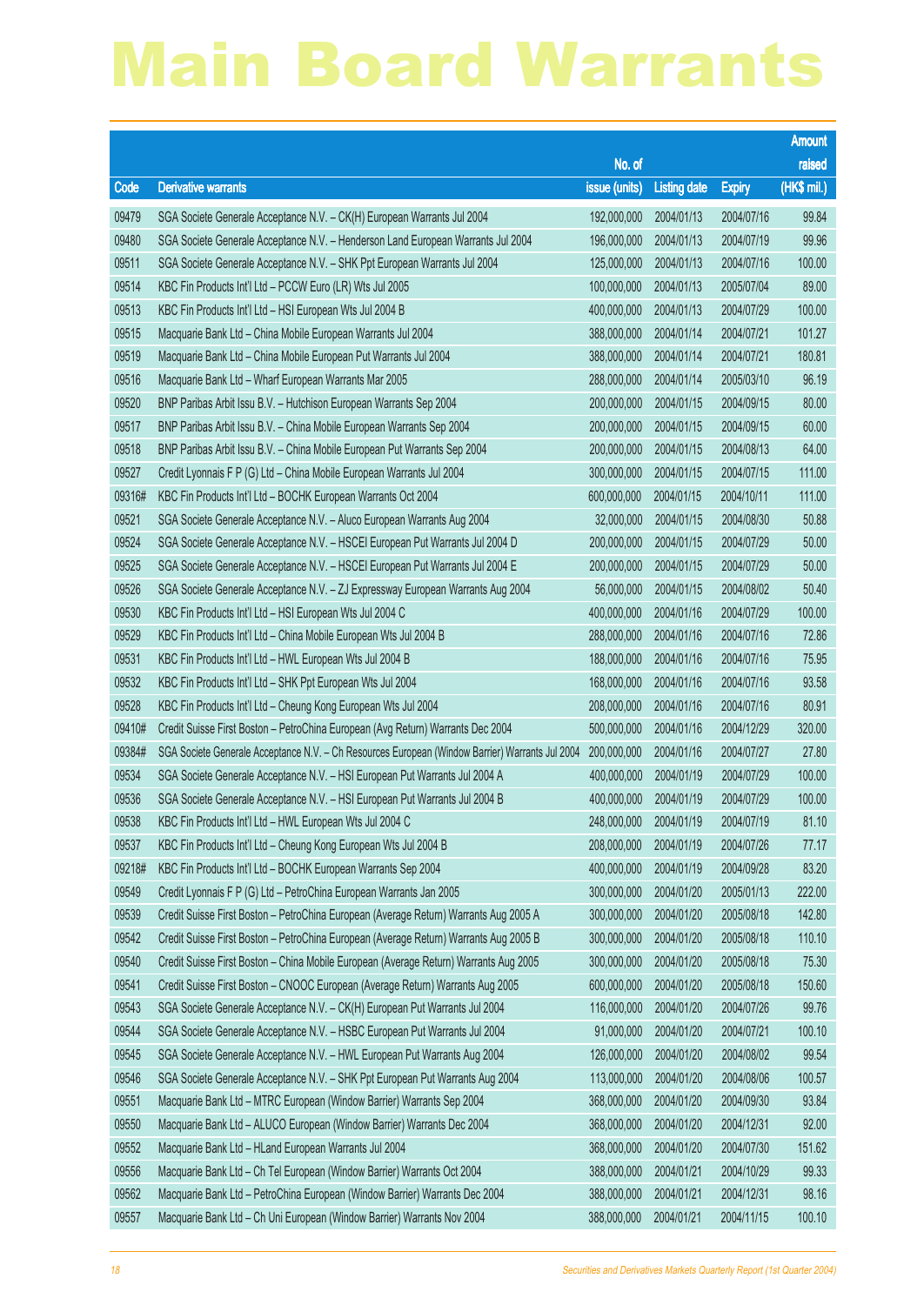|        |                                                                                                            |                        |                     |               | <b>Amount</b> |
|--------|------------------------------------------------------------------------------------------------------------|------------------------|---------------------|---------------|---------------|
|        |                                                                                                            | No. of                 |                     |               | raised        |
| Code   | <b>Derivative warrants</b>                                                                                 | issue (units)          | <b>Listing date</b> | <b>Expiry</b> | (HK\$ mil.)   |
| 09559  | Macquarie Bank Ltd - L&F European (Window Barrier) Warrants Nov 2004                                       | 388,000,000            | 2004/01/21          | 2004/11/18    | 98.94         |
| 09563  | Macquarie Bank Ltd - SinoTrans European (Window Barrier) Warrants Nov 2004                                 | 388,000,000            | 2004/01/21          | 2004/11/22    | 97.39         |
| 09554  | Macquarie Bank Ltd - Sinopec European (Window Barrier) Warrants Aug 2004                                   | 388,000,000            | 2004/01/21          | 2004/08/31    | 99.72         |
| 09555  | Macquarie Bank Ltd - Ch Res European (Window Barrier) Warrants Nov 2004                                    | 388,000,000            | 2004/01/21          | 2004/11/22    | 98.16         |
| 09558  | Macquarie Bank Ltd - Denway European (Window Barrier) Warrants Nov 2004                                    | 388,000,000            | 2004/01/21          | 2004/11/15    | 97.00         |
| 09560  | Macquarie Bank Ltd - NWD European (Window Barrier) Warrants Dec 2004                                       | 388,000,000            | 2004/01/21          | 2004/12/31    | 100.10        |
| 09553  | Macquarie Bank Ltd - Ch Mer European (Window Barrier) Warrants Nov 2004                                    | 388,000,000            | 2004/01/21          | 2004/11/08    | 97.00         |
| 09568  | SGA Societe Generale Acceptance N.V. - ALUCO European (Window Barrier) Warrants Jan 2005                   | 193,000,000            | 2004/01/21          | 2005/01/13    | 50.18         |
| 09569  | SGA Societe Generale Acceptance N.V. - Ch Ship European (Window Barrier) Warrants Jan 2005                 | 200,000,000            | 2004/01/21          | 2005/01/13    | 50.00         |
| 09570  | SGA Societe Generale Acceptance N.V. - PCCW European (Window Barrier) Warrants Aug 2004                    | 385,000,000            | 2004/01/21          | 2004/08/30    | 100.10        |
| 09571  | SGA Societe Generale Acceptance N.V. - PetroChina European (Window Barrier) Warrants Oct 2004B 385,000,000 |                        | 2004/01/21          | 2004/10/11    | 100.10        |
| 09572  | SGA Societe Generale Acceptance N.V. - CITIC Pac European Warrants Jul 2004                                | 385,000,000            | 2004/01/21          | 2004/07/21    | 100.10        |
| 09573  | KBC Fin Products Int'l Ltd - BOC HK European Wts Feb 2005 B                                                | 400,000,000            | 2004/01/21          | 2005/02/25    | 100.00        |
| 09193# | KBC Fin Products Int'l Ltd - HWL European Warrants May 2004                                                | 200,000,000            | 2004/01/21          | 2004/05/03    | 102.00        |
| 09565  | Credit Suisse First Boston - China Unicom European Warrants Aug 2005                                       | 900,000,000            | 2004/01/21          | 2005/08/18    | 227.70        |
| 09564  | Credit Suisse First Boston - China Resources Ent European Warrants Aug 2005                                | 800,000,000            | 2004/01/21          | 2006/06/27    | 200.80        |
| 09567  | Credit Suisse First Boston - Henderson Land Dev European (Average Return) Warrants Aug 2005                | 300,000,000            | 2004/01/21          | 2005/08/18    | 121.50        |
| 09566  | Credit Suisse First Boston - CITIC Pacific European (Average Return) Warrants Aug 2005                     | 500,000,000            | 2004/01/21          | 2005/08/18    | 127.00        |
| 09169# | Macquarie Bank Ltd - BOC HK European Warrants Feb 2005                                                     | 500,000,000            | 2004/01/21          | 2005/02/28    | 145.00        |
| 09238# | Macquarie Bank Ltd - BOCHK European Warrants Dec 2004                                                      | 600,000,000            | 2004/01/21          | 2004/12/30    | 94.80         |
| 09173# | Macquarie Bank Ltd - HSBC European Warrants Jul 2004                                                       | 250,000,000            | 2004/01/21          | 2004/07/19    | 222.50        |
| 09409# | Credit Suisse First Boston - Sinopec European (Avg Return) Warrants Dec 2004                               | 500,000,000            | 2004/01/26          | 2004/12/29    | 172.50        |
| 09574  | Macquarie Bank Ltd - Cheung Kong European Warrants Jul 2004                                                | 183,000,000            | 2004/01/26          | 2004/07/30    | 100.28        |
| 09575  | Macquarie Bank Ltd - CITIC Pac European Warrants Dec 2004                                                  | 388,000,000            | 2004/01/26          | 2004/12/01    | 100.10        |
| 09576  | Macquarie Bank Ltd - HWL European Warrants Jul 2004 B                                                      | 222,000,000            | 2004/01/26          | 2004/07/30    | 100.12        |
| 09577  | Macquarie Bank Ltd - Sh Ind European Warrants Aug 2004                                                     | 388,000,000            | 2004/01/26          | 2004/08/16    | 98.16         |
| 09578  | Macquarie Bank Ltd - SHK Ppt European Warrants Jul 2004                                                    | 188,000,000 2004/01/26 |                     | 2004/07/30    | 95.69         |
| 09586  | SGA Societe Generale Acceptance N.V. - HSBC European Warrants Jul 2004                                     | 182,000,000            | 2004/01/27          | 2004/07/27    | 100.10        |
| 09590  | SGA Societe Generale Acceptance N.V. - HSBC European Put Warrants Jul 2004 B                               | 118,000,000            | 2004/01/27          | 2004/07/27    | 100.30        |
| 09587  | SGA Societe Generale Acceptance N.V. - HWL European Warrants Jul 2004                                      | 263,000,000            | 2004/01/27          | 2004/07/27    | 99.94         |
| 09579  | Macquarie Bank Ltd - CITIC Pac European Warrants Aug 2004 B                                                | 388,000,000            | 2004/01/27          | 2004/08/02    | 99.33         |
| 09588  | SGA Societe Generale Acceptance N.V. - Sinopec European (Window Barrier) Warrants Aug 2004                 | 193,000,000            | 2004/01/28          | 2004/08/16    | 50.18         |
| 09589  | SGA Societe Generale Acceptance N.V. - China Res European (Window Barrier) Warrants Nov 2004 193,000,000   |                        | 2004/01/28          | 2004/11/08    | 50.18         |
| 09591  | SGA Societe Generale Acceptance N.V. - NWD European (Window Barrier) Warrants Nov 2004                     | 200,000,000            | 2004/01/28          | 2004/11/29    | 50.00         |
| 09592  | SGA Societe Generale Acceptance N.V. - HSI European Warrants Jul 2004 E                                    | 400,000,000            | 2004/01/28          | 2004/07/29    | 100.00        |
| 09593  | KBC Fin Products Int'l Ltd - PetroChina European Warrants Jul 2004 B                                       | 108,000,000            | 2004/01/28          | 2004/07/28    | 79.49         |
| 09405# | SGA Societe Generale Acceptance N.V. - PetroChina European Warrants Jun 2004                               | 200,000,000            | 2004/01/28          | 2004/06/21    | 90.00         |
| 09594  | SGA Societe Generale Acceptance N.V. - China Tel European (Window Barrier) Warrants Oct 2004               | 200,000,000            | 2004/01/29          | 2004/10/04    | 51.00         |
| 09595  | SGA Societe Generale Acceptance N.V. – China Uni European (Window Barrier) Warrants Nov 2004               | 200,000,000            | 2004/01/29          | 2004/11/01    | 50.00         |
| 09596  | SGA Societe Generale Acceptance N.V. - China Mob European Warrants Aug 2004                                | 400,000,000            | 2004/01/29          | 2004/08/02    | 100.00        |
| 09381# | Macquarie Bank Ltd - PetroChina European (Window Barrier) Warrants Oct 2004                                | 520,000,000            | 2004/01/29          | 2004/10/04    | 51.48         |
| 09597  | BNP Paribas Arbit Issu B.V. - Hutchison European Warrants Jul 2004 B                                       | 200,000,000            | 2004/01/29          | 2004/07/30    | 64.00         |
| 09602  | KBC Fin Products Int'l Ltd - HSI European Put Warrants Aug 2004                                            | 400,000,000            | 2004/01/30          | 2004/08/30    | 100.00        |
| 09599  | KBC Fin Products Int'l Ltd - China Mobile European Warrants Aug 2004                                       | 348,000,000            | 2004/01/30          | 2004/08/30    | 87.00         |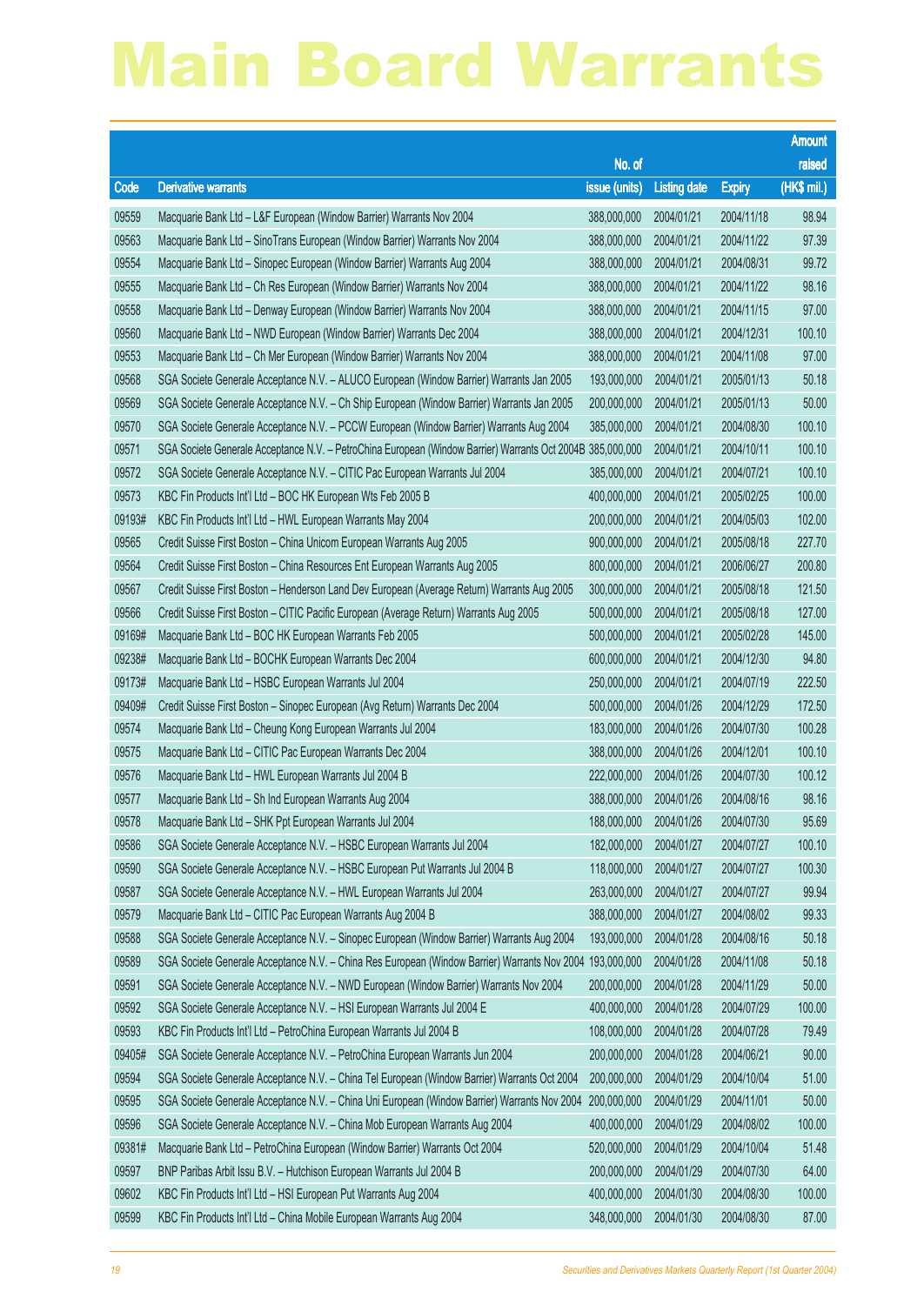|        |                                                                                                             |                        |                     |               | <b>Amount</b> |
|--------|-------------------------------------------------------------------------------------------------------------|------------------------|---------------------|---------------|---------------|
|        |                                                                                                             | No. of                 |                     |               | raised        |
| Code   | <b>Derivative warrants</b>                                                                                  | issue (units)          | <b>Listing date</b> | <b>Expiry</b> | (HK\$ mil.)   |
| 09600  | KBC Fin Products Int'l Ltd - HWL European Warrants Jul 2004 D                                               | 268,000,000            | 2004/01/30          | 2004/07/30    | 72.36         |
| 09601  | KBC Fin Products Int'l Ltd - SHK Ppt European Warrants Aug 2004                                             | 168,000,000            | 2004/01/30          | 2004/08/04    | 87.19         |
| 09598  | KBC Fin Products Int'l Ltd - Cheung Kong European Warrants Jul 2004 C                                       | 188,000,000            | 2004/01/30          | 2004/07/30    | 76.33         |
| 09608  | BNP Paribas Arbit Issu B.V. - China Life European Warrants Aug 2004 A                                       | 195,000,000            | 2004/02/02          | 2004/08/02    | 67.67         |
| 09607  | BNP Paribas Arbit Issu B.V. - Cheung Kong European Warrants Aug 2004                                        | 115,000,000            | 2004/02/02          | 2004/08/02    | 50.03         |
| 09609  | BNP Paribas Arbit Issu B.V. - SHK Ppt European Warrants Aug 2004                                            | 115,000,000            | 2004/02/02          | 2004/08/02    | 58.08         |
| 09606  | BNP Paribas Arbit Issu B.V. - HSI European Warrants Aug 2004                                                | 250,000,000            | 2004/02/02          | 2004/08/30    | 64.25         |
| 09610  | BNP Paribas Arbit Issu B.V. - HSI European Put Warrants Aug 2004                                            | 200,000,000            | 2004/02/02          | 2004/08/30    | 54.00         |
| 09603  | Macquarie Bank Ltd - China Life European Warrants Aug 2004                                                  | 388,000,000            | 2004/02/02          | 2004/08/02    | 282.85        |
| 09614  | Macquarie Bank Ltd - SHK Ppt European Warrants Aug 2004                                                     | 388,000,000            | 2004/02/02          | 2004/08/02    | 250.26        |
| 09612  | Macquarie Bank Ltd - Hutchison European Warrants Aug 2004                                                   | 388,000,000            | 2004/02/02          | 2004/08/02    | 124.94        |
| 09611  | Macquarie Bank Ltd - Cheung Kong European Warrants Aug 2004                                                 | 388,000,000            | 2004/02/02          | 2004/08/02    | 186.63        |
| 09605  | Macquarie Bank Ltd - China Life European (Window Barrier) Warrants Nov 2004                                 | 388,000,000            | 2004/02/02          | 2004/11/01    | 101.27        |
| 09615  | SGA Societe Generale Acceptance N.V. - Cheung Kong European Warrants Aug 2004                               | 140,000,000            | 2004/02/02          | 2004/08/05    | 99.40         |
| 09616  | SGA Societe Generale Acceptance N.V. - China Life European Warrants Aug 2004                                | 140,000,000            | 2004/02/02          | 2004/08/30    | 100.80        |
| 09618  | SGA Societe Generale Acceptance N.V. - PCCW European Warrants Nov 2004                                      | 130,000,000            | 2004/02/02          | 2004/11/01    | 100.10        |
| 09619  | SGA Societe Generale Acceptance N.V. - SHK Ppt European Warrants Aug 2004                                   | 122,000,000            | 2004/02/02          | 2004/08/30    | 100.04        |
| 09283# | KBC Fin Products Int'l Ltd - HSBC European Warrants May 2004                                                | 200,000,000            | 2004/02/02          | 2004/05/12    | 68.00         |
| 09620  | Credit Suisse First Boston - China Life European (Average Return) Warrants Apr 2005                         | 150,000,000            | 2004/02/03          | 2005/04/28    | 69.45         |
| 09627  | KBC Fin Products Int'l Ltd - China Mobile European Put Warrants Aug 2004                                    | 208,000,000            | 2004/02/03          | 2004/08/03    | 64.06         |
| 09623  | KBC Fin Products Int'l Ltd - China Life European Warrants Aug 2004 A                                        | 100,000,000            | 2004/02/03          | 2004/08/03    | 63.40         |
| 09624  | KBC Fin Products Int'l Ltd - China Life European Warrants Aug 2004 B                                        | 188,000,000            | 2004/02/03          | 2004/08/03    | 67.30         |
| 09621  | SGA Societe Generale Acceptance N.V. - AUD/USD European Warrants Aug 2004                                   | 200,000,000            | 2004/02/03          | 2004/08/31    | 50.00         |
| 09625  | SGA Societe Generale Acceptance N.V. - AUD/USD European Put Warrants Aug 2004                               | 200,000,000            | 2004/02/03          | 2004/08/31    | 50.00         |
| 09622  | SGA Societe Generale Acceptance N.V. - EUR/USD European Warrants Aug 2004                                   | 200,000,000            | 2004/02/03          | 2004/08/31    | 50.00         |
| 09626  | SGA Societe Generale Acceptance N.V. - EUR/USD European Put Warrants Aug 2004                               | 200,000,000            | 2004/02/03          | 2004/08/09    | 50.00         |
| 09630  | KBC Fin Products Int'l Ltd - HSBC European Warrants Aug 2004 B                                              | 118,000,000 2004/02/04 |                     | 2004/08/06    | 96.05         |
| 09629  | KBC Fin Products Int'l Ltd - HSBC European Warrants Aug 2004 A                                              | 100,000,000            | 2004/02/04          | 2004/08/06    | 105.10        |
| 09631  | KBC Fin Products Int'l Ltd - HSBC European Warrants Aug 2004 C                                              | 168,000,000            | 2004/02/04          | 2004/08/06    | 103.99        |
| 09628  | SGA Societe Generale Acceptance N.V. - GBP/USD European Warrants Aug 2004                                   | 162,000,000            | 2004/02/04          | 2004/08/09    | 50.22         |
| 09632  | SGA Societe Generale Acceptance N.V. - GBP/USD European Put Warrants Aug 2004                               | 148,000,000            | 2004/02/04          | 2004/08/09    | 50.32         |
| 09268# | SGA Societe Generale Acceptance N.V. - HSBC European Warrants May 2004                                      | 200,000,000            | 2004/02/04          | 2004/05/10    | 104.00        |
| 09410# | Credit Suisse First Boston - PetroChina European (Avg Return) Warrants Dec 2004                             | 500,000,000            | 2004/02/04          | 2004/12/29    | 170.00        |
| 09633  | SGA Societe Generale Acceptance N.V. - China Life European (Window Barrier) Warrants Aug 2004 B 400,000,000 |                        | 2004/02/05          | 2004/08/05    | 100.00        |
| 09634  | SGA Societe Generale Acceptance N.V. - China Life European (Window Barrier) Warrants Aug 2004 C 400,000,000 |                        | 2004/02/05          | 2004/08/05    | 100.00        |
| 09635  | KBC Fin Products Int'l Ltd - PCCW European Warrants Aug 2004                                                | 188,000,000            | 2004/02/05          | 2004/08/05    | 90.80         |
| 09636  | BNP Paribas Arbit Issu B.V. - Sinotrans European Warrants Aug 2004                                          | 130,000,000            | 2004/02/06          | 2004/08/10    | 39.00         |
| 09639  | Credit Lyonnais F P (G) Ltd - China Life European Warrants Aug 2004 A                                       | 300,000,000            | 2004/02/09          | 2004/08/09    | 210.00        |
| 09640  | SGA Societe Generale Acceptance N.V. - HSBC European Warrants Sep 2004 A                                    | 100,000,000            | 2004/02/09          | 2004/09/06    | 100.00        |
| 09641  | SGA Societe Generale Acceptance N.V. - HSBC European Warrants Sep 2004 B                                    | 140,000,000            | 2004/02/09          | 2004/09/06    | 100.80        |
| 09273# | BNP Paribas Arbit Issu B.V. - HSBC European Warrants May 2004                                               | 180,000,000            | 2004/02/10          | 2004/05/11    | 54.00         |
| 09642  | Macquarie Bank Ltd - China Life European (Window Barrier) Warrants Aug 2004 B                               | 388,000,000            | 2004/02/10          | 2004/08/16    | 97.39         |
| 09643  | SGA Societe Generale Acceptance N.V. - Cheung Kong European Warrants Aug 2004 B                             | 96,000,000             | 2004/02/10          | 2004/08/30    | 100.80        |
| 09644  | SGA Societe Generale Acceptance N.V. - Hutchison European Warrants Aug 2004                                 | 176,000,000            | 2004/02/10          | 2004/08/10    | 100.32        |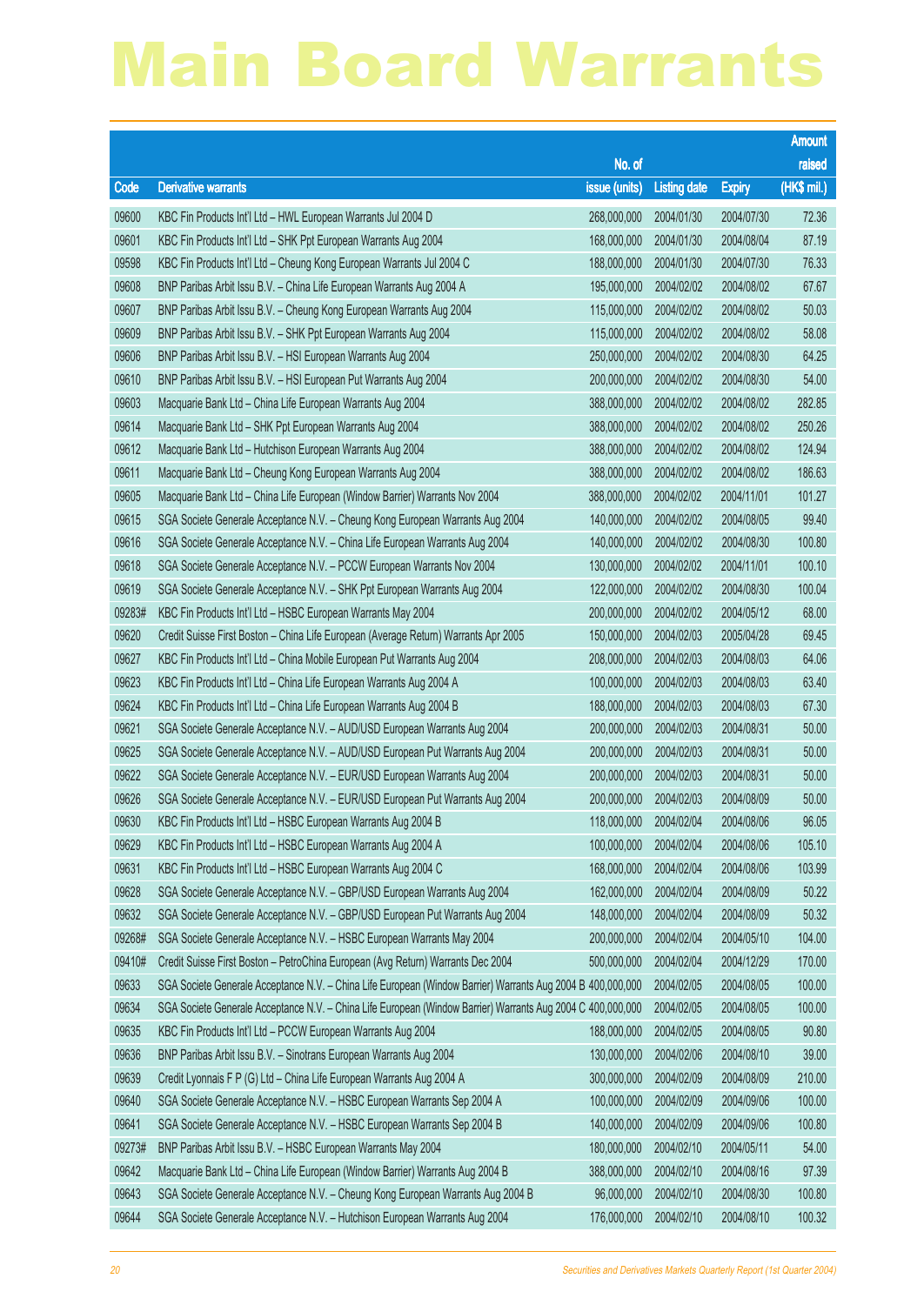|        |                                                                                               |                        |                     |               | <b>Amount</b> |
|--------|-----------------------------------------------------------------------------------------------|------------------------|---------------------|---------------|---------------|
|        |                                                                                               | No. of                 |                     |               | raised        |
| Code   | <b>Derivative warrants</b>                                                                    | issue (units)          | <b>Listing date</b> | <b>Expiry</b> | (HK\$ mil.)   |
| 09157# | KBC Fin Products Int'l Ltd - HSBC European Warrants Jun 2004                                  | 160,000,000            | 2004/02/10          | 2004/06/01    | 99.20         |
| 09645  | Credit Lyonnais F P (G) Ltd - HSBC European Warrants Nov 2004                                 | 300,000,000            | 2004/02/11          | 2004/11/02    | 318.00        |
| 09648  | SGA Societe Generale Acceptance N.V. - HSI European Warrants Aug 2004                         | 400,000,000            | 2004/02/11          | 2004/08/30    | 100.00        |
| 09647  | SGA Societe Generale Acceptance N.V. - HSI European Put Warrants Aug 2004 A                   | 400,000,000            | 2004/02/11          | 2004/08/30    | 100.00        |
| 09649  | SGA Societe Generale Acceptance N.V. - HSI European Put Warrants Aug 2004 B                   | 400,000,000            | 2004/02/11          | 2004/08/30    | 100.00        |
| 09653  | Macquarie Bank Ltd - HSBC European Warrants Aug 2004 B                                        | 388,000,000            | 2004/02/12          | 2004/08/30    | 226.59        |
| 09654  | SGA Societe Generale Acceptance N.V. - HSCEI European Warrants Aug 2004 B                     | 400,000,000            | 2004/02/12          | 2004/08/30    | 100.00        |
| 09657  | SGA Societe Generale Acceptance N.V. - HSCEI European Warrants Aug 2004 C                     | 400,000,000            | 2004/02/12          | 2004/08/30    | 100.00        |
| 09655  | SGA Societe Generale Acceptance N.V. - HSCEI European Put Warrants Aug 2004                   | 400,000,000            | 2004/02/12          | 2004/08/30    | 100.00        |
| 09650  | BNP Paribas Arbit Issu B.V. - HSBC European Warrants Aug 2004 A                               | 180,000,000            | 2004/02/12          | 2004/08/17    | 145.80        |
| 09651  | BNP Paribas Arbit Issu B.V. - HSBC European Warrants Aug 2004 B                               | 180,000,000            | 2004/02/12          | 2004/08/17    | 81.00         |
| 09652  | BNP Paribas Arbit Issu B.V. - China Life European Warrants Aug 2004                           | 190,000,000            | 2004/02/12          | 2004/08/17    | 138.70        |
| 09658  | KBC Fin Products Int'l Ltd - China Life European Warrants Aug 2004 C                          | 100,000,000            | 2004/02/13          | 2004/08/13    | 83.00         |
| 09664  | KBC Fin Products Int'l Ltd - HSBC European Put Warrants Aug 2004                              | 128,000,000            | 2004/02/16          | 2004/08/20    | 86.40         |
| 09665  | KBC Fin Products Int'l Ltd - SHK Ppt European Put Warrants Aug 2004                           | 168,000,000            | 2004/02/16          | 2004/08/16    | 87.19         |
| 09262# | KBC Fin Products Int'l Ltd - HSBC European Warrants Jul 2004 B                                | 308,000,000            | 2004/02/16          | 2004/07/09    | 215.60        |
| 09395# | BNP Paribas Arbit Issu B.V. - BOC HK European Warrants Jun 2004                               | 88,000,000             | 2004/02/16          | 2004/06/29    | 83.60         |
| 09663  | Credit Suisse First Boston - Hutchison European Warrants Feb 2005                             | 150,000,000            | 2004/02/16          | 2005/02/18    | 91.05         |
| 09661  | Credit Suisse First Boston - China Life European (Average Return) Warrants Feb 2005           | 200,000,000            | 2004/02/16          | 2005/02/28    | 126.40        |
| 09662  | Credit Suisse First Boston – China Life European (Average Return) Warrants Feb 2005           | 200,000,000            | 2004/02/16          | 2005/02/28    | 91.60         |
| 09666  | BNP Paribas Arbit Issu B.V. - HSCEI European Warrants Aug 2004                                | 200,000,000            | 2004/02/17          | 2004/08/30    | 51.60         |
| 09667  | Credit Lyonnais F P (G) Ltd - New World Dev European Warrants Feb 2005                        | 300,000,000            | 2004/02/17          | 2005/02/17    | 75.00         |
| 09668  | Credit Suisse First Boston - Beijing Datang Power European (Average Return) Warrants Feb 2005 | 200,000,000            | 2004/02/17          | 2005/02/28    | 115.40        |
| 09669  | Credit Suisse First Boston - Denway Motors European (Average Return) Warrants Aug 2006        | 1,200,000,000          | 2004/02/17          | 2006/08/18    | 301.20        |
| 09670  | KBC Fin Products Int'l Ltd - Cheung Kong European Warrants Aug 2004                           | 108,000,000            | 2004/02/17          | 2004/08/17    | 127.87        |
| 09671  | KBC Fin Products Int'l Ltd - Hutchison European Warrants Aug 2004                             | 148,000,000            | 2004/02/17          | 2004/08/17    | 100.34        |
| 09672  | Credit Lyonnais F P (G) Ltd - China Life European Warrants Aug 2004 B                         | 300,000,000 2004/02/18 |                     | 2004/08/18    | 306.00        |
| 09673  | KBC Fin Products Int'l Ltd - Cheung Kong European Put Warrants Aug 2004                       | 148,000,000            | 2004/02/20          | 2004/08/20    | 80.51         |
| 09623# | KBC Fin Products Int'l Ltd - China Life European Warrants Aug 2004 A                          | 300,000,000            | 2004/02/20          | 2004/08/03    | 117.00        |
| 09676  | BNP Paribas Arbit Issu B.V. - PetroChina European Warrants Aug 2004 B                         | 350,000,000            | 2004/02/23          | 2004/08/26    | 112.00        |
| 09620# | Credit Suisse First Boston - China Life European (Average Return) Warrants Apr 2005           | 500,000,000            | 2004/02/23          | 2005/04/28    | 177.50        |
| 09457# | Credit Suisse First Boston - PetroChina European (Average Return) Warrants Dec 2005           | 500,000,000            | 2004/02/23          | 2005/12/28    | 108.00        |
| 09674  | Credit Suisse First Boston - Shanghai Ind European (Average Return) Warrants Feb 2005         | 400,000,000            | 2004/02/23          | 2005/02/28    | 102.40        |
| 09675  | KBC Fin Products Int'l Ltd - PetroChina European Warrants Aug 2004                            | 388,000,000            | 2004/02/23          | 2004/08/23    | 126.49        |
| 09445# | KBC Fin Products Int'l Ltd - PetroChina European Warrants Jul 2004                            | 300,000,000            | 2004/02/23          | 2004/07/06    | 132.00        |
| 09441# | Macquarie Bank Ltd - PetroChina European (Window Barrier) Warrants Oct 2004 B                 | 1,400,000,000          | 2004/02/23          | 2004/10/11    | 95.20         |
| 09677  | Macquarie Bank Ltd - HSCEI European Warrants Sep 2004                                         | 688,000,000            | 2004/02/24          | 2004/09/28    | 176.82        |
| 09681  | Macquarie Bank Ltd - HSCEI European Put Warrants Sep 2004                                     | 688,000,000            | 2004/02/24          | 2004/09/28    | 174.75        |
| 09678  | Macquarie Bank Ltd - HSI European Warrants Sep 2004                                           | 688,000,000            | 2004/02/24          | 2004/09/28    | 174.75        |
| 09682  | Macquarie Bank Ltd - HSI European Put Warrants Sep 2004                                       | 688,000,000            | 2004/02/24          | 2004/09/28    | 179.57        |
| 09679  | Credit Lyonnais F P (G) Ltd - BOC HK European Warrants Oct 2004                               | 300,000,000            | 2004/02/25          | 2004/10/25    | 78.00         |
| 09696  | KBC Fin Products Int'l Ltd - HSBC European Warrants Sep 2004 D                                | 388,000,000            | 2004/02/25          | 2004/09/01    | 124.94        |
| 09694  | KBC Fin Products Int'l Ltd - HSBC European Warrants Sep 2004 B                                | 188,000,000            | 2004/02/25          | 2004/09/01    | 154.91        |
| 09693  | KBC Fin Products Int'l Ltd - BOCHK European Warrants Apr 2005                                 | 400,000,000            | 2004/02/25          | 2005/04/01    | 100.00        |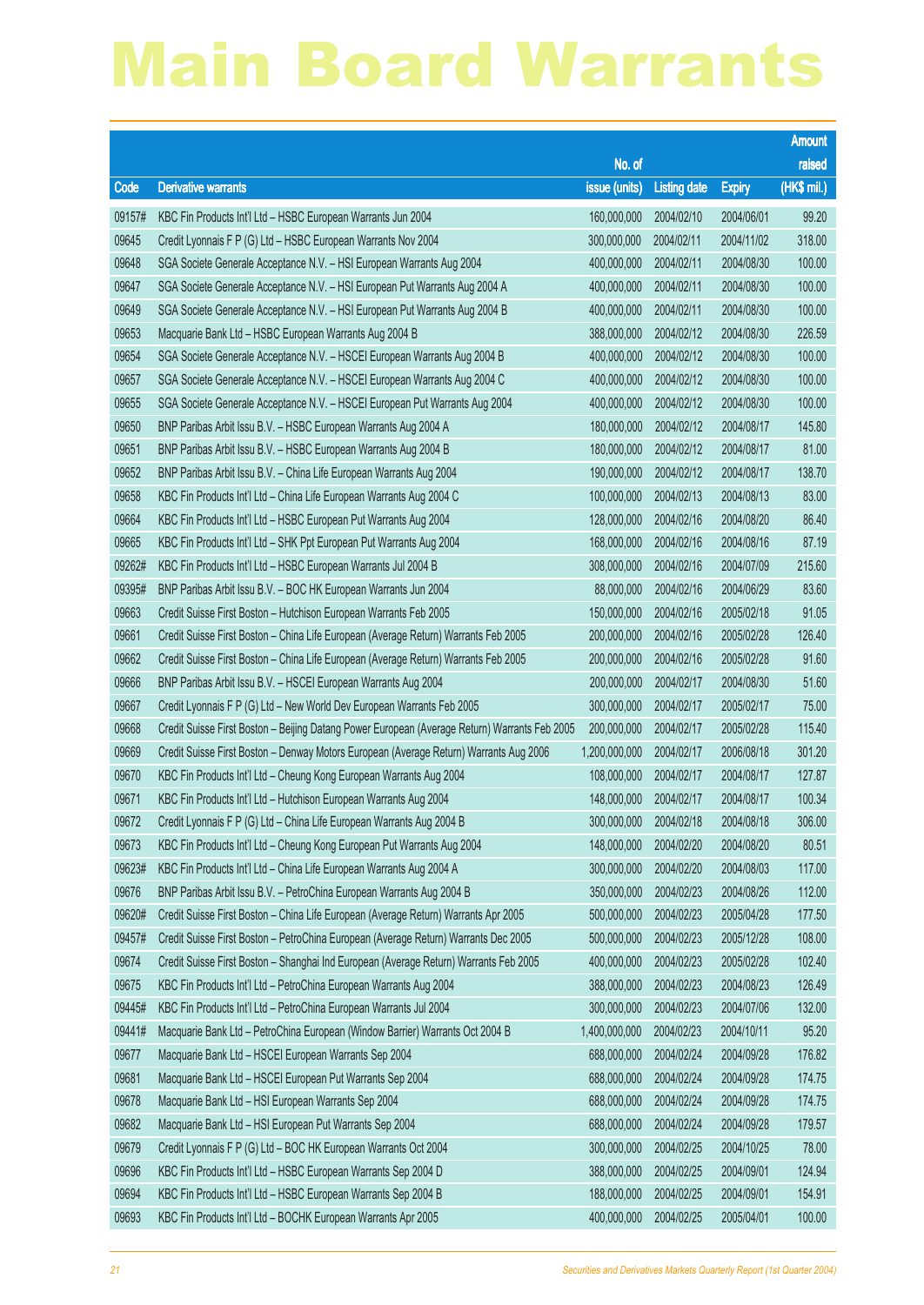|        |                                                                                                            |                        |                     |               | <b>Amount</b> |
|--------|------------------------------------------------------------------------------------------------------------|------------------------|---------------------|---------------|---------------|
|        |                                                                                                            | No. of                 |                     |               | raised        |
| Code   | <b>Derivative warrants</b>                                                                                 | issue (units)          | <b>Listing date</b> | <b>Expiry</b> | (HK\$ mil.)   |
| 09697  | KBC Fin Products Int'l Ltd - PCCW European Warrants Aug 2004 B                                             | 400,000,000            | 2004/02/25          | 2004/08/25    | 284.00        |
| 09695  | KBC Fin Products Int'l Ltd - HSBC European Warrants Sep 2004 C                                             | 288,000,000            | 2004/02/25          | 2004/09/01    | 139.10        |
| 09698  | SGA Societe Generale Acceptance N.V. - BOCHK European (Window Barrier) Warrants Aug 2004 A 400,000,000     |                        | 2004/02/25          | 2004/08/30    | 100.00        |
| 09699  | SGA Societe Generale Acceptance N.V. - BOCHK European (Window Barrier) Warrants Aug 2004 B                 | 400,000,000            | 2004/02/25          | 2004/08/30    | 100.00        |
| 09701  | SGA Societe Generale Acceptance N.V. - JEle European (Window Barrier) Warrants Aug 2004 B                  | 392,000,000            | 2004/02/25          | 2004/08/30    | 99.96         |
| 09700  | SGA Societe Generale Acceptance N.V. - JEle European (Window Barrier) Warrants Aug 2004 A                  | 400,000,000            | 2004/02/25          | 2004/08/30    | 100.00        |
| 09691  | Macquarie Bank Ltd - SHK Ppt European Put Warrants Aug 2004                                                | 168,000,000            | 2004/02/25          | 2004/08/25    | 98.78         |
| 09690  | Macquarie Bank Ltd - HSBC European Put Warrants Oct 2004                                                   | 100,000,000            | 2004/02/25          | 2004/10/04    | 87.50         |
| 09687  | Macquarie Bank Ltd - Hutchison European Put Warrants Sep 2004                                              | 188,000,000            | 2004/02/25          | 2004/09/17    | 98.14         |
| 09680  | Macquarie Bank Ltd - CK(H) European Put Warrants Sep 2004                                                  | 150,000,000            | 2004/02/25          | 2004/09/30    | 100.20        |
| 09684  | Macquarie Bank Ltd - HSBC European Warrants Oct 2004                                                       | 200,000,000            | 2004/02/25          | 2004/10/04    | 133.20        |
| 09685  | Macquarie Bank Ltd - HSBC European Warrants Sep 2004 B                                                     | 388,000,000            | 2004/02/25          | 2004/09/13    | 99.72         |
| 09689  | Macquarie Bank Ltd - PCCW European (Window Barrier) Warrants Oct 2004 B                                    | 688,000,000            | 2004/02/25          | 2004/10/04    | 177.50        |
| 09683  | Macquarie Bank Ltd - China Mobile European (Window Barrier) Warrants Sep 2004                              | 388,000,000            | 2004/02/25          | 2004/09/20    | 98.16         |
| 09305# | KBC Fin Products Int'l Ltd - HSBC European Warrants Jun 2004 C                                             | 268,000,000            | 2004/02/25          | 2004/06/01    | 84.42         |
| 09321# | SGA Societe Generale Acceptance N.V. - HSI European Put Warrants May 2004 C                                | 400,000,000            | 2004/02/25          | 2004/05/28    | 22.40         |
| 09703  | SGA Societe Generale Acceptance N.V. - HSBC European Warrants Oct 2004 A                                   | 124,000,000            | 2004/02/26          | 2004/10/04    | 100.44        |
| 09704  | SGA Societe Generale Acceptance N.V. - HSBC European Warrants Oct 2004 B                                   | 176,000,000            | 2004/02/26          | 2004/10/04    | 100.32        |
| 09708  | KBC Fin Products Int'l Ltd - HSBC European Warrants Sep 2004 G                                             | 188,000,000            | 2004/02/26          | 2004/09/03    | 115.24        |
| 09707  | KBC Fin Products Int'l Ltd - HS Bank European Warrants Sep 2004 B                                          | 168,000,000            | 2004/02/26          | 2004/09/06    | 73.42         |
| 09706  | KBC Fin Products Int'l Ltd - HS Bank European Warrants Sep 2004 A                                          | 108,000,000            | 2004/02/26          | 2004/09/06    | 101.84        |
| 09709  | Macquarie Bank Ltd - HS Bank European Warrants Sep 2004                                                    | 300,000,000            | 2004/02/27          | 2004/09/30    | 98.40         |
| 09710  | SGA Societe Generale Acceptance N.V. - HSI European Warrants Aug 2004 D                                    | 400,000,000            | 2004/02/27          | 2004/08/30    | 100.00        |
| 09711  | SGA Societe Generale Acceptance N.V. - HSI European Warrants Aug 2004 E                                    | 400,000,000            | 2004/02/27          | 2004/08/30    | 100.00        |
| 09712  | SGA Societe Generale Acceptance N.V. - SL A European (Window Barrier) Warrants Aug 2004                    | 400,000,000            | 2004/02/27          | 2004/08/30    | 100.00        |
| 09714  | KBC Fin Products Int'l Ltd - HWL European Put Warrants Aug 2004                                            | 128,000,000            | 2004/02/27          | 2004/08/27    | 97.54         |
| 09713  | KBC Fin Products Int'l Ltd - HSBC European Warrants Sep 2004 H                                             | 188,000,000 2004/02/27 |                     | 2004/09/10    | 100.02        |
| 09571# | SGA Societe Generale Acceptance N.V. - PetroChina European (Window Barrier) Warrants Oct 2004B 350,000,000 |                        | 2004/02/27          | 2004/10/11    | 21.35         |
| 09718  | Credit Lyonnais F P (G) Ltd - China Life European (Average Return) Warrants Mar 2005 A                     | 300,000,000            | 2004/03/01          | 2005/03/01    | 237.00        |
| 09715  | Credit Lyonnais F P (G) Ltd - HSI European Warrants Sep 2004                                               | 500,000,000            | 2004/03/01          | 2004/09/28    | 130.00        |
| 09716  | Credit Lyonnais F P (G) Ltd - HSBC European Warrants Sep 2004                                              | 300,000,000            | 2004/03/01          | 2004/09/30    | 300.00        |
| 09717  | Fortis Bank S.A./N.V. - HSBC European Warrants Oct 2004 A                                                  | 88,000,000             | 2004/03/01          | 2004/10/28    | 57.20         |
| 09719  | KBC Fin Products Int'l Ltd - China Life European Warrants Sep 2004                                         | 168,000,000            | 2004/03/01          | 2004/09/01    | 127.01        |
| 09720  | KBC Fin Products Int'l Ltd - HSBC European Put Warrants Sep 2004                                           | 148,000,000            | 2004/03/01          | 2004/09/01    | 125.95        |
| 09721  | Credit Lyonnais F P (G) Ltd - China Unicom European Warrants Mar 2005                                      | 300,000,000            | 2004/03/02          | 2005/03/02    | 81.00         |
| 09722  | Macquarie Bank Ltd - BOCHK European (Window Barrier) Warrants Sep 2004                                     | 388,000,000            | 2004/03/02          | 2004/09/03    | 98.55         |
| 09723  | Macquarie Bank Ltd - BOCHK European (Window Barrier) Warrants Mar 2005                                     | 388,000,000            | 2004/03/02          | 2005/03/01    | 98.55         |
| 09213# | Macquarie Bank Ltd - HSI European Put Warrants May 2004                                                    | 400,000,000            | 2004/03/02          | 2004/05/28    | 24.80         |
| 09474# | KBC Fin Products Int'l Ltd - HSBC European Warrants Jul 2004 C                                             | 300,000,000            | 2004/03/02          | 2004/07/12    | 69.30         |
| 09586# | SGA Societe Generale Acceptance N.V. - HSBC European Warrants Jul 2004                                     | 200,000,000            | 2004/03/02          | 2004/07/27    | 130.00        |
| 09724  | BNP Paribas Arbit Issu B.V. - HSBC European Warrants Sep 2004                                              | 350,000,000            | 2004/03/03          | 2004/09/28    | 94.50         |
| 09290# | Macquarie Bank Ltd - PCCW European Warrants May 2004                                                       | 200,000,000            | 2004/03/03          | 2004/05/27    | 72.00         |
| 09725  | Credit Lyonnais F P (G) Ltd - SHK Ppt European Warrants Sep 2004                                           | 300,000,000            | 2004/03/04          | 2004/09/06    | 246.00        |
| 09410# | Credit Suisse First Boston - PetroChina European (Avg Return) Warrants Dec 2004                            | 600,000,000            | 2004/03/04          | 2004/12/29    | 228.00        |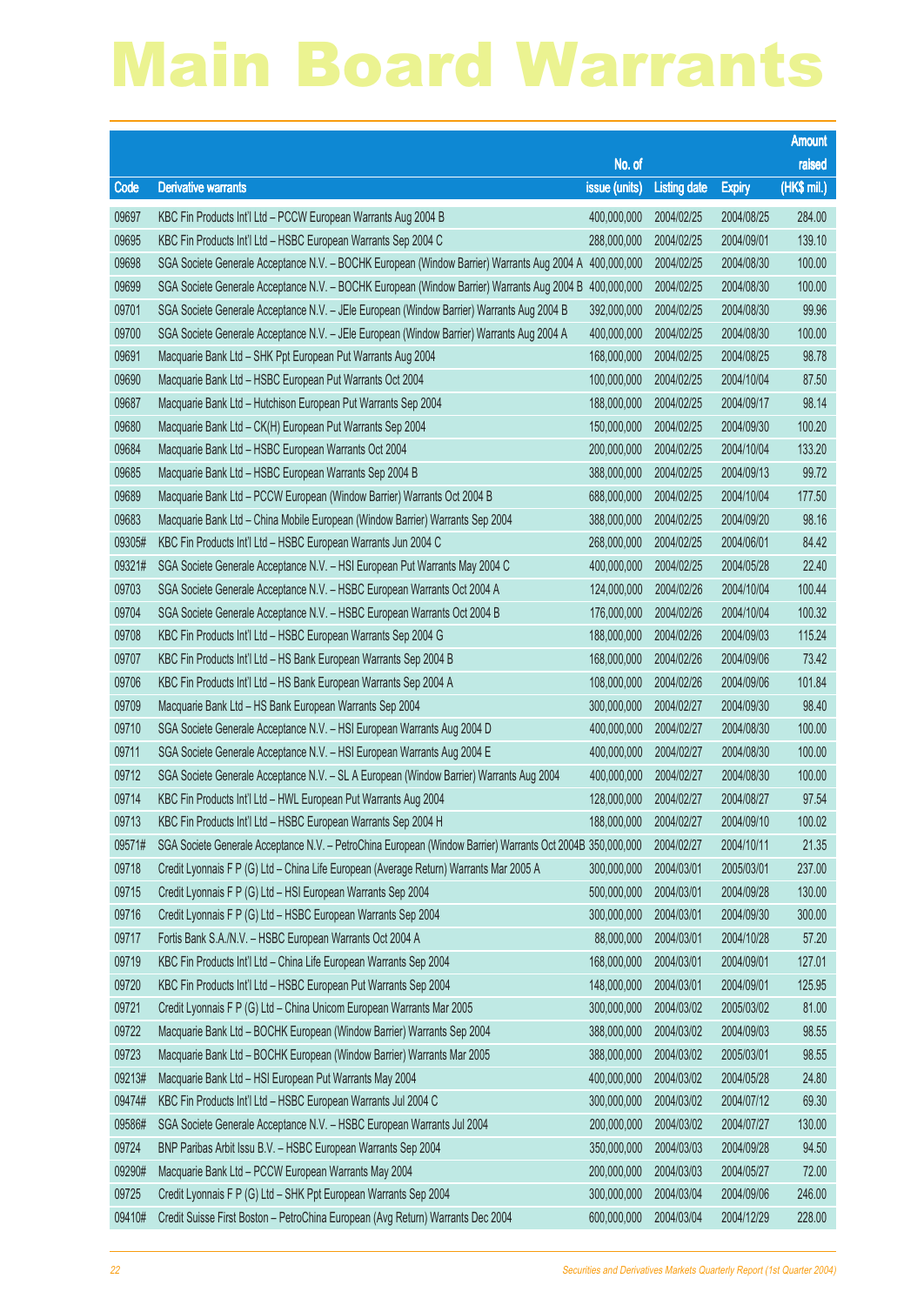|        |                                                                                          |                        |                     |               | <b>Amount</b> |
|--------|------------------------------------------------------------------------------------------|------------------------|---------------------|---------------|---------------|
|        |                                                                                          | No. of                 |                     |               | raised        |
| Code   | <b>Derivative warrants</b>                                                               | issue (units)          | <b>Listing date</b> | <b>Expiry</b> | (HK\$ mil.)   |
| 09726  | SGA Societe Generale Acceptance N.V. - CK(H) European Warrants Sep 2004                  | 132,000,000            | 2004/03/04          | 2004/09/16    | 100.32        |
| 09727  | SGA Societe Generale Acceptance N.V. - Ch Mob European Warrants Sep 2004                 | 345,000,000            | 2004/03/04          | 2004/09/20    | 100.05        |
| 09728  | SGA Societe Generale Acceptance N.V. - SHK Ppt European Warrants Sep 2004                | 118,000,000            | 2004/03/04          | 2004/09/16    | 100.30        |
| 09531# | KBC Fin Products Int'l Ltd - HWL European Wts Jul 2004 B                                 | 300,000,000            | 2004/03/04          | 2004/07/16    | 96.00         |
| 09160# | KBC Fin Products Int'l Ltd - Cheung Kong European Warrants May 2004                      | 200,000,000            | 2004/03/04          | 2004/05/28    | 91.00         |
| 09730  | KBC Fin Products Int'l Ltd - China Mobile European Warrants Sep 2004                     | 268,000,000            | 2004/03/05          | 2004/09/06    | 102.91        |
| 09729  | KBC Fin Products Int'l Ltd - Cheung Kong European Warrants Sep 2004                      | 168,000,000            | 2004/03/05          | 2004/09/06    | 143.64        |
| 09731  | BNP Paribas Arbit Issu B.V. - BOC HK European Warrants Sep 2004                          | 90,000,000             | 2004/03/08          | 2004/09/08    | 81.00         |
| 09732  | Credit Suisse First Boston - Legend European Warrants Mar 2005                           | 250,000,000            | 2004/03/08          | 2005/03/28    | 108.50        |
| 09937# | Credit Suisse First Boston - Legend European (Lock-in-Return) Warrants Aug 2004          | 250,000,000            | 2004/03/08          | 2004/08/18    | 63.75         |
| 09735  | KBC Fin Products Int'l Ltd - Hutchison European Put Warrants Sep 2004                    | 188,000,000            | 2004/03/09          | 2004/09/09    | 81.40         |
| 09733  | Fortis Bank S.A./N.V. - China Mobile European Warrants Sep 2004                          | 288,000,000            | 2004/03/09          | 2004/09/28    | 83.52         |
| 09734  | Fortis Bank S.A./N.V. - Hutchison European Warrants Sep 2004                             | 128,000,000            | 2004/03/09          | 2004/09/28    | 62.72         |
| 09737  | Fortis Bank S.A./N.V. - HSBC European Warrants Oct 2004 B                                | 88,000,000             | 2004/03/10          | 2004/10/25    | 76.56         |
| 09738  | Fortis Bank S.A./N.V. - SHK Ppt European Warrants Dec 2004                               | 108,000,000            | 2004/03/10          | 2004/12/23    | 105.84        |
| 09736  | Fortis Bank S.A./N.V. - BOC HK European Warrants Jun 2005                                | 588,000,000            | 2004/03/10          | 2005/06/28    | 151.70        |
| 09739  | SGA Societe Generale Acceptance N.V. - BOC HK European Warrants Sep 2004                 | 66,000,000             | 2004/03/10          | 2004/09/28    | 100.98        |
| 09740  | SGA Societe Generale Acceptance N.V. - China Life European Warrants Sep 2004 A           | 102,000,000            | 2004/03/10          | 2004/09/10    | 99.96         |
| 09741  | SGA Societe Generale Acceptance N.V. - China Life European Warrants Sep 2004 B           | 152,000,000            | 2004/03/10          | 2004/09/10    | 100.32        |
| 09530# | KBC Fin Products Int'l Ltd - HSI European Wts Jul 2004 C                                 | 600,000,000            | 2004/03/10          | 2004/07/29    | 64.20         |
| 09742  | SGA Societe Generale Acceptance N.V. - China Mobile European Put Warrants Sep 2004       | 370,000,000            | 2004/03/11          | 2004/09/20    | 99.90         |
| 09744  | BNP Paribas Arbit Issu B.V. - Beijing Datang Power European Warrants Sep 2004            | 210,000,000            | 2004/03/12          | 2004/09/13    | 81.90         |
| 09745  | BNP Paribas Arbit Issu B.V. - China Life European Warrants Sep 2004                      | 180,000,000            | 2004/03/12          | 2004/09/13    | 88.20         |
| 09746  | BNP Paribas Arbit Issu B.V. - Huaneng Power European Warrants Sep 2004                   | 100,000,000            | 2004/03/12          | 2004/09/13    | 122.00        |
| 09743  | Macquarie Bank Ltd - SHK Ppt European Warrants Sep 2004                                  | 108,000,000            | 2004/03/12          | 2004/09/13    | 95.04         |
| 09747  | SGA Societe Generale Acceptance N.V. - PetroChina European Warrants Sep 2004             | 196,000,000            | 2004/03/12          | 2004/09/13    | 99.96         |
| 09748  | KBC Fin Products Int'l Ltd - HS Bank European Wts Sep 2004C                              | 108,000,000 2004/03/12 |                     | 2004/09/28    | 76.25         |
| 09752  | KBC Fin Products Int'l Ltd - HS Bank Euro Put Wts Sep 2004                               | 108,000,000            | 2004/03/12          | 2004/09/28    | 70.74         |
| 09749  | Fortis Bank S.A./N.V. - CHALCO European Warrants Oct 2005                                | 1,280,000,000          | 2004/03/15          | 2005/10/18    | 330.24        |
| 09753  | Fortis Bank S.A./N.V. - PetroChina European Warrants Nov 2004                            | 188,000,000            | 2004/03/15          | 2004/11/18    | 69.56         |
| 09751  | Fortis Bank S.A./N.V. - PCCW European Warrants Sep 2004                                  | 138,000,000            | 2004/03/15          | 2004/09/28    | 140.76        |
| 09750  | Fortis Bank S.A./N.V. - Cheung Kong European Warrants Nov 2004                           | 108,000,000            | 2004/03/15          | 2004/11/08    | 101.52        |
| 09754  | KBC Fin Products Int'l Ltd - PetroChina European Wts Sep 2004                            | 288,000,000            | 2004/03/15          | 2004/09/27    | 110.30        |
| 09758  | KBC Fin Products Int'l Ltd - PetroChina European Wts Nov 2004                            | 400,000,000            | 2004/03/15          | 2004/11/01    | 100.00        |
| 09311# | Credit Suisse First Boston - China Telecom European (Locked-In Return) Warrants Jun 2005 | 500,000,000            | 2004/03/16          | 2005/06/27    | 145.00        |
| 09763  | KBC Fin Products Int'l Ltd - HSI European Put Warrants Sep 2004 A                        | 400,000,000            | 2004/03/16          | 2004/09/28    | 100.00        |
| 09764  | KBC Fin Products Int'l Ltd - HSI European Put Warrants Sep 2004 B                        | 400,000,000            | 2004/03/16          | 2004/09/28    | 100.00        |
| 09765  | KBC Fin Products Int'l Ltd - HSI European Put Warrants Sep 2004 C                        | 400,000,000            | 2004/03/17          | 2004/09/28    | 100.00        |
| 09766  | SGA Societe Generale Acceptance N.V. - Hutchison European Warrants Oct 2004              | 143,000,000            | 2004/03/19          | 2004/10/25    | 100.10        |
| 09767  | SGA Societe Generale Acceptance N.V. - Hutchison European Warrants Sep 2004              | 193,000,000            | 2004/03/19          | 2004/09/20    | 100.36        |
| 09770  | SGA Societe Generale Acceptance N.V. - Hutchison European Put Warrants Oct 2004 B        | 134,000,000            | 2004/03/19          | 2004/10/04    | 100.50        |
| 09768  | SGA Societe Generale Acceptance N.V. - Hutchison European Put Warrants Oct 2004 A        | 209,000,000            | 2004/03/19          | 2004/10/04    | 100.32        |
| 09282# | KBC Fin Products Int'l Ltd - HSI European Warrants May 2004 D                            | 600,000,000            | 2004/03/19          | 2004/05/28    | 78.00         |
| 09773  | Macquarie Bank Ltd - HSI European Warrants Sep 2004 C                                    | 388,000,000            | 2004/03/22          | 2004/09/28    | 101.66        |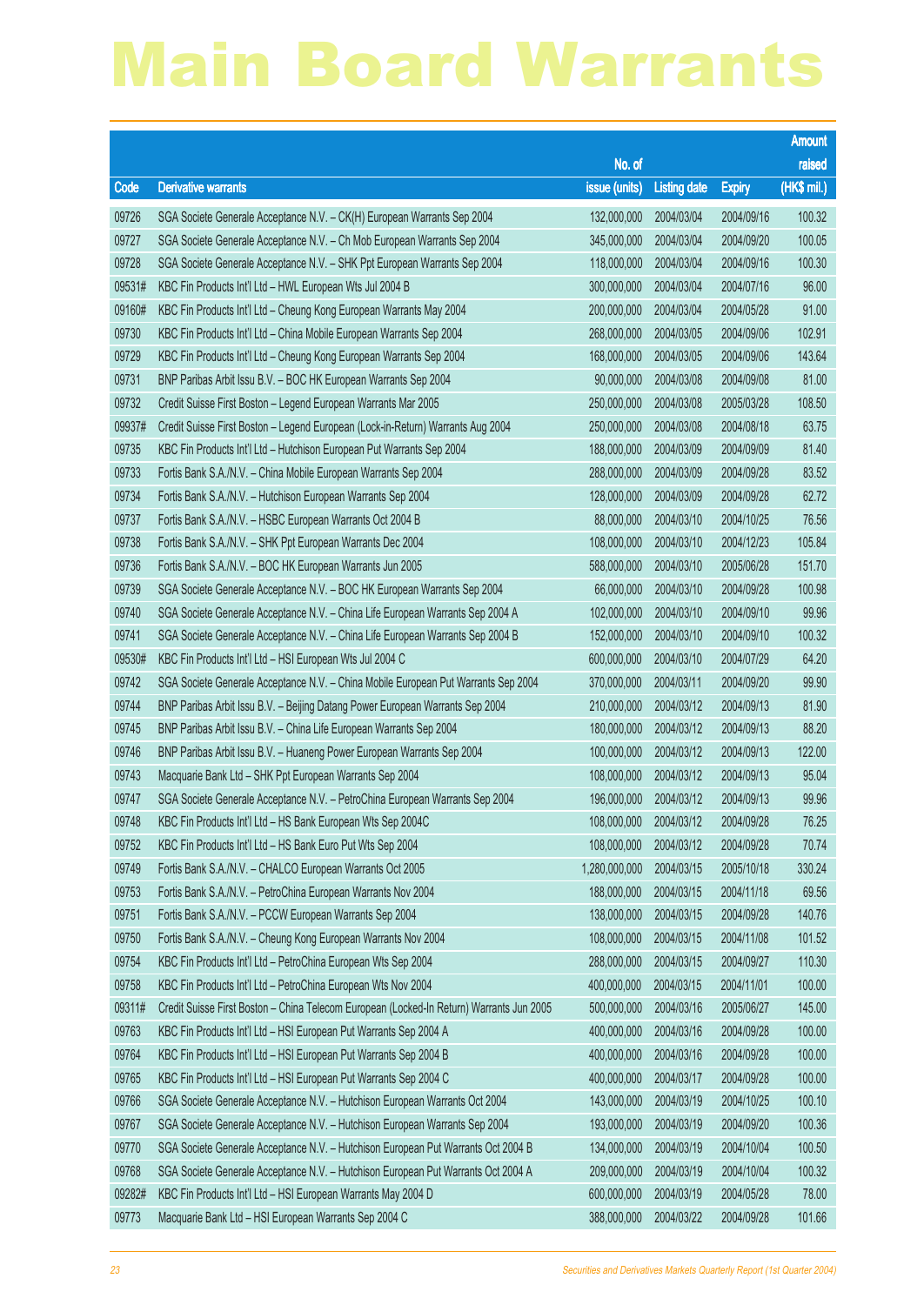|        |                                                                                      |               |                     |               | <b>Amount</b> |
|--------|--------------------------------------------------------------------------------------|---------------|---------------------|---------------|---------------|
|        |                                                                                      | No. of        |                     |               | raised        |
| Code   | <b>Derivative warrants</b>                                                           | issue (units) | <b>Listing date</b> | <b>Expiry</b> | (HK\$ mil.)   |
| 09774  | Macquarie Bank Ltd - HSI European Warrants Sep 2004 D                                | 388,000,000   | 2004/03/22          | 2004/09/28    | 98.94         |
| 09779  | Macquarie Bank Ltd - HSI European Put Warrants Sep 2004 F                            | 388,000,000   | 2004/03/22          | 2004/09/28    | 106.31        |
| 09777  | Macquarie Bank Ltd - HSI European Put Warrants Sep 2004 E                            | 388,000,000   | 2004/03/22          | 2004/09/28    | 98.94         |
| 09775  | Macquarie Bank Ltd - J Elec European (Window Barrier) Warrants Sep 2004              | 400,000,000   | 2004/03/22          | 2004/09/28    | 100.80        |
| 09781  | KBC Fin Products Int'l Ltd - HSI European Warrants Sep 2004 E                        | 400,000,000   | 2004/03/22          | 2004/09/28    | 100.00        |
| 09784  | KBC Fin Products Int'l Ltd - Hutchison European Put Warrants Oct 2004                | 188,000,000   | 2004/03/22          | 2004/10/04    | 69.37         |
| 09780  | KBC Fin Products Int'l Ltd - Hutchison European Warrants Oct 2004 C                  | 128,000,000   | 2004/03/22          | 2004/10/15    | 89.98         |
| 09776  | BNP Paribas Arbit Issu B.V. - PCCW European Warrants Oct 2004                        | 135,000,000   | 2004/03/22          | 2004/10/28    | 81.00         |
| 09769  | Fortis Bank S.A./N.V. - China Mobile European Warrants Oct 2004                      | 328,000,000   | 2004/03/22          | 2004/10/18    | 108.24        |
| 09771  | Fortis Bank S.A./N.V. - Hutchison European Warrants Nov 2004                         | 138,000,000   | 2004/03/22          | 2004/11/18    | 97.98         |
| 09772  | Fortis Bank S.A./N.V. - HSBC European Warrants Dec 2004                              | 68,000,000    | 2004/03/22          | 2004/12/17    | 67.32         |
| 09478# | Macquarie Bank Ltd - HSCEI European Warrants Jul 2004 B                              | 500,000,000   | 2004/03/22          | 2004/07/29    | 39.50         |
| 09786  | Macquarie Bank Ltd - HS Bank European Put Warrants Sep 2004                          | 168,000,000   | 2004/03/23          | 2004/09/28    | 95.09         |
| 09782  | Macquarie Bank Ltd - HS Bank European Warrants Sep 2004 B                            | 168,000,000   | 2004/03/23          | 2004/09/28    | 97.44         |
| 09783  | Macquarie Bank Ltd - HSBC European Warrants Sep 2004 C                               | 88,000,000    | 2004/03/23          | 2004/09/30    | 101.99        |
| 09785  | Macquarie Bank Ltd - Hutchison European Warrants Sep 2004                            | 200,000,000   | 2004/03/23          | 2004/09/27    | 86.60         |
| 09788  | SGA Societe Generale Acceptance N.V. - HSI European Warrants Sep 2004 A              | 400,000,000   | 2004/03/24          | 2004/09/28    | 100.00        |
| 09789  | SGA Societe Generale Acceptance N.V. - HSI European Warrants Sep 2004 B              | 400,000,000   | 2004/03/24          | 2004/09/28    | 100.00        |
| 09792  | SGA Societe Generale Acceptance N.V. - HSI European Put Warrants Sep 2004 C          | 400,000,000   | 2004/03/24          | 2004/09/28    | 100.00        |
| 09794  | SGA Societe Generale Acceptance N.V. - HSI European Put Warrants Sep 2004 D          | 400,000,000   | 2004/03/24          | 2004/09/28    | 100.00        |
| 09790  | SGA Societe Generale Acceptance N.V. - BJ Datang European Warrants Sep 2004          | 107,000,000   | 2004/03/25          | 2004/09/27    | 100.58        |
| 09795  | SGA Societe Generale Acceptance N.V. - China Telecom European Warrants Oct 2004 B    | 205,000,000   | 2004/03/25          | 2004/10/18    | 100.45        |
| 09796  | SGA Societe Generale Acceptance N.V. - China Telecom European Warrants Oct 2004 C    | 286,000,000   | 2004/03/25          | 2004/10/18    | 100.10        |
| 09799  | KBC Fin Products Int'l Ltd - HSI European Warrants Sep 2004 F                        | 400,000,000   | 2004/03/25          | 2004/09/28    | 100.00        |
| 09809  | KBC Fin Products Int'l Ltd - HSI European Put Warrants Sep 2004 G                    | 400,000,000   | 2004/03/25          | 2004/09/28    | 100.00        |
| 09806  | KBC Fin Products Int'l Ltd - HSBC European Warrants Sep 2004 I                       | 108,000,000   | 2004/03/25          | 2004/09/27    | 104.44        |
| 09808  | KBC Fin Products Int'l Ltd - HSBC European Warrants Oct 2004 B                       | 100,000,000   | 2004/03/25          | 2004/10/15    | 108.00        |
| 09798  | Credit Lyonnais F P (G) Ltd - China Life European (Average Return) Warrants Mar 2005 | 300,000,000   | 2004/03/25          | 2005/03/24    | 210.00        |
| 09811  | BNP Paribas Arbit Issu B.V. - Hutchison European Warrant Oct 2004                    | 140,000,000   | 2004/03/29          | 2004/10/11    | 95.20         |
| 09815  | BNP Paribas Arbit Issu B.V. - Hutchison European Put Warrant Oct 2004                | 140,000,000   | 2004/03/29          | 2004/10/11    | 79.80         |
| 09407# | Credit Suisse First Boston - HSBC European (Avg Return) Warrants Dec 2004            | 100,000,000   | 2004/03/30          | 2004/12/23    | 33.50         |
| 09813  | Fortis Bank S.A./N.V. - China Mobile European Warrants Dec 2004                      | 348,000,000   | 2004/03/30          | 2004/12/01    | 113.10        |
| 09816  | Fortis Bank S.A./N.V. - PetroChina European Warrants Dec 2004                        | 198,000,000   | 2004/03/30          | 2004/12/08    | 104.94        |
| 09814  | Fortis Bank S.A./N.V. - PCCW European Warrants Jan 2005                              | 148,000,000   | 2004/03/30          | 2005/01/18    | 158.36        |
| 09812  | Fortis Bank S.A./N.V. - Cheung Kong European Warrants Oct 2004                       | 128,000,000   | 2004/03/30          | 2004/10/08    | 74.24         |
| 09830  | KBC Fin Products Int'l Ltd - China Mobile European Put Warrants Sep 2004             | 288,000,000   | 2004/03/30          | 2004/09/30    | 88.42         |
| 09831  | KBC Fin Products Int'l Ltd - HSBC European Put Warrants Sep 2004 K                   | 128,000,000   | 2004/03/30          | 2004/09/30    | 84.74         |
| 09833  | KBC Fin Products Int'l Ltd - Hutchison European Warrants Oct 2004 E                  | 128,000,000   | 2004/03/30          | 2004/10/15    | 86.14         |
| 09829  | KBC Fin Products Int'l Ltd - BOCHK European Warrants Dec 2004 B                      | 400,000,000   | 2004/03/30          | 2004/12/30    | 100.00        |
| 09817  | Macquarie Bank Ltd - Cheung Kong European Warrants Sep 2004                          | 150,000,000   | 2004/03/30          | 2004/09/30    | 95.70         |
| 09824  | Macquarie Bank Ltd - China Mobile European Warrants Sep 2004 B                       | 388,000,000   | 2004/03/30          | 2004/09/30    | 99.33         |
| 09822  | Macquarie Bank Ltd - China Life European Warrants Sep 2004 A                         | 120,000,000   | 2004/03/30          | 2004/09/30    | 102.00        |
| 09823  | Macquarie Bank Ltd - China Life European Warrants Sep 2004 B                         | 200,000,000   | 2004/03/30          | 2004/09/30    | 91.20         |
| 09464# | SGA Societe Generale Acceptance N.V. - China Mobile European Warrants Jul 2004       | 350,000,000   | 2004/03/30          | 2004/07/12    | 37.80         |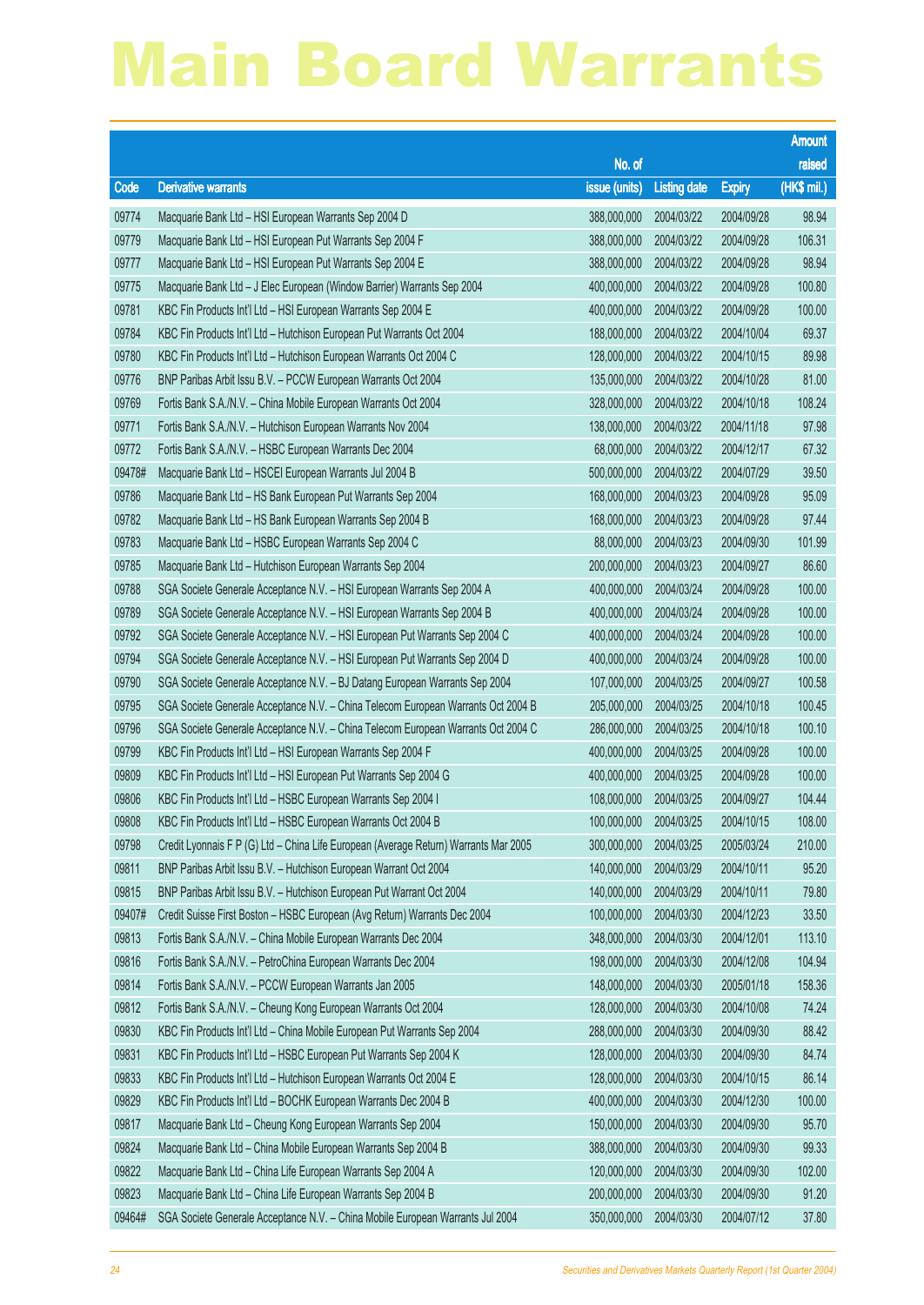|              |                                                                                 |               |              |               | <b>Amount</b> |
|--------------|---------------------------------------------------------------------------------|---------------|--------------|---------------|---------------|
|              |                                                                                 | No. of        |              |               | raised        |
| Code         | <b>Derivative warrants</b>                                                      | issue (units) | Listing date | <b>Expiry</b> | (HK\$ mil.)   |
| 09225#       | SGA Societe Generale Acceptance N.V. - China Telecom European Warrants Jun 2004 | 100,000,000   | 2004/03/30   | 2004/06/07    | 24.40         |
| 09837        | KBC Fin Products Int'l Ltd - CLP European Warrants Jan 2005                     | 268,000,000   | 2004/03/31   | 2005/01/21    | 67.27         |
| 09838        | KBC Fin Products Int'l Ltd - HK Elec European Warrants Nov 2004                 | 268,000,000   | 2004/03/31   | 2004/11/15    | 67.00         |
| 09834        | KBC Fin Products Int'l Ltd - China Life European Warrants Oct 2004              | 168,000,000   | 2004/03/31   | 2004/10/04    | 100.46        |
| 09841        | KBC Fin Products Int'l Ltd - PetroChina European Warrants Oct 2004 B            | 288,000,000   | 2004/03/31   | 2004/10/04    | 115.20        |
| 09839        | KBC Fin Products Int'l Ltd - PetroChina European Warrants Oct 2004 A            | 188,000,000   | 2004/03/31   | 2004/10/04    | 101.52        |
| <b>Total</b> |                                                                                 |               |              |               | 37,768.83     |

# Further issue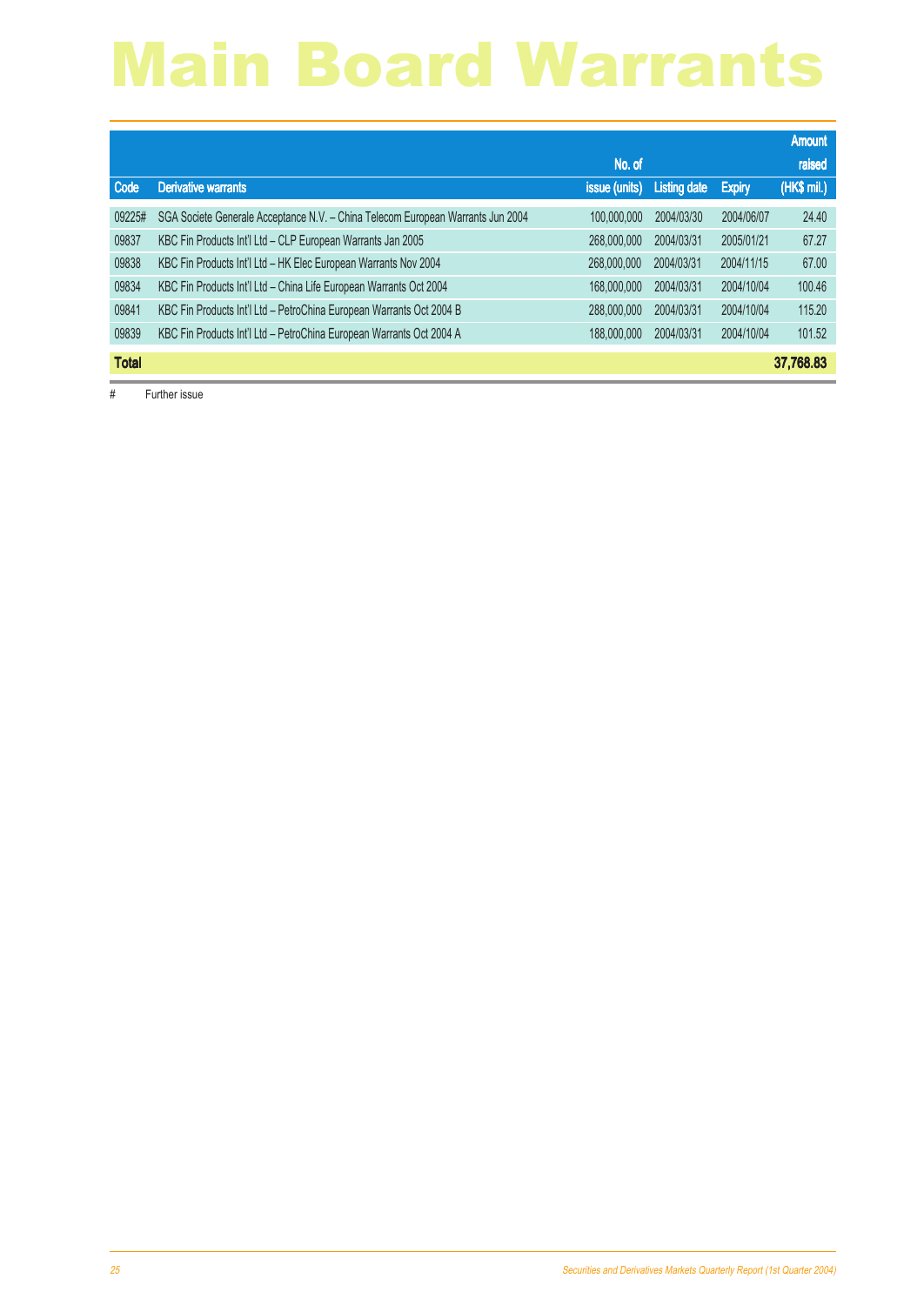# Main Board Equity Linked Instrument

### Equity Linked Instrument Trading Statistics

|      |                | <b>Number</b> | <b>Market value</b><br>(HK\$mil) | <b>Turnover</b><br>(HK\$mil) |
|------|----------------|---------------|----------------------------------|------------------------------|
| 2003 | Q <sub>1</sub> | 12            | 479.39                           | 206.79                       |
|      | Q2             | 10            | 387.96                           | 156.44                       |
|      | Q3             |               | 268.56                           | 70.22                        |
|      | Q4             |               | 292.10                           | 46.78                        |
| 2004 | Q <sub>1</sub> | 33            | 1,310.70                         | 93.52                        |

### New Listing Statistics – Equity Linked Instrument (ELI)

|      |                | No. of newly listed ELI | <b>Amount raised</b><br>(HK\$ mil.) |
|------|----------------|-------------------------|-------------------------------------|
| 2003 | Q <sub>1</sub> | 8                       | 280.39                              |
|      | Q2             | 4                       | 188.55                              |
|      | Q <sub>3</sub> | っ                       | 129.04                              |
|      | Q4             | っ                       | 99.99                               |
| 2004 | Q <sub>1</sub> | 28                      | 1,102.58                            |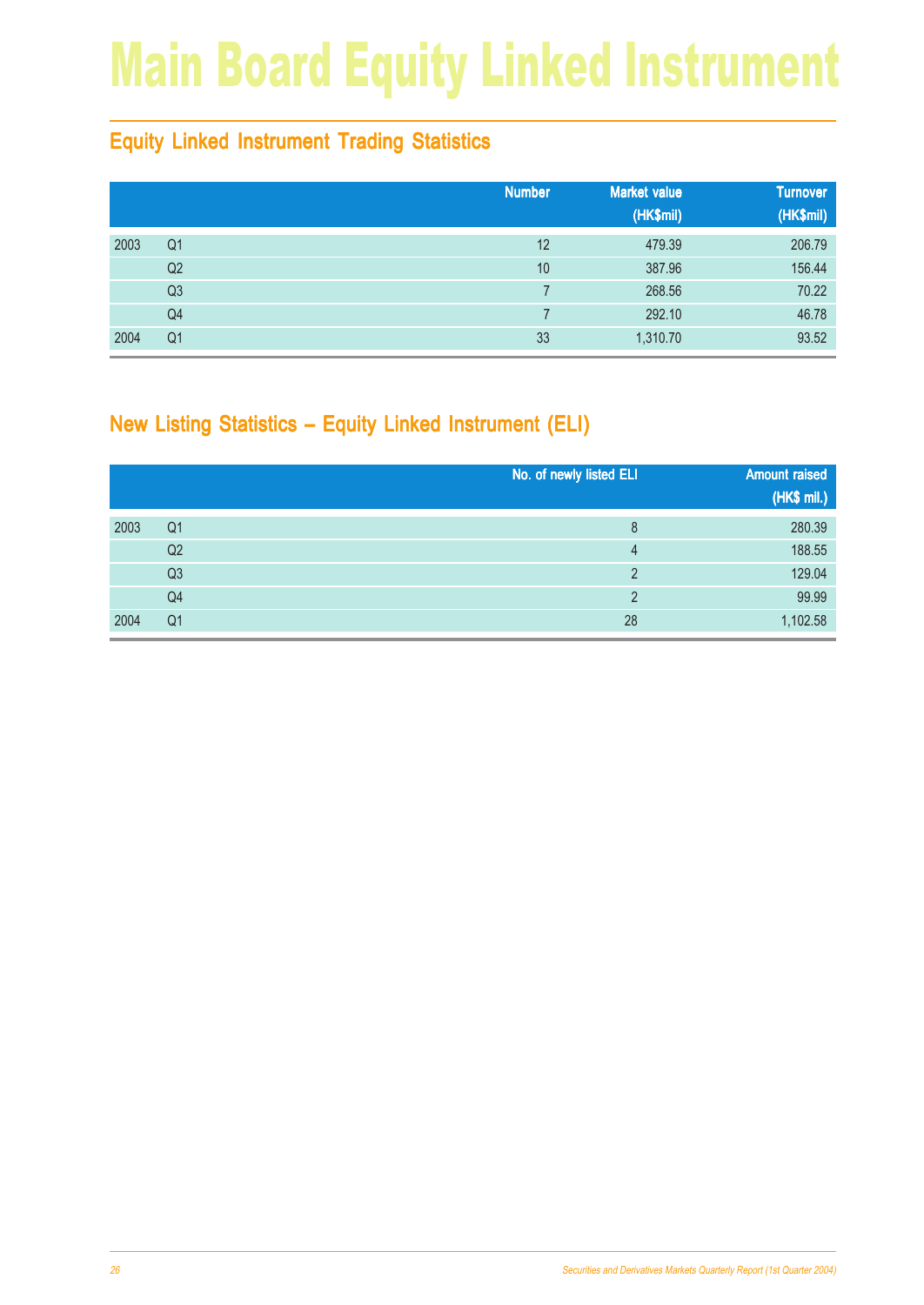### Main Board Equity Linked Instrument

#### Newly Listed Equity Linked Instrument (ELI)

|              |                                                                  | <b>Initial issued</b> |                     |               | <b>Amount raised</b> |
|--------------|------------------------------------------------------------------|-----------------------|---------------------|---------------|----------------------|
| Code         | <b>Equity Linked Instrument (ELI)</b>                            | (units)               | <b>Listing date</b> | <b>Expiry</b> | $(HK$$ mil.)         |
| 01842        | KBC Fin Products Int'l Ltd. - China Life Bull ELI May 2004 A     | 3,400,000             | 2004/02/24          | 2004/05/18    | 18.25                |
| 01843        | KBC Fin Products Int'l Ltd. - China Life Bull ELI Aug 2004 D     | 3,250,000             | 2004/02/24          | 2004/08/17    | 17.27                |
| 01844        | KBC Fin Products Int'l Ltd. - China Life Bull ELI Nov 2004 A     | 3,250,000             | 2004/02/24          | 2004/11/16    | 16.82                |
| 01845        | KBC Fin Products Int'l Ltd. - HSBC Bull ELI Jun 2004 D           | 416,000               | 2004/02/25          | 2004/06/15    | 50.74                |
| 01846        | KBC Fin Products Int'l Ltd. - HSBC Bull ELI Jun 2004 E           | 404,000               | 2004/02/25          | 2004/06/15    | 49.97                |
| 01848        | KBC Fin Products Int'l Ltd. - HSBC Bull ELI Sep 2004 F           | 416,000               | 2004/02/25          | 2004/09/15    | 49.78                |
| 01847        | KBC Fin Products Int'l Ltd. - HSBC Bull ELI Sep 2004 E           | 416,000               | 2004/02/25          | 2004/09/01    | 50.89                |
| 01850        | KBC Fin Products Int'l Ltd. - Hang Seng Bank Bull ELI Aug 2004 A | 480,000               | 2004/03/01          | 2004/08/24    | 49.63                |
| 01849        | KBC Fin Products Int'l Ltd. - Hang Seng Bank Bull ELI Jul 2004 A | 488,000               | 2004/03/01          | 2004/07/13    | 49.91                |
| 01854        | KBC Fin Products Int'l Ltd. - PetroChina Bull ELI Aug 2004 A     | 12,920,000            | 2004/03/01          | 2004/08/10    | 49.95                |
| 01853        | KBC Fin Products Int'l Ltd. - PetroChina Bull ELI Jul 2004 C     | 13,318,000            | 2004/03/01          | 2004/07/14    | 50.00                |
| 01851        | KBC Fin Products Int'l Ltd. - Hutchison Bull ELI Jul 2004 E      | 827,000               | 2004/03/01          | 2004/07/28    | 49.98                |
| 01852        | KBC Fin Products Int'l Ltd. - Hutchison Bull ELI Jul 2004 F      | 839,000               | 2004/03/01          | 2004/07/13    | 49.99                |
| 01856        | SGA Societe Generale Acceptance N.V. - HSBC Bull ELI Dec 2004 A  | 255,200               | 2004/03/02          | 2004/12/01    | 30.02                |
| 01855        | SGA Societe Generale Acceptance N.V. - HSBC Bull ELI Sep 2004 C  | 254,800               | 2004/03/02          | 2004/09/07    | 30.00                |
| 01858        | KBC Fin Products Int'l Ltd. - Cheung Kong Bull ELI Aug 2004 A    | 456,000               | 2004/03/08          | 2004/08/11    | 29.98                |
| 01857        | KBC Fin Products Int'l Ltd. - Cheung Kong Bull ELI Jul 2004 D    | 445,000               | 2004/03/08          | 2004/07/14    | 29.95                |
| 01861        | KBC Fin Products Int'l Ltd. - HSBC Bull ELI Jul 2004 D           | 430,800               | 2004/03/10          | 2004/07/06    | 49.97                |
| 01859        | KBC Fin Products Int'l Ltd. - HSBC Bull ELI Jun 2004 F           | 437,600               | 2004/03/10          | 2004/06/29    | 49.97                |
| 01860        | KBC Fin Products Int'l Ltd. - HSBC Bull ELI Jun 2004 G           | 433,600               | 2004/03/10          | 2004/06/29    | 49.96                |
| 01862        | KBC Fin Products Int'l Ltd. - HSBC Bull ELI Aug 2004 D           | 432,000               | 2004/03/12          | 2004/08/04    | 49.89                |
| 01863        | KBC Fin Products Int'l Ltd. - HSBC Bull ELI Aug 2004 E           | 425,600               | 2004/03/12          | 2004/08/04    | 49.99                |
| 01865        | KBC Fin Products Int'l Ltd. - Hutchison Bull ELI Oct 2004 A      | 515,000               | 2004/03/12          | 2004/10/13    | 29.81                |
| 01864        | KBC Fin Products Int'l Ltd. - Hutchison Bull ELI Aug 2004 A      | 515,000               | 2004/03/12          | 2004/08/17    | 29.96                |
| 01866        | KBC Fin Products Int'l Ltd. - China Life Bull ELI Sep 2004 A     | 2,051,000             | 2004/03/22          | 2004/09/15    | 10.00                |
| 01867        | KBC Fin Products Int'l Ltd. - China Life Bull ELI Nov 2004 B     | 2,148,000             | 2004/03/22          | 2004/11/15    | 10.00                |
| 01868        | KBC Fin Products Int'l Ltd. - Hutchison Bull ELI Jul 2004 G      | 953,000               | 2004/03/22          | 2004/07/14    | 49.96                |
| 01869        | KBC Fin Products Int'l Ltd. - Hutchison Bull ELI Oct 2004 D      | 938,000               | 2004/03/22          | 2004/10/13    | 49.95                |
| <b>Total</b> |                                                                  |                       |                     |               | 1,102.58             |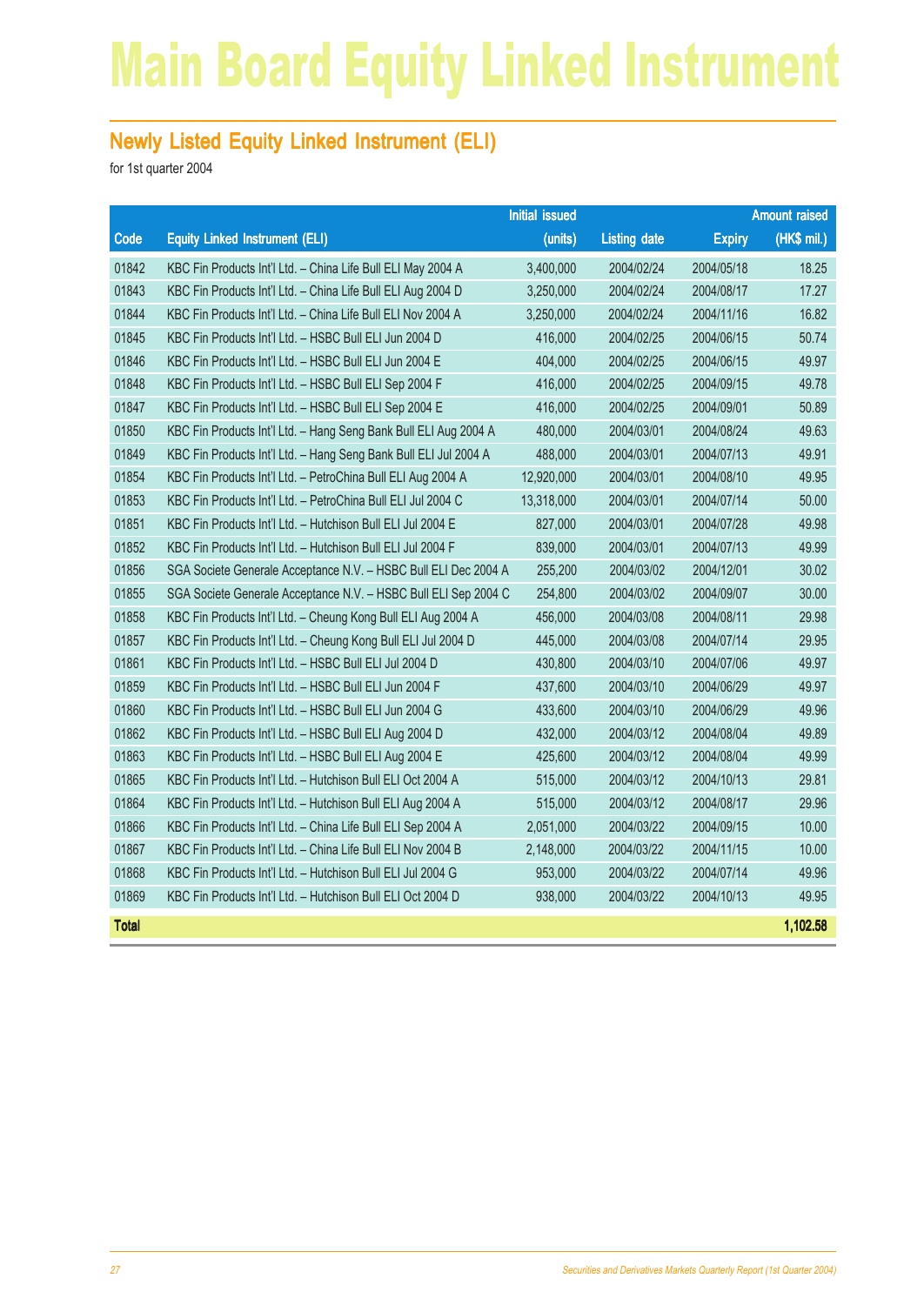# Main Board Debt Securities

### Debt Securities Trading Statistics

|      |                | <b>Turnover value</b>          |                         |
|------|----------------|--------------------------------|-------------------------|
|      |                | Exchange fund notes (HK\$ mil) | Market total (HK\$ mil) |
| 2003 | Q1             | -                              | 1.43                    |
|      | Q <sub>2</sub> | $\overline{\phantom{0}}$       | 7.33                    |
|      | Q <sub>3</sub> | $\qquad \qquad$                | 4.02                    |
|      | Q <sub>4</sub> | $\overline{\phantom{0}}$       | 5.32                    |
| 2004 | Q1             | 0.60                           | 2.68                    |

#### Debt Securities Nominal Value

|      |                | No. of issues | Nominal value (HK\$ mil.) |
|------|----------------|---------------|---------------------------|
| 2003 | Q1             | 162           | 516,963.77                |
|      | Q2             | 160           | 494,971.10                |
|      | Q <sub>3</sub> | 158           | 479,008.63                |
|      | Q4             | 152           | 438,919.92                |
| 2004 | Q1             | 148           | 413,054.42                |

### New Listing Statistics – Debt Securities

|      |                | No. of newly listed debt securities | Amount raised (HK\$ mil.) |
|------|----------------|-------------------------------------|---------------------------|
| 2003 | Q1             | 4                                   | 15,347.05                 |
|      | Q2             | 5                                   | 5,020.01                  |
|      | Q <sub>3</sub> | 5                                   | 7,512.73                  |
|      | Q4             | 6                                   | 15,589.08                 |
| 2004 | Q1             | 6                                   | 13,470.44                 |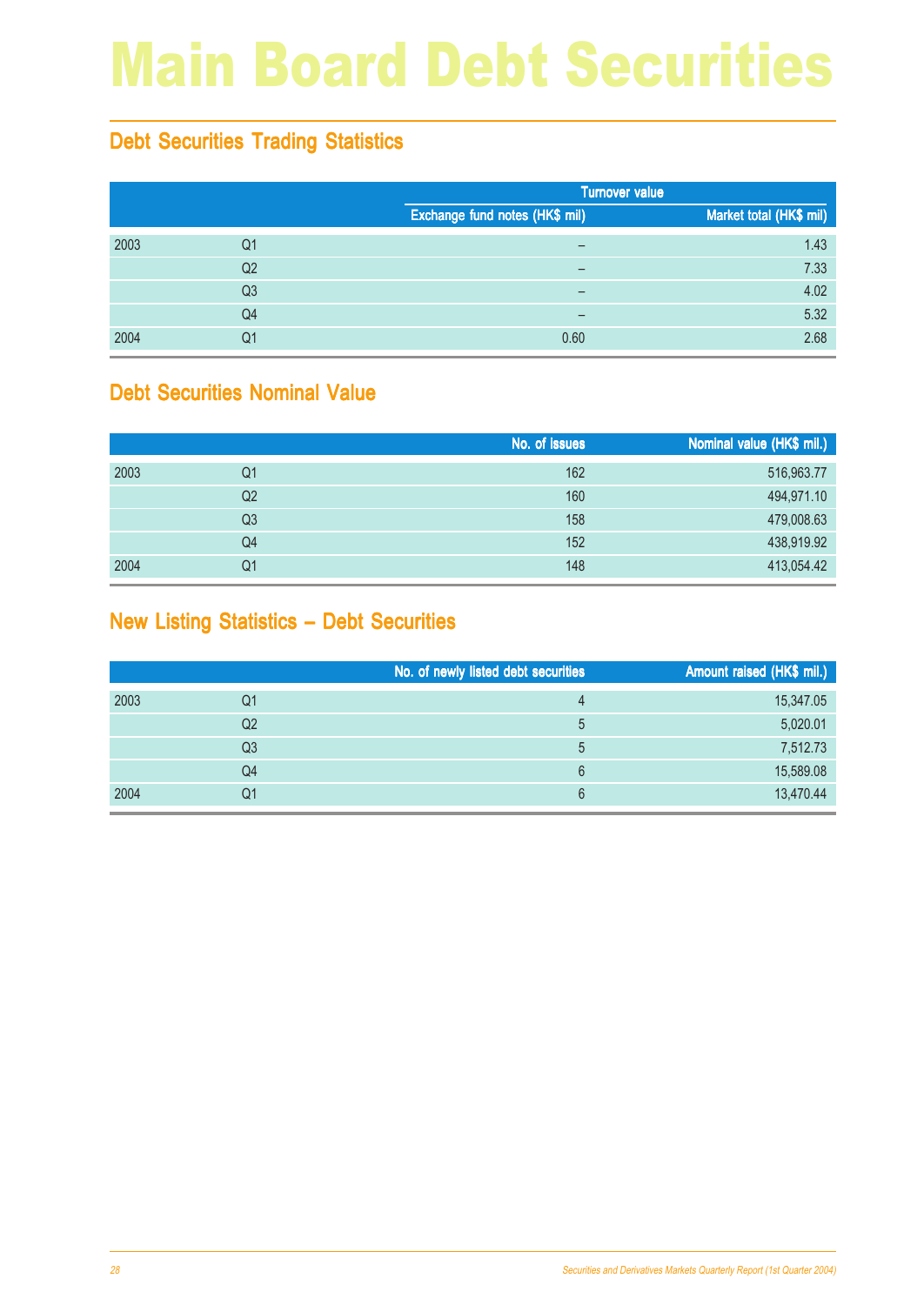# Main Board Debt Securities

#### Newly Listed Debt Securities

for 1st quarter 2004

|              |                                                 |                  |                     |                 | <b>Amount raised</b> |
|--------------|-------------------------------------------------|------------------|---------------------|-----------------|----------------------|
| Code         | <b>Debt securities</b>                          | <b>Principal</b> | <b>Listing date</b> | <b>Maturity</b> | (HK\$ mil.)          |
| 04093#       | Hong Kong Monetary Authority 5.16%              |                  |                     |                 |                      |
|              | Exchange Fund Notes due 2007                    | HKD1,200,000,000 | 2004/01/13          | 2007/03/19      | 1,322.52             |
| 02573        | Henson International Finance Ltd. 1.00%         |                  |                     |                 |                      |
|              | Guaranteed Convertible Notes due 2006           | HKD5,750,000,000 | 2004/02/10          | 2006/02/09      | 5,750.00             |
| 04119        | Hong Kong Monetary Authority 1.14%              |                  |                     |                 |                      |
|              | Exchange Fund Notes due 2006                    | HKD1,200,000,000 | 2004/02/12          | 2006/02/13      | 1,205.16             |
| 04120        | Hong Kong Monetary Authority 3.27%              |                  |                     |                 |                      |
|              | Exchange Fund Notes due 2011                    | HKD600,000,000   | 2004/02/26          | 2011/02/25      | 599.64               |
| 02574        | Shangri-La Finance Ltd. Zero Coupon             |                  |                     |                 |                      |
|              | Guaranteed Convertible Bonds due 2009           | USD200,000,000   | 2004/03/16          | 2009/03/15      | 1,560.00             |
| 02575        | Shanghai Industrial Investment Treasury Co Ltd. |                  |                     |                 |                      |
|              | Zero Coupon Guaranteed Exchangeable             |                  |                     |                 |                      |
|              | Bonds due 2009                                  | HKD2,430,900,000 | 2004/03/17          | 2009/03/16      | 2,430.90             |
| 04121        | Hong Kong Monetary Authority 2.52%              |                  |                     |                 |                      |
|              | Exchange Fund Notes due 2009                    | HKD600,000,000   | 2004/03/25          | 2009/03/24      | 602.22               |
| <b>Total</b> |                                                 |                  |                     |                 | 13,470.44            |

# Further issue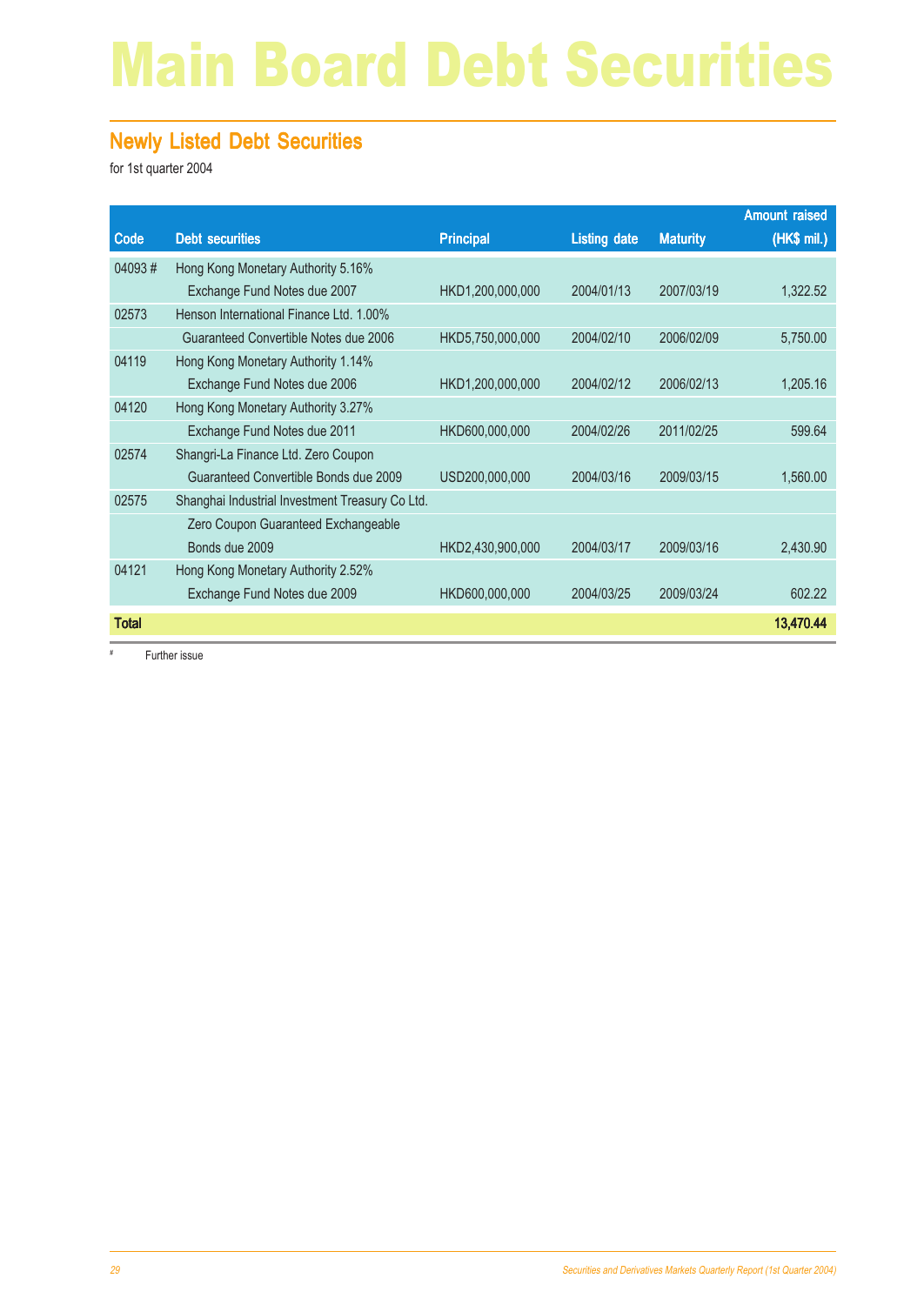# Main Board Unit Trusts and Mutual Funds

### Unit Trusts Trading Statistics

|      |                | No. of issues | Turnover value (HK\$ mil.) |
|------|----------------|---------------|----------------------------|
| 2003 | Q1             | 9             | 2,020.69                   |
|      | Q2             | 9             | 2,588.15                   |
|      | Q <sub>3</sub> | 9             | 3,809.21                   |
|      | Q4             | 8             | 4,893.20                   |
| 2004 | Q1             | 8             | 7,881.70                   |

#### New Listing Unit Trust and Mutual Funds Statistics

|      |                | No. of newly listed<br>unit trust and mutual funds | <b>Funds raised</b><br>(HK\$ mil.) |
|------|----------------|----------------------------------------------------|------------------------------------|
| 2003 | Q1             |                                                    |                                    |
|      | Q <sub>2</sub> | -                                                  |                                    |
|      | Q <sub>3</sub> |                                                    |                                    |
|      | Q4             |                                                    |                                    |
| 2004 | Q1             |                                                    |                                    |

#### Newly Listed Unit Trust and Mutual Funds

| <b>Code</b> | Unit trust and Mutual funds | <b>Eund manager</b> | <b>Issue price (HK\$)</b> Listing date |  |
|-------------|-----------------------------|---------------------|----------------------------------------|--|
| nil         |                             |                     |                                        |  |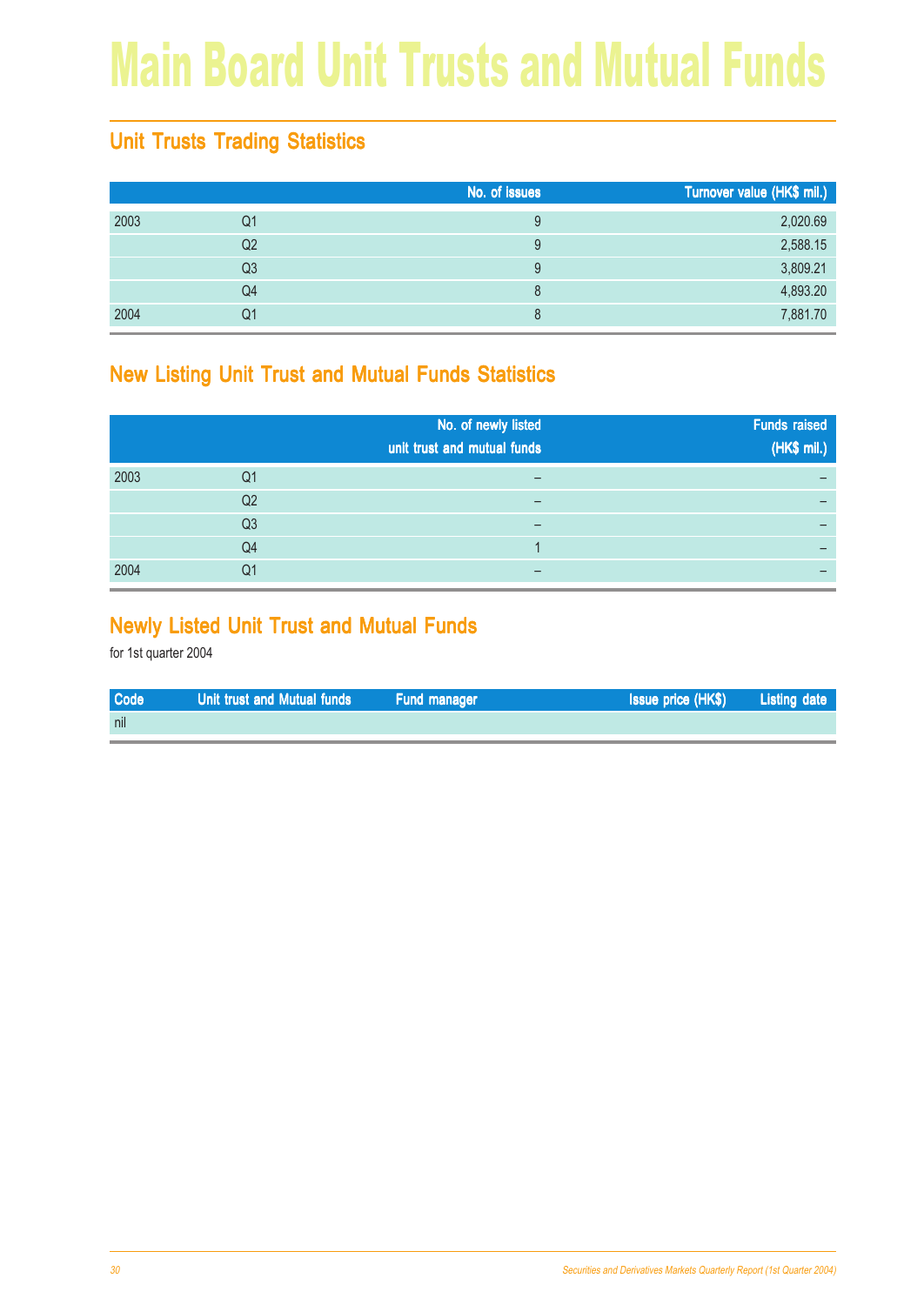# Trading Only Stocks

### NASDAQ Stocks

|      |    | No. of issues | Turnover value (HK\$ mil.) |
|------|----|---------------|----------------------------|
| 2003 | Q1 |               | 7.15                       |
|      | Q2 |               | 6.17                       |
|      | Q3 |               | 8.09                       |
|      | Q4 |               | 7.44                       |
| 2004 | Q1 |               | 5.80                       |

#### iShares

|      |    | No. of issues | Turnover value (HK\$ mil.) |
|------|----|---------------|----------------------------|
| 2003 | Q1 |               | 5.21                       |
|      | Q2 |               | 1.11                       |
|      | Q3 |               | 15.23                      |
|      | Q4 |               | 9.57                       |
| 2004 | Q1 |               | 5.95                       |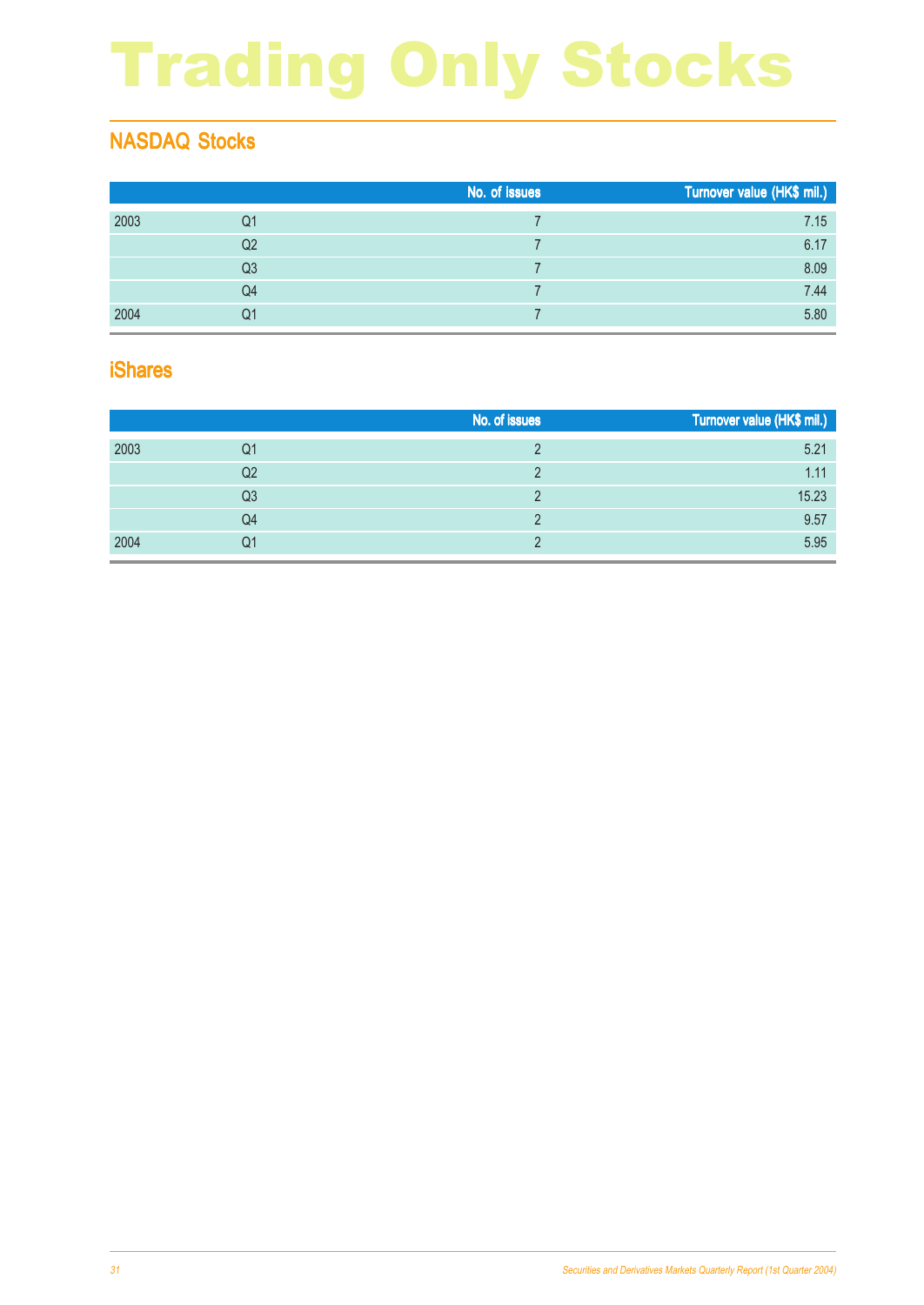# Stock Market Indices

### Hong Kong Stock Market Indices

|                                               | End of Jan 2004 | End of Dec 2003 |           |            |
|-----------------------------------------------|-----------------|-----------------|-----------|------------|
| Index                                         | <b>Close</b>    | <b>Close</b>    |           | Change %   |
| S&P/HKEx LargeCap Index                       | 14025.59        | 13645.19        | $+$       | 2.79%      |
|                                               |                 |                 |           |            |
| S&P/HKEx GEM Index                            | 1237.08         | 1186.06         | $\ddot{}$ | 4.30%      |
|                                               |                 |                 |           |            |
| <b>HANG SENG INDEX</b>                        | 12681.67        | 12575.94        | $\ddot{}$ | 0.84%      |
| <b>SECTORIAL INDICES</b>                      |                 |                 |           |            |
| Finance                                       | 25390.89        | 26263.59        | ω,        | 3.32%      |
| <b>Utilities</b>                              | 28460.01        | 24878.76        |           | $+ 14.39%$ |
| Properties                                    | 16060.22        | 14778.70        | $+$       | 8.67%      |
| Commerce & Industry                           | 5344.47         | 5271.72         | $+$       | 1.38%      |
|                                               |                 |                 |           |            |
| HANG SENG COMPOSITE INDEX                     | 1649.20         | 1621.61         | $\ddot{}$ | 1.70%      |
| HANG SENG CHINA-AFFILIATED CORPORATIONS INDEX | 1419.35         | 1427.71         | ٠         | 0.59%      |
| HANG SENG CHINA ENTERPRISES INDEX             | 4778.13         | 5020.18         | ٠         | 4.82%      |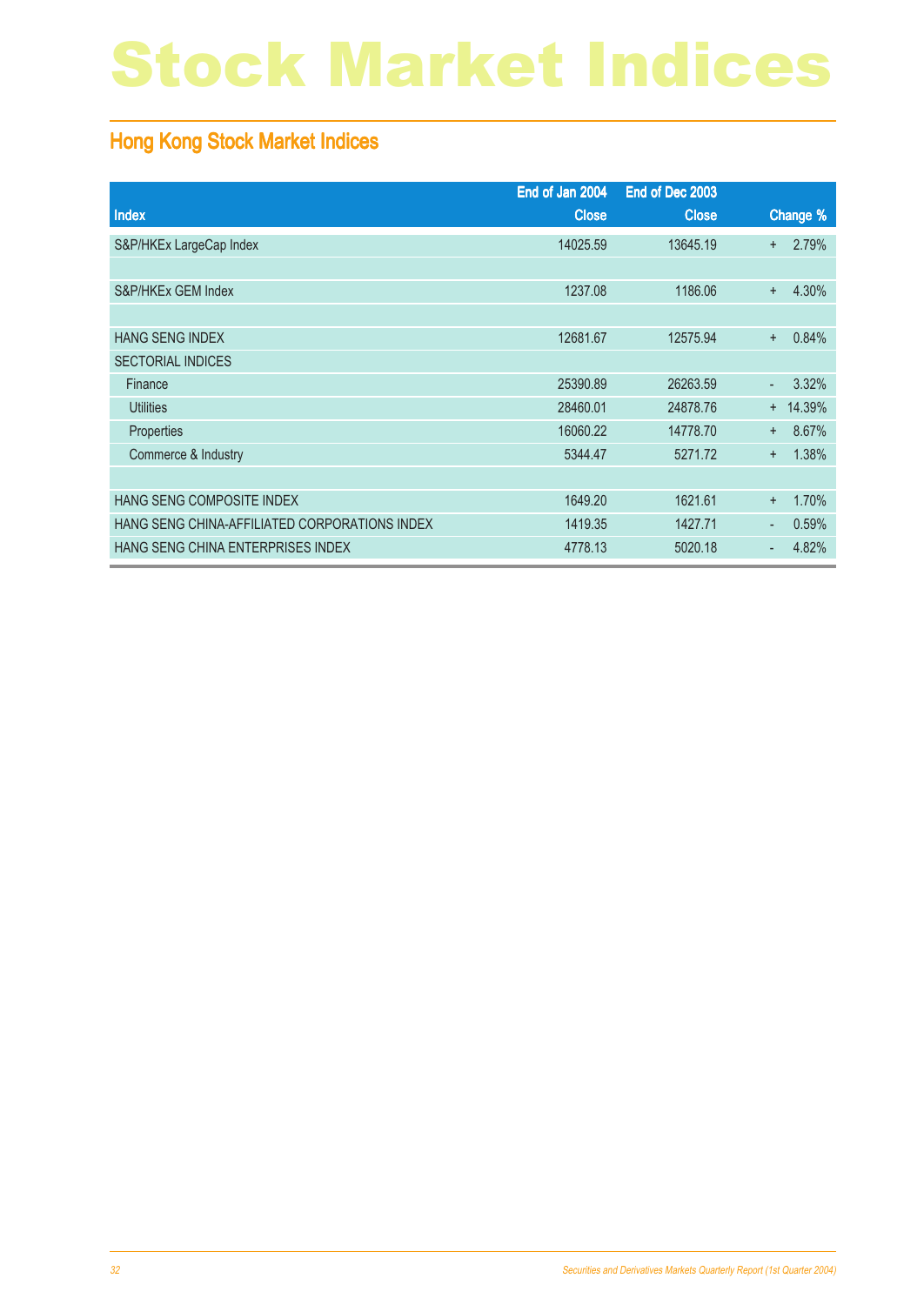# Stock Market Indices

#### Hang Seng Index (2003/01/02 – 2004/03/31)



#### S&P/HKEx Large Cap Index (2003/01/02 - 2004/03/31)



#### S&P/HKEx GEM Index (2003/01/02 - 2004/03/31)

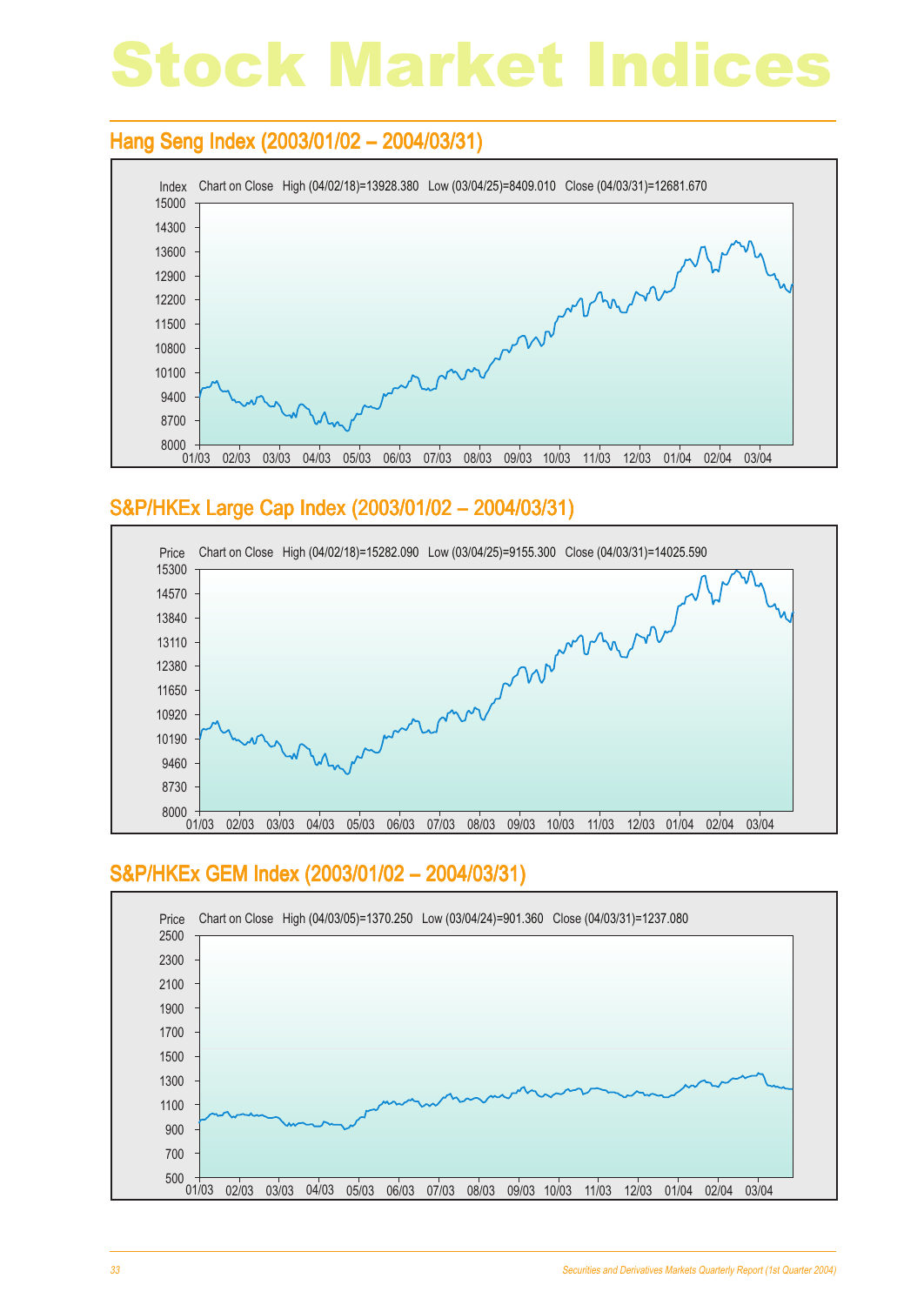# Stock Market Indices

#### World Indices

|                             | End of Mar 2004 | End of Dec 2003 |                |             |
|-----------------------------|-----------------|-----------------|----------------|-------------|
| Index                       | <b>Close</b>    | <b>Close</b>    |                | Change %    |
| <b>HONG KONG</b>            |                 |                 |                |             |
| S&P/HKEx LargeCap Index     | 14025.59        | 13645.19        | $\ddot{}$      | 2.79%       |
| Hang Seng Index             | 12681.67        | 12575.94        | $\ddot{}$      | 0.84%       |
| <b>AUSTRALIA</b>            |                 |                 |                |             |
| All Ordinaries Index        | 3416.40         | 3306.00         | $\ddot{}$      | 3.34%       |
| <b>JAKARTA</b>              |                 |                 |                |             |
| Composite Index             | 735.68          | 691.90          | $\ddot{}$      | 6.33%       |
| <b>JAPAN</b>                |                 |                 |                |             |
| <b>Nikkei</b> (225)         | 11715.39        | 10676.64        | $\ddot{}$      | 9.73%       |
| <b>KOREA</b>                |                 |                 |                |             |
| Composite Index             | 880.50          | 810.71          | $\ddot{}$      | 8.61%       |
| <b>KUALA LUMPUR</b>         |                 |                 |                |             |
| Composite Index             | 901.85          | 793.94          |                | + 13.59%    |
| <b>MANILA</b>               |                 |                 |                |             |
| Composite Index             | 1424.33         | 1442.37         | ÷,             | 1.25%       |
| <b>NEW ZEALAND</b>          |                 |                 |                |             |
| <b>NZSE (40)</b>            | 2321.63         | 2278.33         | $\ddot{}$      | 1.90%       |
| <b>SHANGHAI</b>             |                 |                 |                |             |
| A Shares Index              | 1826.50         | 1569.13         |                | $+ 16.40%$  |
| <b>B Shares Index</b>       | 117.16          | 104.94          |                | $+ 11.64\%$ |
| <b>SHENZHEN</b>             |                 |                 |                |             |
| A Shares Index              | 478.48          | 393.47          |                | $+ 21.61%$  |
| <b>B</b> Shares Index       | 298.89          | 272.05          | $\ddot{}$      | 9.87%       |
| <b>SINGAPORE</b>            |                 |                 |                |             |
| <b>Straits Times Index</b>  | 1858.92         | 1764.52         | $\pm$          | 5.35%       |
| <b>TAIWAN</b>               |                 |                 |                |             |
| Taipei Weighted Stock Index | 6522.19         | 5890.69         |                | + 10.72%    |
| <b>THAILAND</b>             |                 |                 |                |             |
| <b>SET Index</b>            | 647.30          | 772.15          |                | $-16.17%$   |
| <b>NEW YORK</b>             |                 |                 |                |             |
| <b>DJIA</b>                 | 10381.70        | 10453.92        | ٠              | 0.69%       |
| Nasdaq Composite Index      | 2000.63         | 2003.37         | $\blacksquare$ | 0.14%       |
| <b>TORONTO</b>              |                 |                 |                |             |
| S&P/TSX Composite Index     | 8585.93         | 8220.89         | $\ddot{}$      | 4.44%       |
| <b>GERMANY</b>              |                 |                 |                |             |
| DAX Capital Value Index     | 2772.94         | 2857.84         | ÷              | 2.97%       |
| <b>LONDON</b>               |                 |                 |                |             |
| FTSE (100)                  | 4385.70         | 4476.90         | $\blacksquare$ | 2.04%       |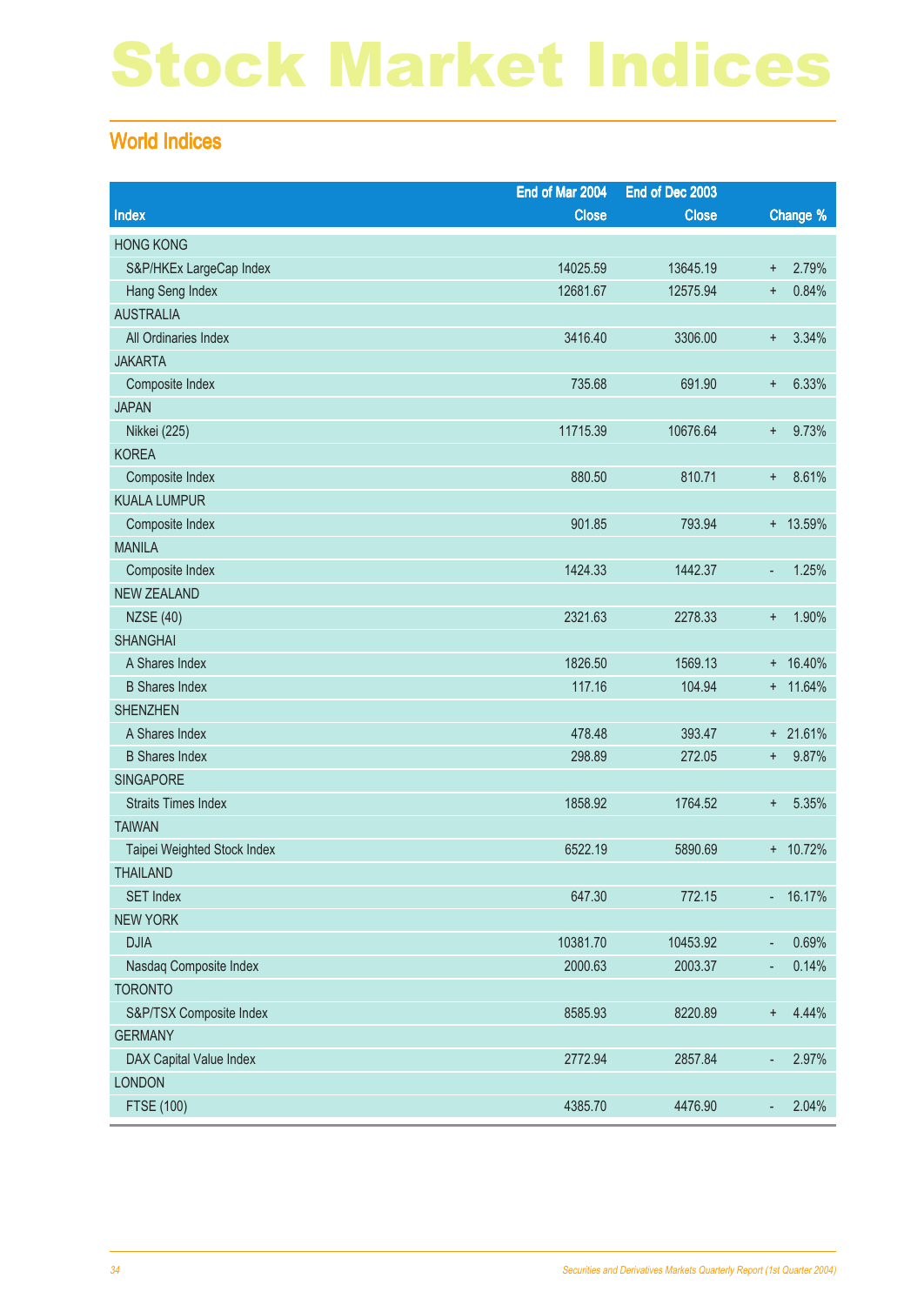### Equity Turnover – GEM

|      |                | Share (Mil. shs) | Value (HK\$ mil.) | No. of deals |
|------|----------------|------------------|-------------------|--------------|
| 2003 | Q1             | 8,084.79         | 4,785.99          | 124,163      |
|      | Q <sub>2</sub> | 10.703.49        | 7,637.77          | 187,852      |
|      | Q3             | 18.191.94        | 14,170.05         | 283,400      |
|      | Q4             | 13,933.57        | 11,552.21         | 227,787      |
| 2004 | Q1             | 18,871.20        | 13,991.65         | 300,078      |

### Equity Trading Statistics – GEM

|      |                | No. of<br>trading days | Average daily turnover<br>(HK\$ mil.) | Average value<br>per deal |
|------|----------------|------------------------|---------------------------------------|---------------------------|
| 2003 | Q1             | 61                     | 78.46                                 | 38,546                    |
|      | Q <sub>2</sub> | 60                     | 127.30                                | 40,658                    |
|      | Q <sub>3</sub> | 64                     | 221.41                                | 50,000                    |
|      | Q4             | 63                     | 183.37                                | 50,715                    |
| 2004 | Q <sub>1</sub> | 62                     | 225.67                                | 46,627                    |

#### 20 Most Advanced GEM Stocks

for 1st quarter 2004

|                |             |                        | <b>Closing price</b> |                 |        |  |
|----------------|-------------|------------------------|----------------------|-----------------|--------|--|
| Rank           | <b>Code</b> | <b>Stock</b>           | End of Mar 2004      | End of Dec 2003 | % up   |  |
| $\mathbf{1}$   | 08118       | <b>CYBER ON-AIR</b>    | 0.118                | 0.020           | 490.00 |  |
| $\overline{2}$ | 08166       | <b>LINEFAN TECH</b>    | 0.130                | 0.034           | 282.35 |  |
| 3              | 08220       | <b>VASO DIGITAL</b>    | 0.160                | 0.056           | 185.71 |  |
| 4              | 08206       | <b>HK6 HOLDINGS</b>    | 0.121                | 0.050           | 142.00 |  |
| 5              | 08061       | <b>ACROSSASIA</b>      | 0.187                | 0.082           | 128.05 |  |
| 6              | 08129       | Q9 TECHNOLOGY          | 0.105                | 0.047           | 123.40 |  |
| $\overline{7}$ | 08055       | <b>PROSTICKS INT'L</b> | 0.068                | 0.031           | 119.35 |  |
| 8              | 08019       | <b>EVERPRIDE PHAR</b>  | 0.136                | 0.070           | 94.29  |  |
| 9              | 08002       | PHOENIX TV             | 1.540                | 0.820           | 87.80  |  |
| 10             | 08082       | <b>INFO COMM HOLD</b>  | 0.079                | 0.043           | 83.72  |  |
| 11             | 08015       | <b>QIANLONG TECH</b>   | 0.350                | 0.200           | 75.00  |  |
| 12             | 08100       | <b>INWORLD GROUP</b>   | 0.059                | 0.034           | 73.53  |  |
| 13             | 08039       | <b>LOULAN HOLDINGS</b> | 0.230                | 0.134           | 71.64  |  |
| 14             | 08186       | <b>MEDICAL CHI</b>     | 0.170                | 0.100           | 70.00  |  |
| 15             | 08073       | <b>RECRUIT</b>         | 0.025                | 0.015 A         | 66.67  |  |
| 16             | 08036       | <b>M CHANNEL</b>       | 0.026                | 0.016           | 62.50  |  |
| 17             | 08029       | <b>GALILEO</b>         | 0.030                | 0.019           | 57.89  |  |
| 18             | 08070       | <b>ZHONGYU GAS</b>     | 0.280                | 0.180           | 55.56  |  |
| 19             | 08277       | <b>WUMART - H SHS</b>  | 11.500               | 7.600           | 51.32  |  |
| 20             | 08167       | <b>B&amp;S ENT</b>     | 0.900                | 0.600           | 50.00  |  |

A Adjusted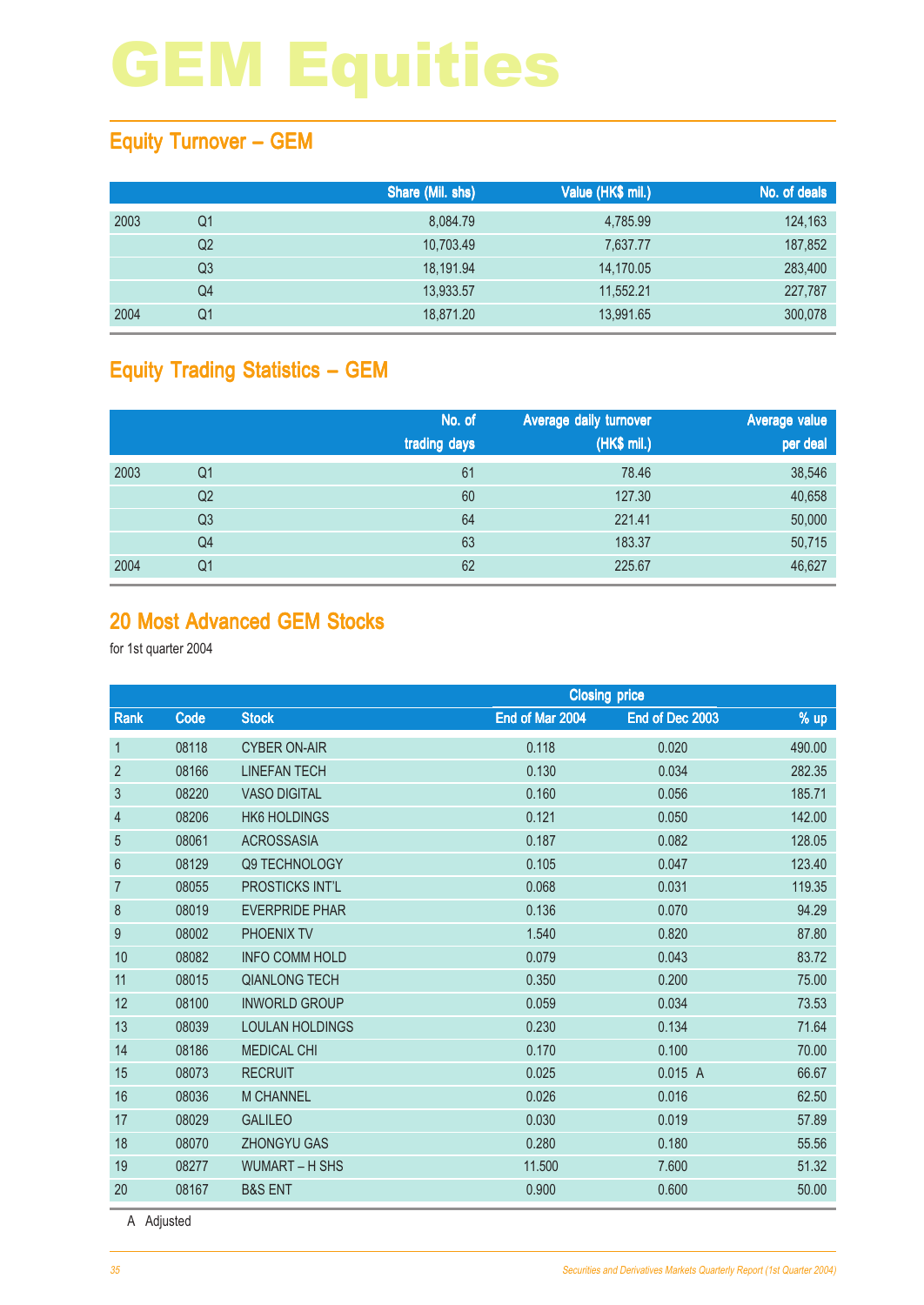#### 20 Most Declined GEM Stocks

for 1st quarter 2004

|                  |       |                        |                 | <b>Closing price</b> |          |  |
|------------------|-------|------------------------|-----------------|----------------------|----------|--|
| Rank             | Code  | <b>Stock</b>           | End of Mar 2004 | End of Dec 2003      | % Down   |  |
| $\mathbf{1}$     | 08117 | <b>BILLYBALA</b>       | 0.132           | 0.450                | $-70.67$ |  |
| $\overline{2}$   | 08090 | <b>EVI EDUCATION</b>   | 0.040           | 0.108                | $-62.96$ |  |
| $\mathfrak{S}$   | 08179 | <b>AKUP INT'L</b>      | 0.013           | 0.031                | $-58.06$ |  |
| $\overline{4}$   | 08086 | <b>EPRO</b>            | 0.015           | 0.032                | $-53.13$ |  |
| 5                | 08212 | APTUS HOLDINGS         | 0.120           | 0.250                | $-52.00$ |  |
| $6\,$            | 08076 | SING LEE               | 0.170           | 0.290                | $-41.38$ |  |
| $\overline{7}$   | 08139 | <b>PROSPERITY INTL</b> | 0.024           | 0.040                | $-40.00$ |  |
| 8                | 08213 | <b>ARMITAGE TECH</b>   | 0.310           | 0.500                | $-38.00$ |  |
| $\boldsymbol{9}$ | 08071 | <b>GLORY FUTURE GP</b> | 0.050           | 0.079                | $-36.71$ |  |
| 10               | 08158 | <b>BM INTELLIGENCE</b> | 0.031           | 0.048                | $-35.42$ |  |
| 11               | 08138 | <b>TOWN HEALTH</b>     | 0.052           | 0.080                | $-35.00$ |  |
| 12               | 08103 | <b>TAI SHING</b>       | 0.500           | 0.750 A              | $-33.33$ |  |
| 13               | 08221 | <b>LEE'S PHARM</b>     | 0.250           | 0.370                | $-32.43$ |  |
| 14               | 08016 | <b>CHINA DATACAST</b>  | 2.800           | 4.100                | $-31.71$ |  |
| 15               | 08066 | <b>CARDLINK TECH</b>   | 0.077           | 0.111                | $-30.63$ |  |
| 16               | 08060 | <b>GLOBAL LINK</b>     | 0.110           | 0.155                | $-29.03$ |  |
| 17               | 08021 | <b>WLS HOLDINGS</b>    | 0.072           | 0.099                | $-27.27$ |  |
| 18               | 08072 | <b>MEDIA PARTNERS</b>  | 0.400           | 0.550                | $-27.27$ |  |
| 19               | 08017 | <b>CYBERM</b>          | 0.280           | 0.380                | $-26.32$ |  |
| 20               | 08096 | <b>THINSOFT</b>        | 0.170           | 0.230                | $-26.09$ |  |
|                  |       |                        |                 |                      |          |  |

A Adjusted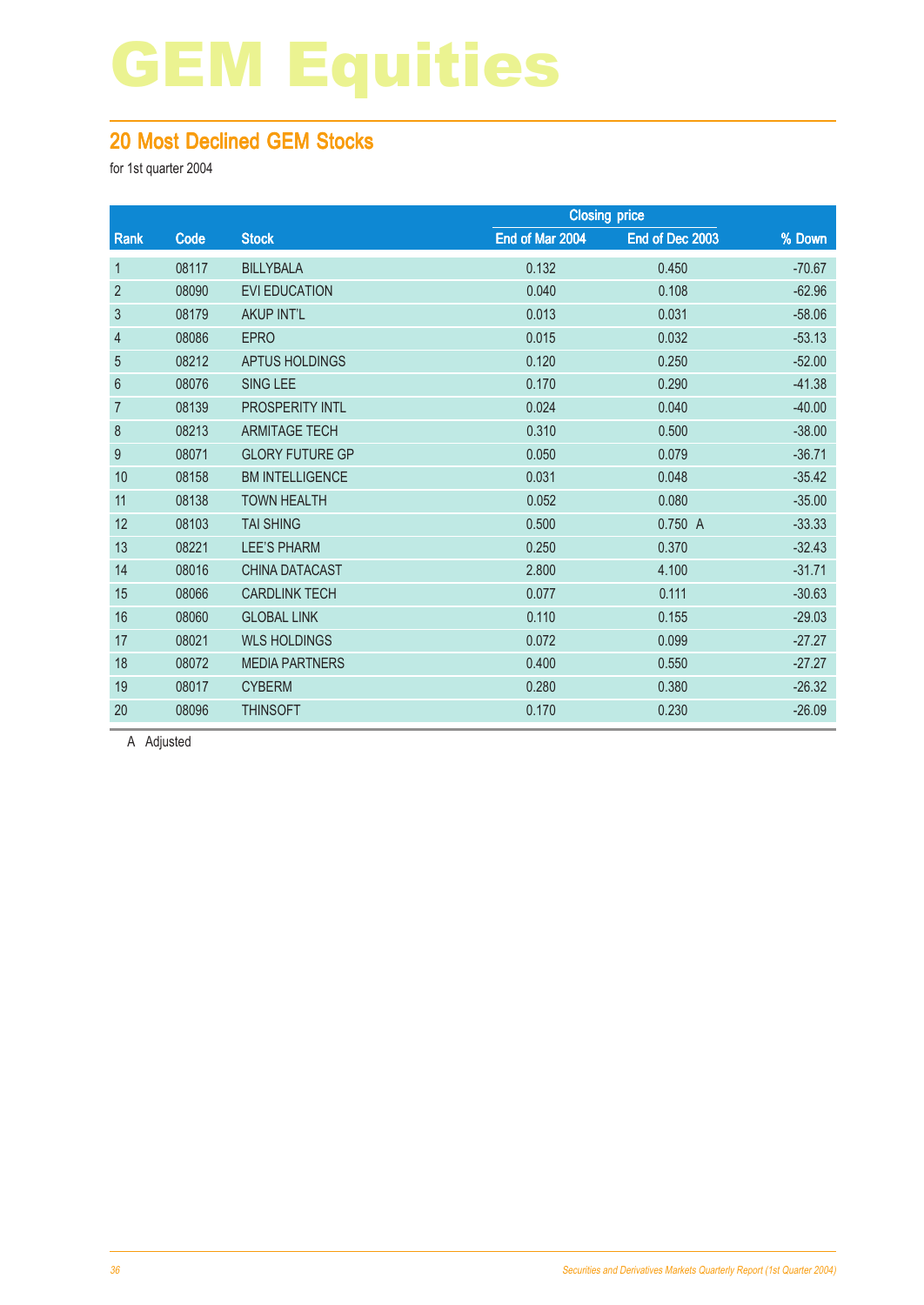### 20 Most Active GEM Stocks by Value

| Rank           | Code  | <b>Stock</b>                      | Turnover (HK\$ mil.) | % of Total |
|----------------|-------|-----------------------------------|----------------------|------------|
| $\mathbf{1}$   | 08001 | <b>TOM GROUP</b>                  | 2,447.16             | 17.49      |
| $\overline{2}$ | 08095 | <b>BEIDA JADE BIRD - H SHARES</b> | 1,086.95             | 7.77       |
| 3              | 08282 | <b>TOM ONLINE</b>                 | 852.54               | 6.09       |
| 4              | 08132 | PANVA GAS HOLD                    | 829.94               | 5.93       |
| 5              | 08002 | PHOENIX TV                        | 720.60               | 5.15       |
| $6\phantom{1}$ | 08006 | HONGKONG.COM                      | 610.97               | 4.37       |
| 7              | 08222 | <b>CKLIFE SCIENCES</b>            | 494.91               | 3.54       |
| $\bf 8$        | 08180 | <b>GOLDEN MEDITECH</b>            | 492.82               | 3.52       |
| $9\,$          | 08277 | <b>WUMART - H SHS</b>             | 444.52               | 3.18       |
| 10             | 08035 | <b>WAH SANG GAS</b>               | 409.57               | 2.93       |
| 11             | 08196 | <b>LAUNCH TECH - H SHARES</b>     | 407.60               | 2.91       |
| 12             | 08069 | TONG REN TANG - H SHARES          | 355.36               | 2.54       |
| 13             | 08259 | ANDRE JUICE - H SHARES            | 332.15               | 2.37       |
| 14             | 08156 | <b>B&amp;B NATURAL</b>            | 277.10               | 1.98       |
| 15             | 08229 | <b>TUNGDA LIGHTING</b>            | 276.21               | 1.97       |
| 16             | 08239 | <b>MP LOGISTICS</b>               | 238.06               | 1.70       |
| 17             | 08133 | KINGDEE INT'L                     | 226.35               | 1.62       |
| 18             | 08011 | <b>KANSTAR ENPAPER</b>            | 206.26               | 1.47       |
| 19             | 08200 | <b>SAU SAN TONG</b>               | 197.95               | 1.41       |
| 20             | 08008 | <b>SUNEVISION</b>                 | 171.69               | 1.23       |
| <b>Total</b>   |       |                                   | 11,078.71            | 79.18      |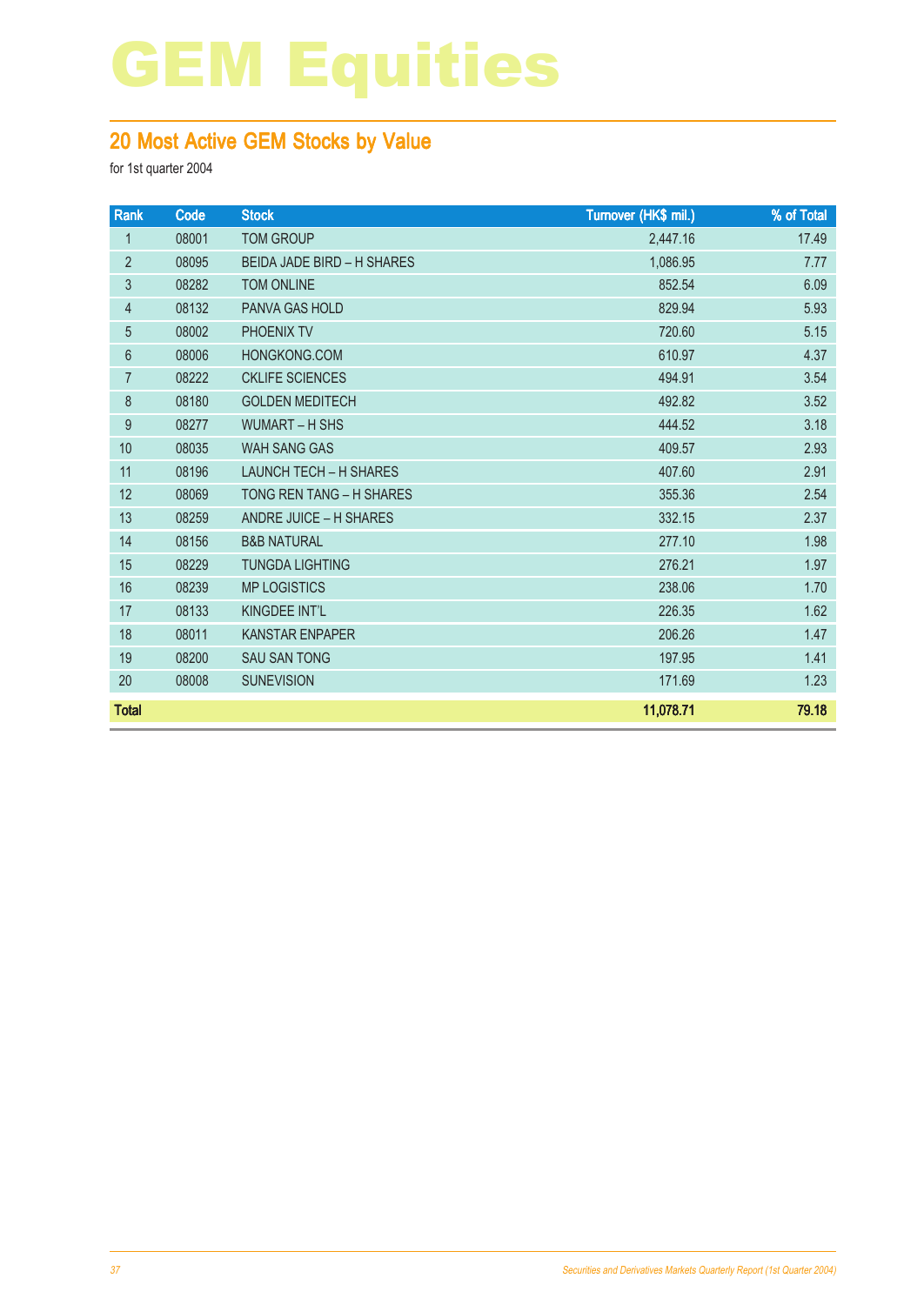#### 20 Most Active GEM Stock by Shares

for 1st quarter 2004

| Rank             | Code  | <b>Stock</b>                      | Turnover (Mil. shs) | % of Total |
|------------------|-------|-----------------------------------|---------------------|------------|
| $\mathbf{1}$     | 08138 | <b>TOWN HEALTH</b>                | 2,356.28            | 12.49      |
| $\overline{2}$   | 08100 | <b>INWORLD GROUP</b>              | 1,091.22            | 5.78       |
| 3                | 08001 | <b>TOM GROUP</b>                  | 1,042.43            | 5.52       |
| 4                | 08166 | <b>LINEFAN TECH</b>               | 906.95              | 4.81       |
| 5                | 08095 | <b>BEIDA JADE BIRD - H SHARES</b> | 762.57              | 4.04       |
| $\boldsymbol{6}$ | 08006 | HONGKONG.COM                      | 709.99              | 3.76       |
| $\overline{7}$   | 08282 | <b>TOM ONLINE</b>                 | 635.83              | 3.37       |
| $\,8\,$          | 08011 | <b>KANSTAR ENPAPER</b>            | 566.59              | 3.00       |
| $9\,$            | 08002 | <b>PHOENIX TV</b>                 | 548.47              | 2.91       |
| 10               | 08035 | <b>WAH SANG GAS</b>               | 492.41              | 2.61       |
| 11               | 08229 | <b>TUNGDA LIGHTING</b>            | 385.25              | 2.04       |
| 12               | 08200 | <b>SAU SAN TONG</b>               | 348.44              | 1.85       |
| 13               | 08110 | <b>FIRST MOBILE</b>               | 339.54              | 1.80       |
| 14               | 08259 | ANDRE JUICE - H SHARES            | 332.38              | 1.76       |
| 15               | 08222 | <b>CKLIFE SCIENCES</b>            | 282.67              | 1.50       |
| 16               | 08108 | <b>GRANDMASS</b>                  | 264.82              | 1.40       |
| 17               | 08186 | <b>MEDICAL CHI</b>                | 262.52              | 1.39       |
| 18               | 08156 | <b>B&amp;B NATURAL</b>            | 262.08              | 1.39       |
| 19               | 08203 | <b>ULTRA GROUP</b>                | 261.84              | 1.39       |
| 20               | 08123 | <b>STOCKMARTNET</b>               | 222.30              | 1.18       |
| <b>Total</b>     |       |                                   | 12,074.57           | 63.98      |

### Market Capitalisation of Listed Companies for GEM

as at the quarter end

|      |                | HK\$ mil. |
|------|----------------|-----------|
| 2003 | Q1             | 51,356.92 |
|      | Q2             | 60,965.10 |
|      | Q <sub>3</sub> | 67,986.89 |
|      | Q4             | 70,177.23 |
| 2004 | Q1             | 78,986.43 |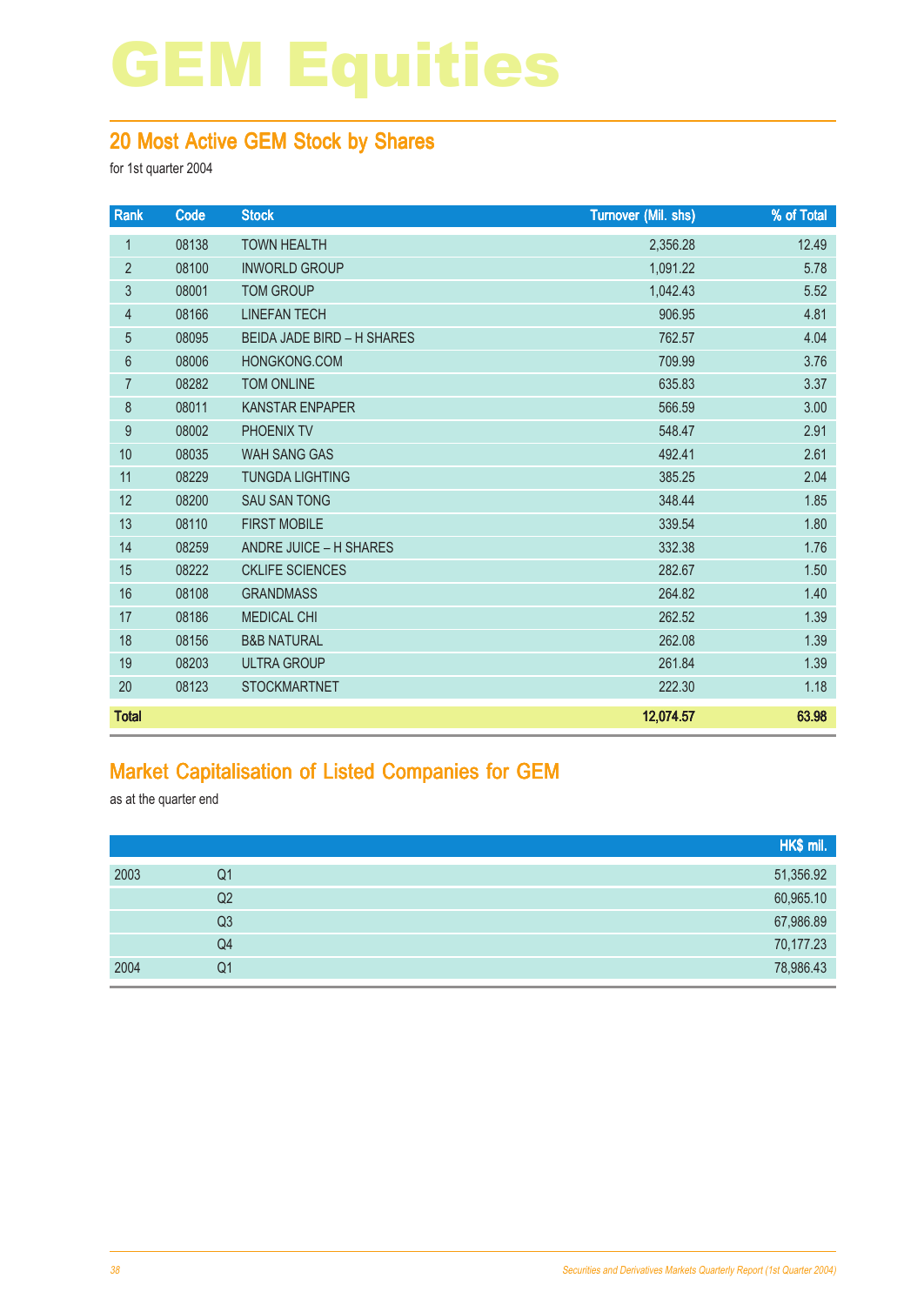### 50 Leading Companies in Market Capitalisation – GEM

#### as at the 1st quarter end 2004

| Rank                | <b>Company</b>                            | <b>Market capitalisation (HK\$ mil.)</b> | % of market total |
|---------------------|-------------------------------------------|------------------------------------------|-------------------|
| 1                   | CK Life Sciences Int'l (H) Inc            | 10,700.18                                | 13.55             |
| $\overline{2}$      | Phoenix Satellite TV Hldgs Ltd            | 7,596.96                                 | 9.62              |
| 3                   | <b>TOM Group Ltd</b>                      | 7,174.78                                 | 9.08              |
| $\overline{4}$      | <b>TOM ONLINE</b>                         | 4,636.48                                 | 5.87              |
| 5                   | Panva Gas Holdings Ltd                    | 3,743.06                                 | 4.74              |
| 6                   | <b>Sunevision Holdings Ltd</b>            | 3,140.61                                 | 3.98              |
| 7                   | hongkong.com Corporation                  | 2,936.52                                 | 3.72              |
| 8                   | Golden Meditech Co Ltd                    | 2,003.23                                 | 2.54              |
| 9                   | Convenience Retail Asia Ltd               | 1,740.83                                 | 2.20              |
| 10                  | Kanstar En Paper Prod Hldg Ltd            | 1,620.00                                 | 2.05              |
| 11                  | Kingdee Int'l Software Group              | 1,446.52                                 | 1.83              |
| 12                  | Wah Sang Gas Holdings Ltd                 | 1,436.82                                 | 1.82              |
| 13                  | Tong Ren Tang Tech Co Ltd - H Sh          | 1,346.80                                 | 1.71              |
| 14                  | <b>Henderson Cyber Ltd</b>                | 1,235.00                                 | 1.56              |
| 15                  | China Fire Safety Ent Gp H Ltd            | 1,120.00                                 | 1.42              |
| 16                  | Wumart Store Inc - H Shs                  | 1,011.45                                 | 1.28              |
| 17                  | AcrossAsia Multimedia Ltd                 | 947.08                                   | 1.20              |
| 18                  | Greencool Technology Hidgs Ltd            | 930.00                                   | 1.18              |
| 19                  | China Data Broadcasting H Ltd             | 890.40                                   | 1.13              |
| 20                  | HC International, Inc.                    | 821.70                                   | 1.04              |
| 21                  | Jian ePayment Systems Ltd                 | 684.00                                   | 0.87              |
| 22                  | Far Eastern Polychem Ind Ltd              | 664.68                                   | 0.84              |
| 23                  | Tungda Innovative Lighting                | 663.36                                   | 0.84              |
| 24                  | KanHan Technologies Group Ltd             | 486.43                                   | 0.62              |
| 25                  | Launch Tech Co Ltd - H Shares             | 465.50                                   | 0.59              |
| 26                  | Chinasoft International Ltd               | 460.80                                   | 0.58              |
| 27                  | First Mobile Group HIdgs Ltd              | 443.62                                   | 0.56              |
| 28                  | Zhengzhou Gas Co Ltd - H Share            | 435.02                                   | 0.55              |
| 29                  | Netel Technology (HIdgs) Ltd              | 429.40                                   | 0.54              |
| 30                  | <b>B &amp; B Natural Products Ltd</b>     | 428.26                                   | 0.54              |
| 31                  | <b>Global Digital Creations HIdgs</b>     | 405.60                                   | 0.51              |
| 32                  | Yantai N Andre Juice - H Shs              | 399.00                                   | 0.51              |
| 33                  | Sino Stride Tech (Hldgs) Ltd              | 390.27                                   | 0.49              |
| 34                  | MP Logistics Int'l HIdgs Ltd              | 384.00                                   | 0.49              |
| 35                  | Beijing Beida Jade Bird - H Sh            | 363.60                                   | 0.46              |
| 36                  | <b>B&amp;S Entertainment Holdings Ltd</b> | 360.00                                   | 0.46              |
| 37                  | Media Partners Int'l Hldgs Inc            | 341.52                                   | 0.43              |
| 38                  | M21 Technology Ltd                        | 328.13                                   | 0.42              |
| 39                  | <b>Emperor Entertainment Group</b>        | 306.80                                   | 0.39              |
| 40                  | Pan Sino Int'l Holdings Ltd               | 304.00                                   | 0.38              |
| 41                  | Sau San Tong Holdings (CI) Ltd            | 279.24                                   | 0.35              |
| 42                  | Zhongyu Gas Holdings Ltd                  | 269.02                                   | 0.34              |
| 43                  | A - S China Plumbing Products             | 256.76                                   | 0.33              |
| 44                  | <b>MediaNation Inc</b>                    | 234.45                                   | 0.30              |
| 45                  | Armitage Technologies HIdg Ltd            | 232.50                                   | 0.29              |
| 46                  | Capinfo Co Ltd - H Shares                 | 224.60                                   | 0.28              |
| 47                  | Vodatel Networks Holdings Ltd             | 220.97                                   | 0.28              |
| 48                  | <b>Timeless Software Ltd</b>              | 214.19                                   | 0.27              |
| 49                  | Vertex Comm & Tech Group Ltd              | 209.87                                   | 0.27              |
| 50                  | Shanghai Fudan - H Shares                 | 204.47                                   | 0.26              |
|                     |                                           |                                          |                   |
| <b>Total</b>        |                                           | 67,568.52                                | 85.54             |
| <b>Market total</b> |                                           | 78,986.43                                | 100.00            |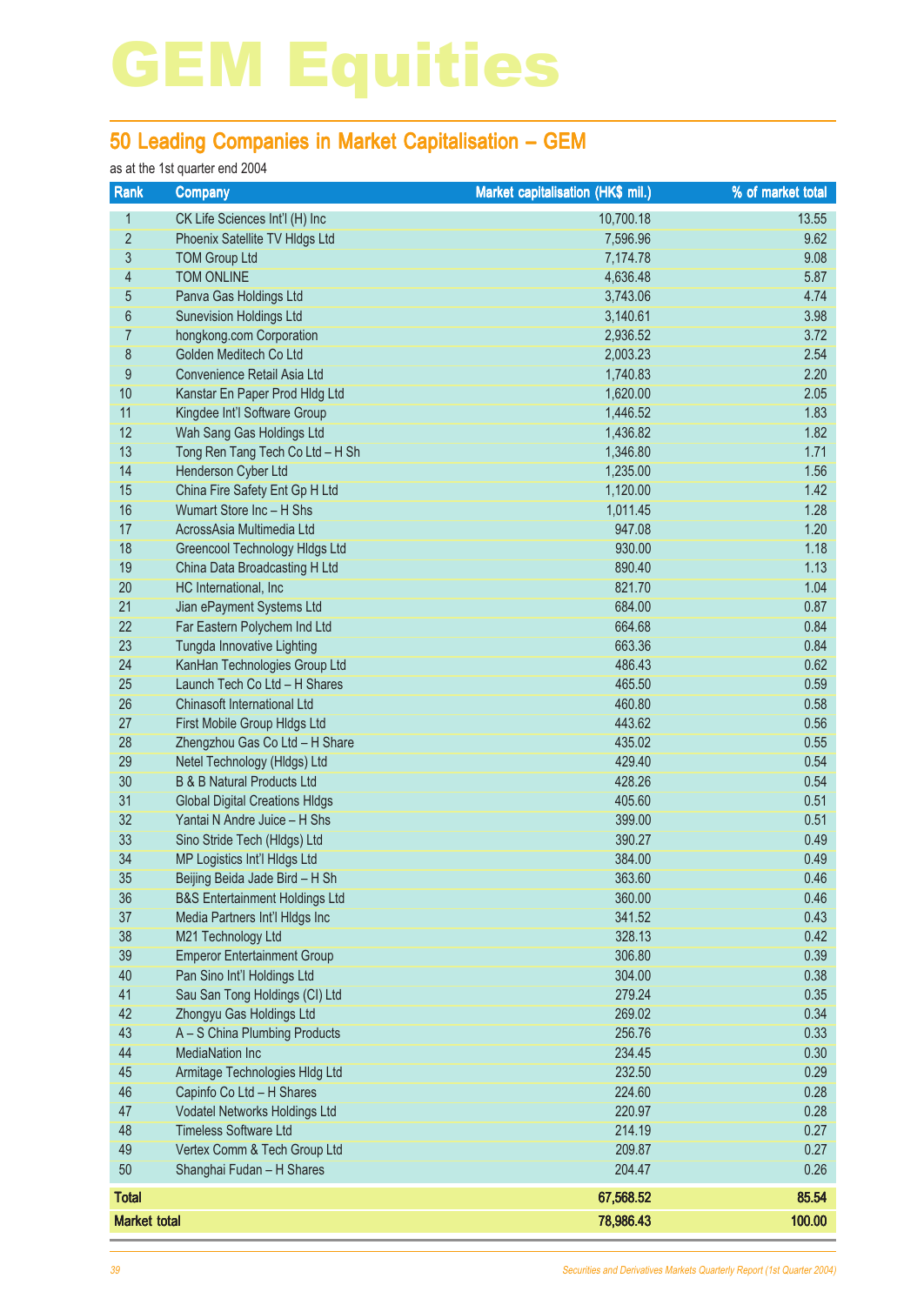### New Listing Companies Statistics for GEM

|      |                | No. of newly listed companies | Funds raised (HK\$ mil.) |
|------|----------------|-------------------------------|--------------------------|
| 2003 | Q1             | $\mathbf b$                   | 229.95                   |
|      | Q <sub>2</sub> |                               | 346.97                   |
|      | Q3             | 6                             | 247.38                   |
|      | Q4             | 9                             | 1,250.99                 |
| 2004 | Q1             | 8                             | 1,920.85                 |

### Newly Listed Companies for GEM

| Code         | <b>Company name</b>                                 | <b>Listing date</b> | No. of issued shares | Funds raised (HK\$ mil.) |
|--------------|-----------------------------------------------------|---------------------|----------------------|--------------------------|
| 08148        | SJTU Sunway Software Industry Ltd                   | 2004/01/09          | 200,000,000          | 30.10                    |
| 08290        | Tianjin Tianlian Public Utilities Co Ltd - H Shares | 2004/01/09          | 330,000,000          | 82.50                    |
| 08279        | MegaInfo Holdings Ltd                               | 2004/01/19          | 535,000,000          | 32.52                    |
| 08203        | Ultra Group Holdings Ltd                            | 2004/01/20          | 540,000,000          | 28.35                    |
| 08276        | Century Sunshine Ecological Technology Holdings Ltd | 2004/02/17          | 320,000,000          | 52.80                    |
| 08273        | Zhejiang Prospect Co Ltd - H Shares                 | 2004/02/18          | 23,000,000           | 30.59                    |
| 08199        | Shandong Weigao Group Medical Polymer               |                     |                      |                          |
|              | $Co$ Ltd $- H$ Shares                               | 2004/02/27          | 264,500,000          | 163.99                   |
| 08282        | <b>TOM Online Inc.</b>                              | 2004/03/11          | 3,895,892,900        | 1.500.00                 |
| <b>Total</b> |                                                     |                     |                      | 1,920.85                 |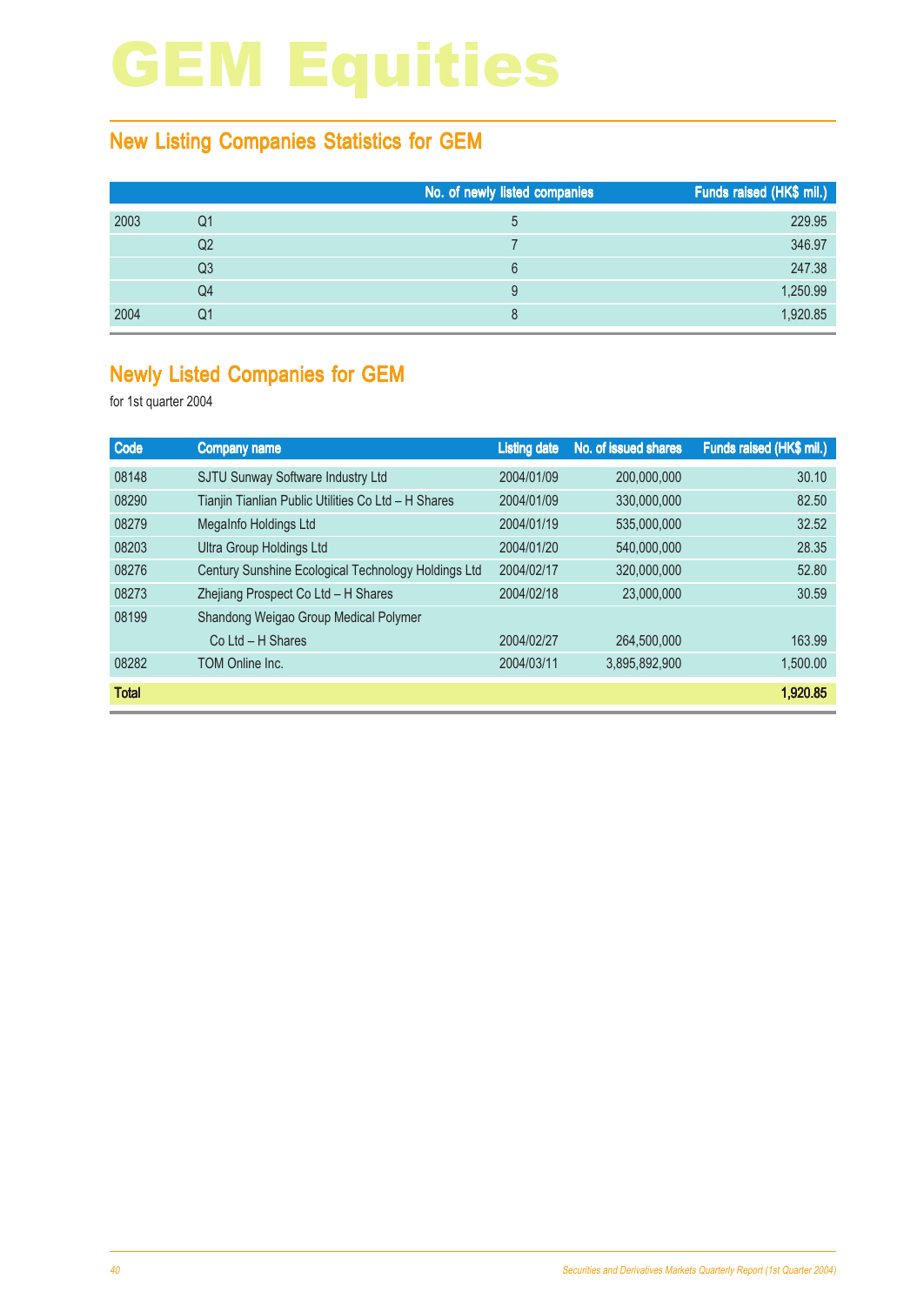### GEM Warrants

#### Warrant Trading and Market Value Statistics – GEM

|      |    | Number | Turnover value (HK\$ mil.) | Market value (HK\$ mil.) |
|------|----|--------|----------------------------|--------------------------|
| 2003 | Q1 |        | 0.00                       | 19.46                    |
|      | Q2 |        | 0.10                       | 9.89                     |
|      | Q3 |        | 7.11                       | 21.74                    |
|      | Q4 |        | 0.28                       | 14.56                    |
| 2004 | Q1 |        | 0.47                       | 6.56                     |

### Newly Listed Equity GEM Warrants

|              |                        | Initial issued                    |  | Amount raised |
|--------------|------------------------|-----------------------------------|--|---------------|
| Code         | <b>Equity warrants</b> | amount (HK\$) Listing date Expiry |  | (HK\$ mil.)   |
|              |                        |                                   |  |               |
|              | n.a.                   |                                   |  |               |
|              |                        |                                   |  |               |
| <b>Total</b> |                        |                                   |  |               |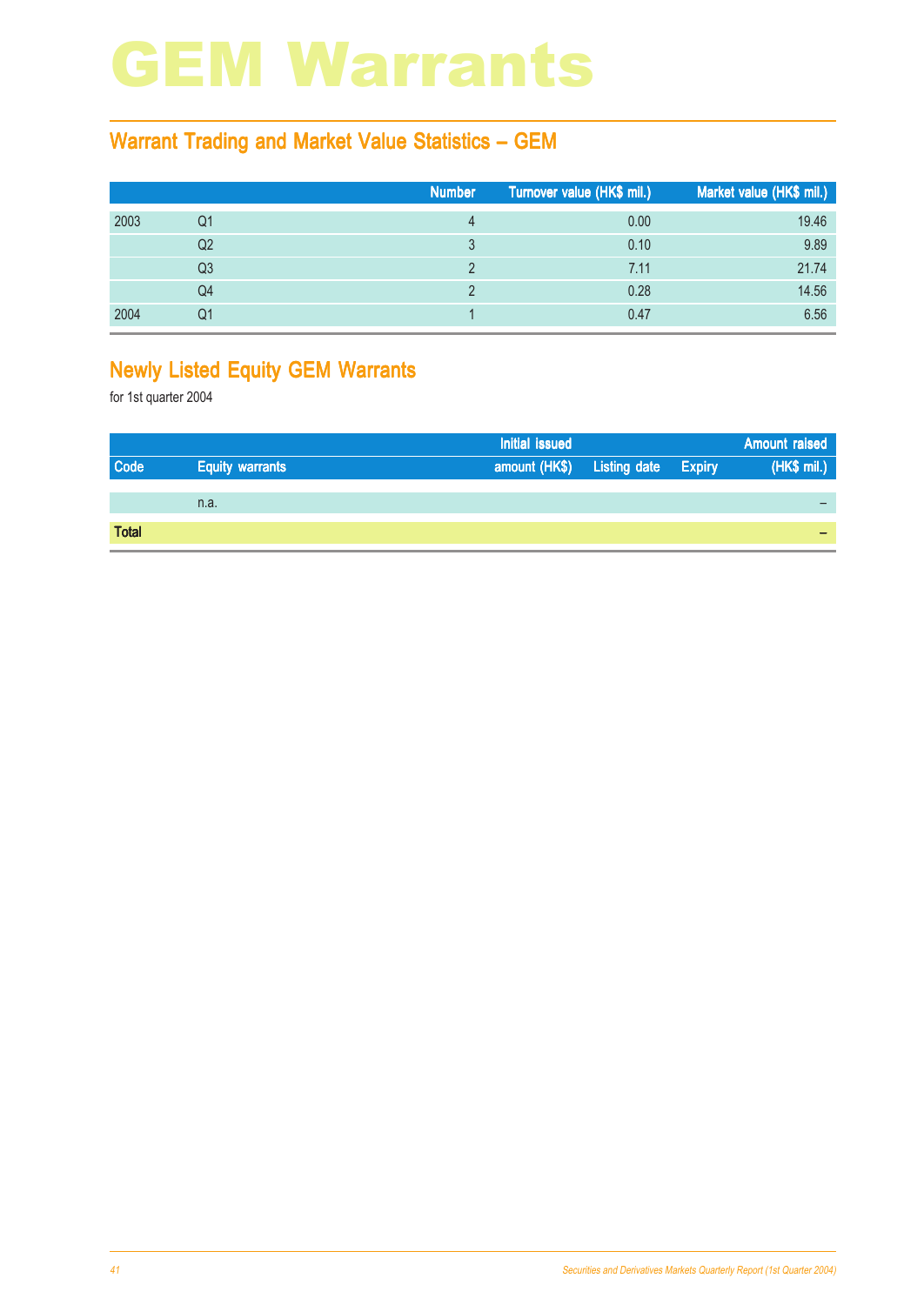### Contract Volume by Derivatives Products

|                                          | <b>Contracts</b> |                  |
|------------------------------------------|------------------|------------------|
| <b>Derivatives product</b>               | 1st Quarter 2004 | 1st Quarter 2003 |
| Hang Seng Index Futures                  | 2,058,273        | 1,366,915        |
| Hang Seng Index Options                  | 493,863          | 526,627          |
| Mini-Hang Seng Index Futures             | 342,320          | 265,918          |
| Mini-Hang Seng Index Options             | 7,330            | 12,355           |
| H-shares Index Futures <sup>1</sup>      | 339,265          |                  |
| <b>MSCI China Free Index Futures</b>     | $\overline{0}$   | 74               |
| Dow Jones Industrial Average Futures     | 1,035            | 2,570            |
| <b>Stock Futures</b>                     | 4,992            | 4,288            |
| <b>Stock Options</b>                     | 1,581,952        | 966,649          |
| International Stock Futures <sup>2</sup> |                  | $\theta$         |
| International Stock Options <sup>2</sup> |                  | $\theta$         |
| <b>Three-month HIBOR Futures</b>         | 16,844           | 13,615           |
| One-month HIBOR Futures                  | 8                | $\mathbf{0}$     |
| Three-year Exchange Fund Note Futures    | 900              | 660              |
| <b>Total</b>                             | 4,846,782        | 3,159,671        |

1 Trading in H-shares Index Futures commenced on 8 December 2003.

2 Trading in International Stock Futures and International Stock Options suspended with effect from 30 May 2003.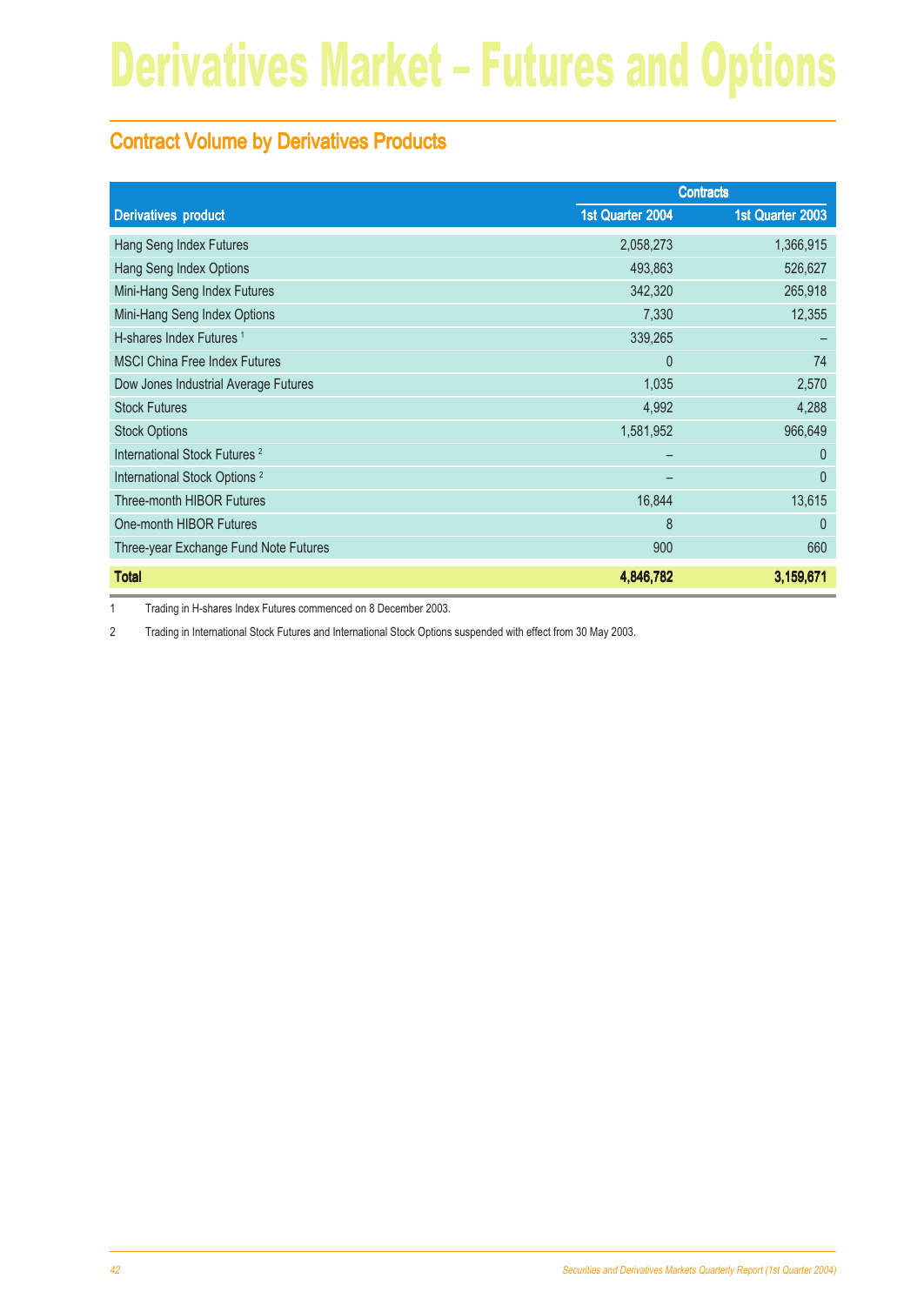### Open Interest by Derivatives Products

|                                          | <b>Contracts</b> |                  |
|------------------------------------------|------------------|------------------|
| <b>Derivatives product</b>               | 1st Quarter 2004 | 1st Quarter 2003 |
| Hang Seng Index Futures                  | 93,342           | 56,346           |
| Hang Seng Index Options                  | 103,695          | 85,571           |
| Mini-Hang Seng Index Futures             | 2,572            | 3,056            |
| Mini-Hang Seng Index Options             | 490              | 979              |
| H-shares Index Futures <sup>1</sup>      | 15,232           |                  |
| <b>MSCI China Free Index Futures</b>     | $\mathbf{0}$     | 18               |
| Dow Jones Industrial Average Futures     | 58               | 189              |
| <b>Stock Futures</b>                     | 804              | 548              |
| <b>Stock Options</b>                     | 635,115          | 374,622          |
| International Stock Futures <sup>2</sup> |                  | $\mathbf{0}$     |
| International Stock Options <sup>2</sup> |                  | $\mathbf{0}$     |
| Three-month HIBOR Futures                | 5,579            | 11,851           |
| One-month HIBOR Futures                  | $\mathbf{0}$     | 10               |
| Three-year Exchange Fund Note Futures    | 175              | 100              |
| <b>Total</b>                             | 857,062          | 533,290          |

1 Trading in H-shares Index Futures commenced on 8 December 2003.

2 Trading in International Stock Futures and International Stock Options suspended with effect from 30 May 2003.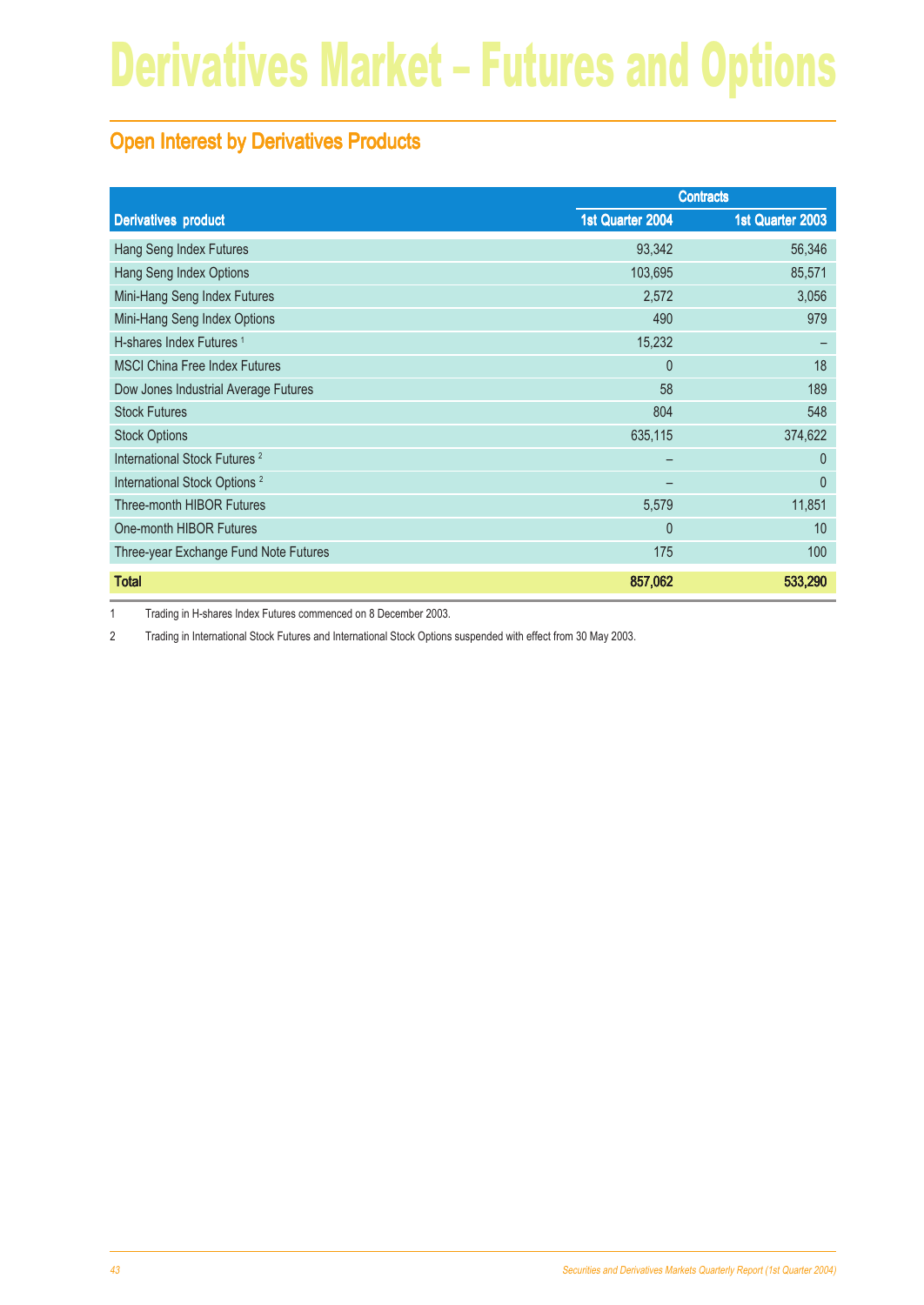#### Hang Seng Index Futures – Contract Volume and Open Interest (contracts)

|      |                | <b>Total</b>    | Quarter-end   |
|------|----------------|-----------------|---------------|
|      |                | contract volume | open interest |
| 2003 | Q <sub>1</sub> | 1,366,915       | 56,346        |
|      | Q <sub>2</sub> | 1,629,142       | 68,828        |
|      | Q <sub>3</sub> | 1,922,855       | 80,403        |
|      | Q4             | 1,881,448       | 91,941        |
| 2004 | Q <sub>1</sub> | 2,058,273       | 93,342        |

#### Hang Seng Index Options – Contract Volume and Open Interest (contracts)

|      |                | <b>Total</b>    | Quarter-end   |
|------|----------------|-----------------|---------------|
|      |                | contract volume | open interest |
| 2003 | Q1             | 526,627         | 85,571        |
|      | Q <sub>2</sub> | 584,770         | 89,670        |
|      | Q <sub>3</sub> | 604,791         | 70,868        |
|      | Q4             | 402,604         | 72,469        |
| 2004 | Q <sub>1</sub> | 493,863         | 103,695       |

#### Three-month HIBOR Futures – Contract Volume and Open Interest (contracts)

|      |                | <b>Total</b><br>contract volume | Quarter-end<br>open interest |
|------|----------------|---------------------------------|------------------------------|
| 2003 | Q1             | 13,615                          | 11,851                       |
|      | Q <sub>2</sub> | 11,114                          | 7,686                        |
|      | Q <sub>3</sub> | 6,142                           | 3,925                        |
|      | Q4             | 16,928                          | 4,485                        |
| 2004 | Q1             | 16,844                          | 5,579                        |

### Stock Options Market Turnover and Open Interest (contracts)

|      |                | <b>Total</b>        | <b>Total</b>    | Quarter-end   |
|------|----------------|---------------------|-----------------|---------------|
|      |                | Premium (HK\$ mil.) | contract volume | open interest |
| 2003 | Q <sub>1</sub> | 748.63              | 966,649         | 374,622       |
|      | Q2             | 671.35              | 801,630         | 367,713       |
|      | Q3             | 795.34              | 1,035,891       | 382,895       |
|      | Q <sub>4</sub> | 1,091.85            | 1,416,468       | 553,896       |
| 2004 | Q <sub>1</sub> | 1,651.81            | 1,581,952       | 635,115       |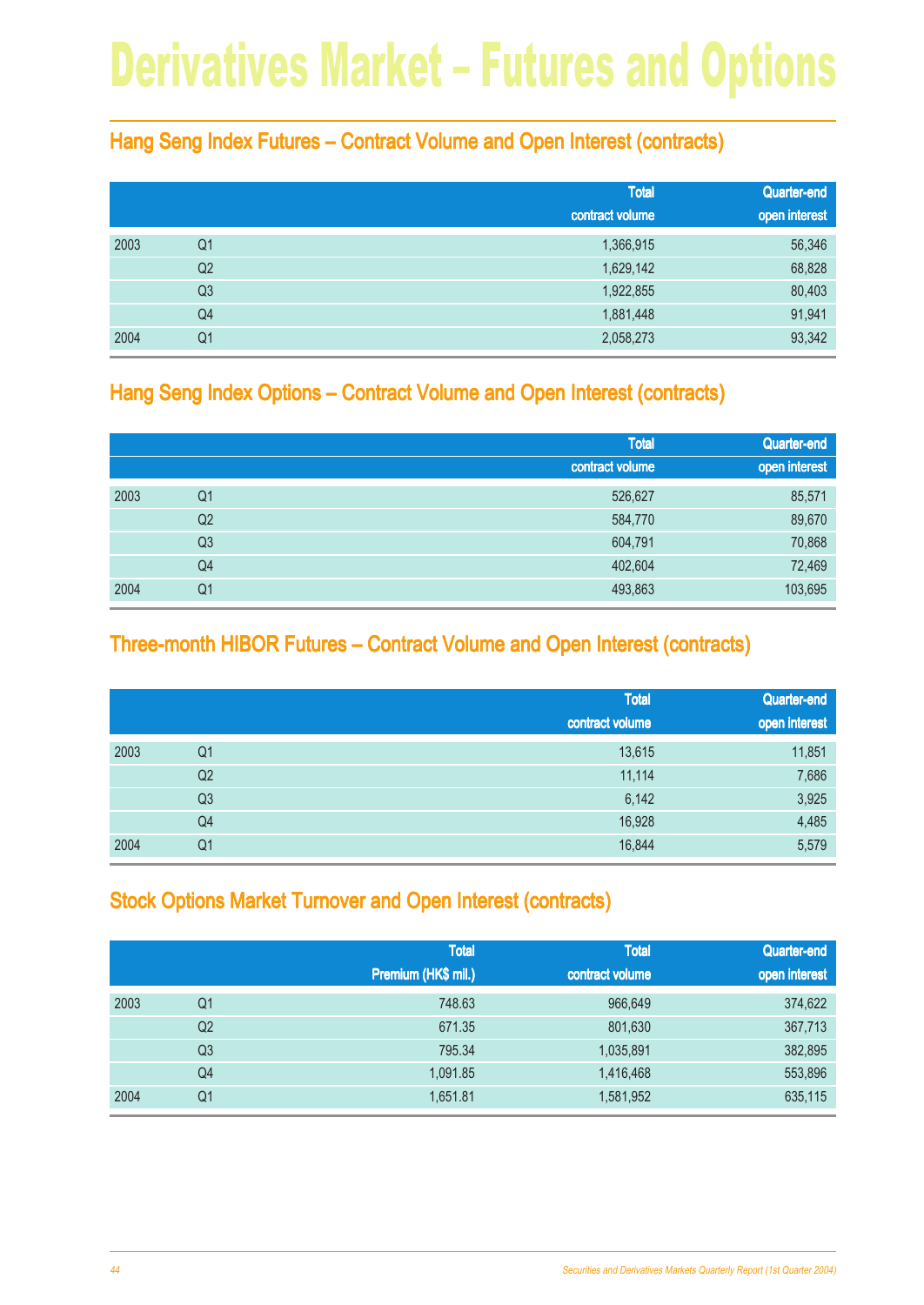### Stock Options Premium by Class

|                            |            | <b>Premium</b> |            |
|----------------------------|------------|----------------|------------|
| <b>Options class</b>       |            | (HK\$ mil.)    | % of total |
| <b>Bank of East Asia</b>   | <b>BEA</b> | 5.53           | 0.33       |
| <b>BOC Hong Kong</b>       | <b>BOC</b> | 67.72          | 4.10       |
| China Mobile               | <b>CHT</b> | 265.45         | 16.07      |
| China Unicom               | <b>CHU</b> | 15.32          | 0.93       |
| <b>CITIC Pacific</b>       | <b>CIP</b> | 12.00          | 0.73       |
| <b>Cheung Kong</b>         | <b>CKH</b> | 159.16         | 9.64       |
| Cheung Kong Infrastructure | <b>CKI</b> | 2.65           | 0.16       |
| <b>CLP Holdings</b>        | <b>CLP</b> | 4.25           | 0.26       |
| <b>China Merchants</b>     | <b>CMH</b> | 4.28           | 0.26       |
| CNOOC                      | <b>CNC</b> | 7.96           | 0.48       |
| <b>COSCO Pacific</b>       | COS        | 2.07           | 0.13       |
| <b>Cathay Pacific</b>      | <b>CPA</b> | 4.22           | 0.26       |
| <b>China Resources</b>     | <b>CRE</b> | 3.50           | 0.21       |
| <b>HK Electric</b>         | <b>HEH</b> | 9.76           | 0.59       |
| Hong Kong Exchanges        | <b>HEX</b> | 6.29           | 0.38       |
| <b>HSBC Holdings</b>       | <b>HKB</b> | 421.60         | 25.52      |
| Hong Kong Gas              | <b>HKG</b> | 0.91           | 0.05       |
| Henderson Land             | <b>HLD</b> | 34.26          | 2.07       |
| <b>Huaneng Power</b>       | <b>HNP</b> | 3.66           | 0.22       |
| Hang Seng Bank             | <b>HSB</b> | 41.84          | 2.53       |
| Hutchison Whampoa          | <b>HWL</b> | 218.83         | 13.25      |
| Johnson Electric           | <b>JSE</b> | 3.80           | 0.23       |
| Legend Holdings            | LEH        | 1.30           | 0.08       |
| Li & Fung                  | LIF        | 9.67           | 0.59       |
| <b>MTR Corporation</b>     | <b>MTR</b> | 1.97           | 0.12       |
| New World Development      | <b>NWD</b> | 6.47           | 0.39       |
| <b>PCCW</b>                | <b>PCC</b> | 14.67          | 0.89       |
| PetroChina                 | PEC        | 50.68          | 3.07       |
| <b>SHK Properties</b>      | <b>SHK</b> | 228.00         | 13.80      |
| Shanghai Industrial        | SIH        | 8.05           | 0.49       |
| Swire Pacific 'A'          | <b>SWA</b> | 16.90          | 1.02       |
| Tracker Fund of HK         | <b>TRF</b> | 3.94           | 0.24       |
| Wharf (Holdings)           | <b>WHL</b> | 15.08          | 0.91       |
| <b>Total</b>               |            | 1,651.81       | 100.00     |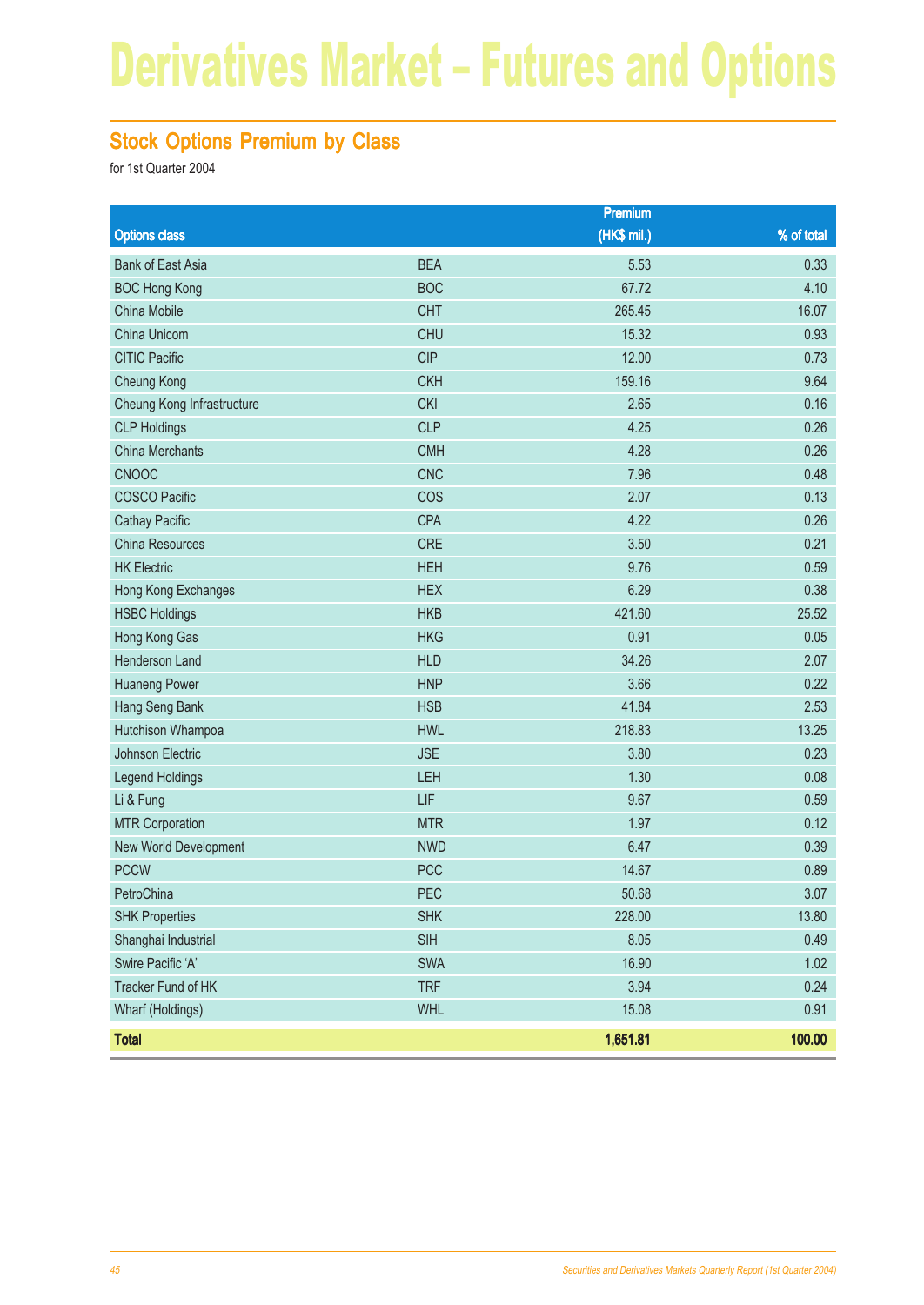### Stock Options Contract Volume by Class

|                            |            | <b>Contract</b> |            |
|----------------------------|------------|-----------------|------------|
| <b>Options class</b>       |            | volume          | % of total |
| <b>Bank of East Asia</b>   | <b>BEA</b> | 26,505          | 1.68       |
| <b>BOC Hong Kong</b>       | <b>BOC</b> | 193,731         | 12.25      |
| China Mobile               | <b>CHT</b> | 315,407         | 19.94      |
| China Unicom               | <b>CHU</b> | 11,337          | 0.72       |
| <b>CITIC Pacific</b>       | <b>CIP</b> | 10,544          | 0.67       |
| Cheung Kong                | <b>CKH</b> | 40,892          | 2.58       |
| Cheung Kong Infrastructure | <b>CKI</b> | 4,054           | 0.26       |
| <b>CLP Holdings</b>        | <b>CLP</b> | 8,472           | 0.54       |
| <b>China Merchants</b>     | <b>CMH</b> | 2,362           | 0.15       |
| CNOOC                      | <b>CNC</b> | 19,567          | 1.24       |
| <b>COSCO Pacific</b>       | COS        | 1,863           | 0.12       |
| <b>Cathay Pacific</b>      | <b>CPA</b> | 5,882           | 0.37       |
| China Resources            | <b>CRE</b> | 3,173           | 0.20       |
| <b>HK Electric</b>         | <b>HEH</b> | 21,032          | 1.33       |
| Hong Kong Exchanges        | <b>HEX</b> | 5,259           | 0.33       |
| <b>HSBC Holdings</b>       | <b>HKB</b> | 322,663         | 20.40      |
| Hong Kong Gas              | <b>HKG</b> | 2,573           | 0.16       |
| Henderson Land             | <b>HLD</b> | 13,767          | 0.87       |
| <b>Huaneng Power</b>       | <b>HNP</b> | 2,322           | 0.15       |
| Hang Seng Bank             | <b>HSB</b> | 232,246         | 14.68      |
| Hutchison Whampoa          | <b>HWL</b> | 72,647          | 4.59       |
| Johnson Electric           | <b>JSE</b> | 16,880          | 1.07       |
| Legend Holdings            | <b>LEH</b> | 2,999           | 0.19       |
| Li & Fung                  | LIF        | 6,833           | 0.43       |
| <b>MTR Corporation</b>     | <b>MTR</b> | 10,823          | 0.68       |
| New World Development      | <b>NWD</b> | 9,935           | 0.63       |
| <b>PCCW</b>                | <b>PCC</b> | 35,401          | 2.24       |
| PetroChina                 | PEC        | 78,316          | 4.95       |
| <b>SHK Properties</b>      | <b>SHK</b> | 46,814          | 2.96       |
| Shanghai Industrial        | <b>SIH</b> | 8,010           | 0.51       |
| Swire Pacific 'A'          | <b>SWA</b> | 13,356          | 0.84       |
| Tracker Fund of HK         | <b>TRF</b> | 23,461          | 1.48       |
| Wharf (Holdings)           | <b>WHL</b> | 12,826          | 0.81       |
| <b>Total</b>               |            | 1,581,952       | 100.00     |